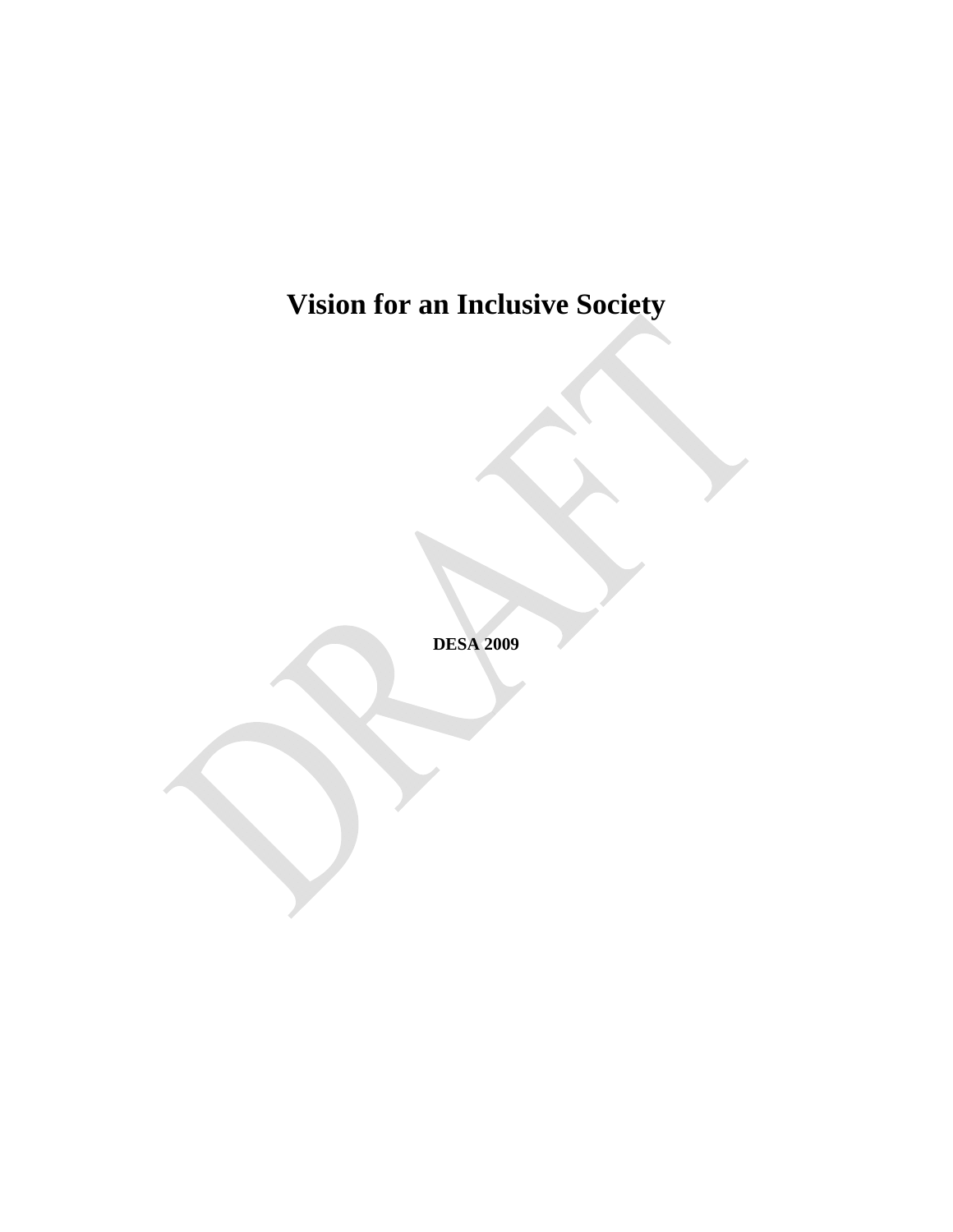# **TABLE OF CONTENTS**

| Definition of key terminology                                                    | 3              |
|----------------------------------------------------------------------------------|----------------|
|                                                                                  |                |
|                                                                                  | 7              |
| What is meant by an inclusive society?                                           |                |
| Elements necessary for creating an inclusive society                             | $\overline{7}$ |
|                                                                                  | 10             |
| III MAPPING THE LANDSCAPE OF INCLUSION AND EXCLUSION                             | 16             |
| Key areas for social inclusion and exclusion ___________________________________ | 16             |
| Key Groups to be included: Who is marginalized?                                  | 20             |
| IV. APPROACHES TO PROMOTING SOCIAL INCLUSION                                     | 28             |
| Removing the obstacles to social inclusion                                       | 29             |
| Inclusive policy fraework                                                        | 32             |
| Costs and benefits of social inclusion                                           | 36             |
| V. CONCLUSION                                                                    | 37             |
|                                                                                  |                |
| Bibliography                                                                     | 41             |
|                                                                                  |                |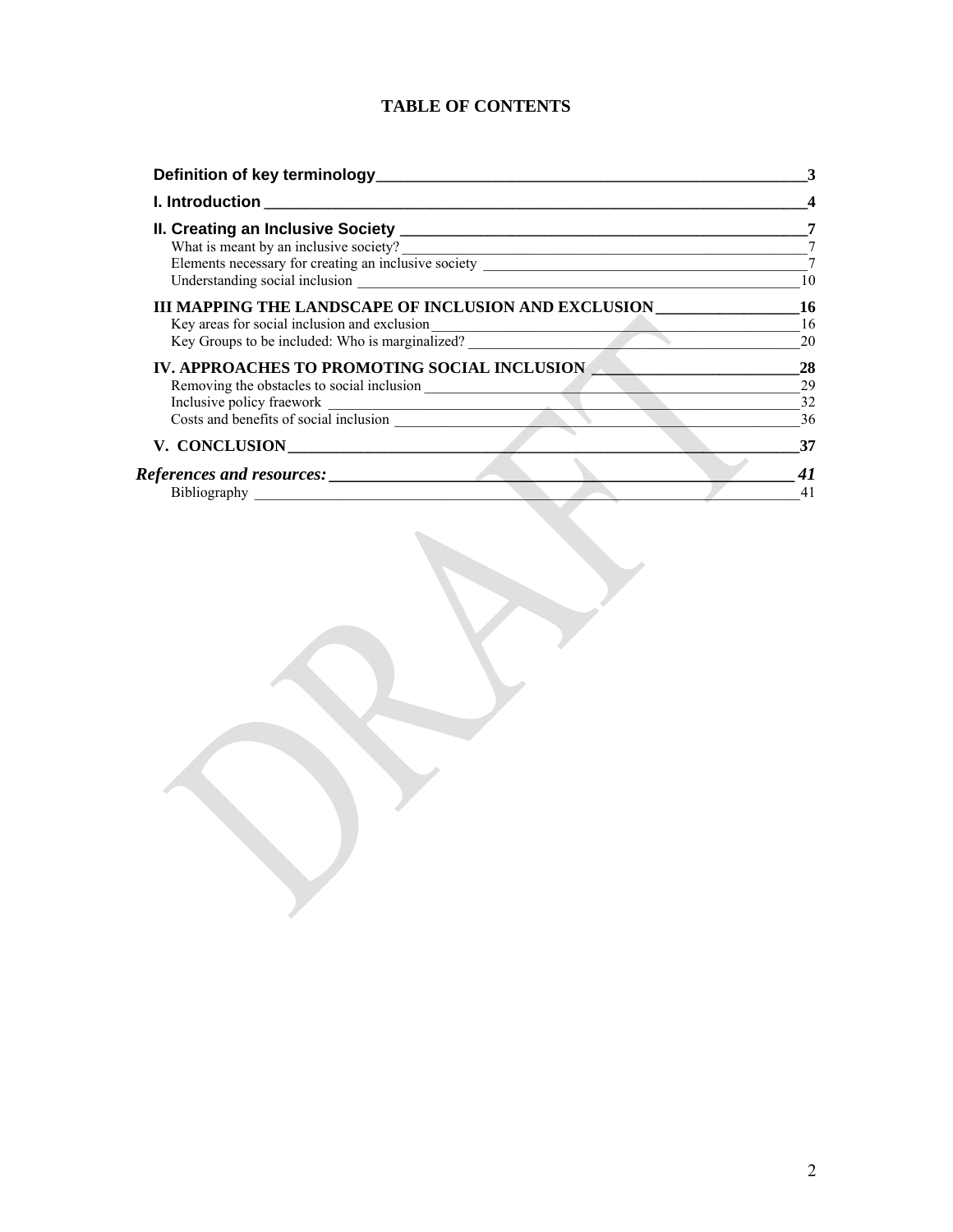# *Definition of key terminology*

While there is no single agreed understanding of the key terminology, social integration, social inclusion, social cohesion and social participation, the following definitions are used in this publication.

## **Social Integration**

Social integration is understood as a dynamic and principled process of promoting the values, relations and institutions that enable all people to participate in social, economic, cultural and political life on the basis of equality of rights, equity and dignity. It is the process in which societies engage in order to foster societies that are stable, safe and just – societies that are based on the promotion and protection of all human rights, as well as respect for and value of dignity of each individual, diversity, pluralism, tolerance, non-discrimination, non-violence, equality of opportunity, solidarity, security, and participation of all people, including disadvantaged and vulnerable groups and persons.

#### **Social Inclusion**

Social inclusion is understood as a process by which efforts are made to ensure equal opportunities for all, regardless of their background, so that they can achieve their full potential in life. It is a multi-dimensional process aimed at creating conditions which enable full and active participation of every member of the society in all aspects of life, including civic, social, economic, and political activities, as well as participation in decision-making processes.

#### **Social Exclusion**

Social exclusion is understood as the condition (barriers and process) that impede social inclusion. Social exclusion is a process through which individuals or groups are wholly or partially excluded from fully participating in all aspects of life of the society, in which they live, on the grounds of their social identities, such as age, gender, race, ethnicity, culture or language, and/or physical, economic, social disadvantages. Social exclusion may mean the lack of voice, lack of recognition, or lack of capacity for active participation. It may also mean exclusion from decent work, assets, land, opportunities, access to social services and/or political representation.

#### **Social Cohesion**

Social cohesion refers to the elements that bring and hold people together in society. In a socially cohesive society all individuals and groups have a sense of belonging, participation, inclusion, recognition and legitimacy. Social cohesive societies are not necessarily demographically homogenous. Rather, by respecting diversity, they harness the potential residing in their societal diversity (in terms of ideas, opinions, skills, etc.). Therefore, they are less prone to slip into destructive patterns of tension and conflict when different interests collide.

#### **Social Participation**

Social participation is understood as the act of engaging in society's activities. It refers to the

possibility to influence decisions and have access to decision-making processes. Social participation creates mutual trust among individuals, which forms the basis for shared responsibilities towards the community and society.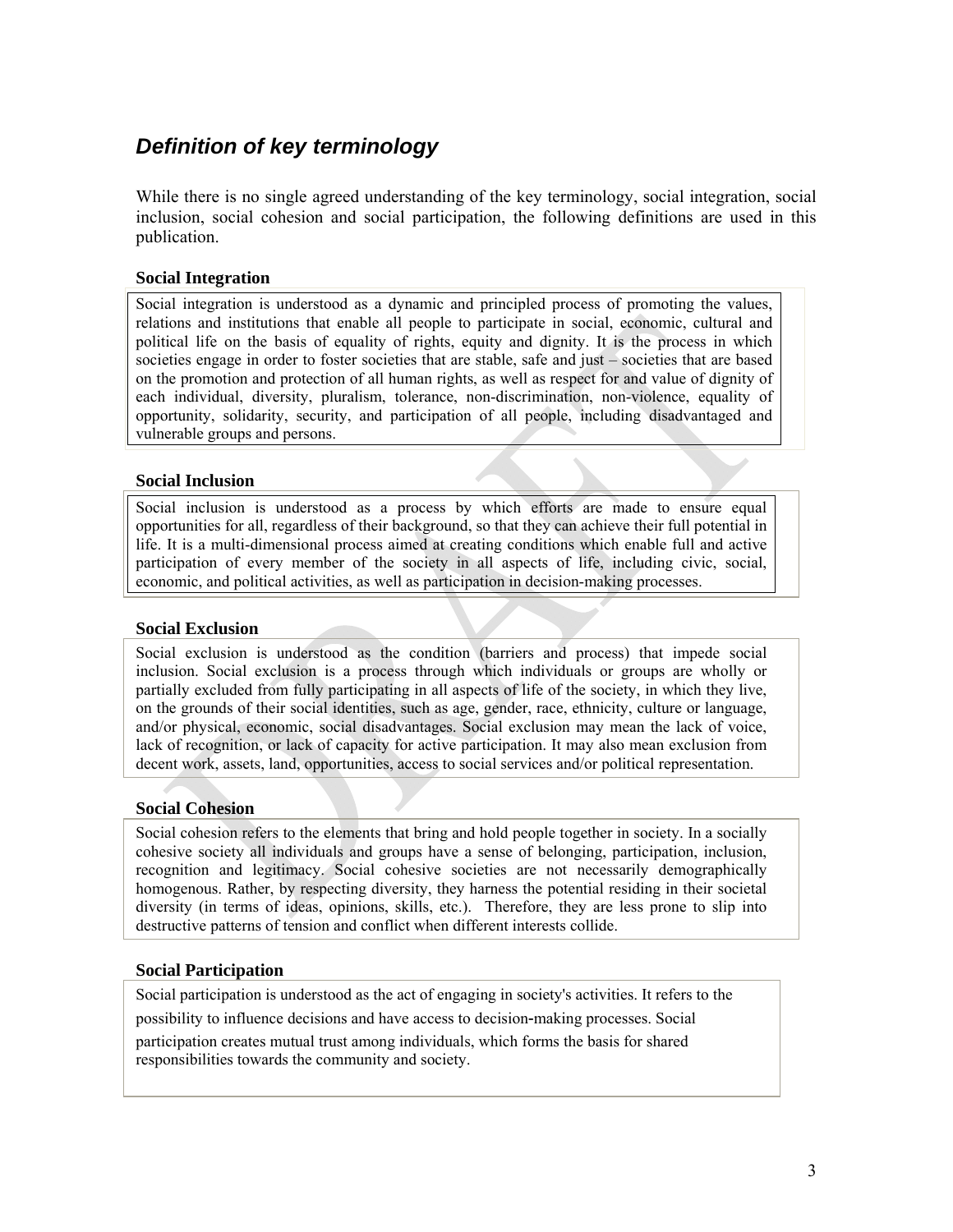# **A Vision for an Inclusive Society**

# *I. Introduction*

The World Summit for Social Development, held in March 1995, established the concept of social integration to create an inclusive society, "a society for all", as one of the key goals of social development. The Copenhagen Declaration and Programme of Action, a key outcome of the Summit, pledged to make the eradication of poverty, full employment and social integration overriding objectives of development. Member states made a commitment<sup>1</sup> to promote social integration through fostering inclusive societies that are stable, safe, just and tolerant, and respect diversity, equality of opportunity and participation of all people, including disadvantaged and vulnerable groups and persons (See table 1).

The challenge for policy makers and practitioners is to how to make the concept of social integration and inclusion operational - to be used as a practical tool to promote an inspirational yet realistic set of policy measures geared towards a "society for all." This requires a paradigm shift so as to recognize the dignity, value and importance of each person, not only as an ethical norm and moral imperative, but also as a legal principle, a societal goal, and ultimately, practice. "No human being should be condemned to endure a brief or miserable life as a result of his or her class, country, religious affiliation, ethnic background or gender"<sup>2</sup>. To this end, social inclusion, as an overarching goal as well as a multi-dimensional process can play a critical role in promoting sustainable human development.

This report examines essential elements necessary to create an inclusive society, and maps out concrete strategies to promote social integration and social inclusion. It highlights the importance of promoting social inclusion as a multi-dimensional concept, which needs to be mainstreamed into various processes at multiple levels. The essential role of international organizations, national and local governments and civil society in promoting social inclusion is underscored. The engagement of multiple stakeholders, especially civil society, is crucial, as it enhances transparency and accountability of the process, and can ensure active participation of all members of society, regardless of their backgrounds.

This report consolidates the outcomes of a multi-stakeholder web-based dialogue<sup>3</sup> as well as the results of the Expert Group meeting on "Creating an Inclusive Society: "Practical strategies to promote social integration"<sup>4</sup> and papers submitted by participating experts, as well as other resources relevant to the subject.

<sup>&</sup>lt;sup>1</sup> Delegates from 186 countries and representatives from 811 non-governmental organizations are among those who

participated. 2 Ibid, paragraph 8

<sup>3</sup> E-Dialogue on "Creating an Inclusive Society: Practical strategies to promote social integration", organized by DSPD/UNDESA, 20 May - 20 June 2007. There were a total of 252 participants from 80 countries.

<sup>4</sup> This meeting was organized by DSPD/UNDESA, in collaboration with UNESCO and UN-HABITAT, at UNESCO HQs in Paris, France, from 10 – 13 September 2007. Approximately twenty researchers and/or practitioners who are working on social integration/social inclusion/social cohesion or inclusive local governance/development related initiatives attended the meeting.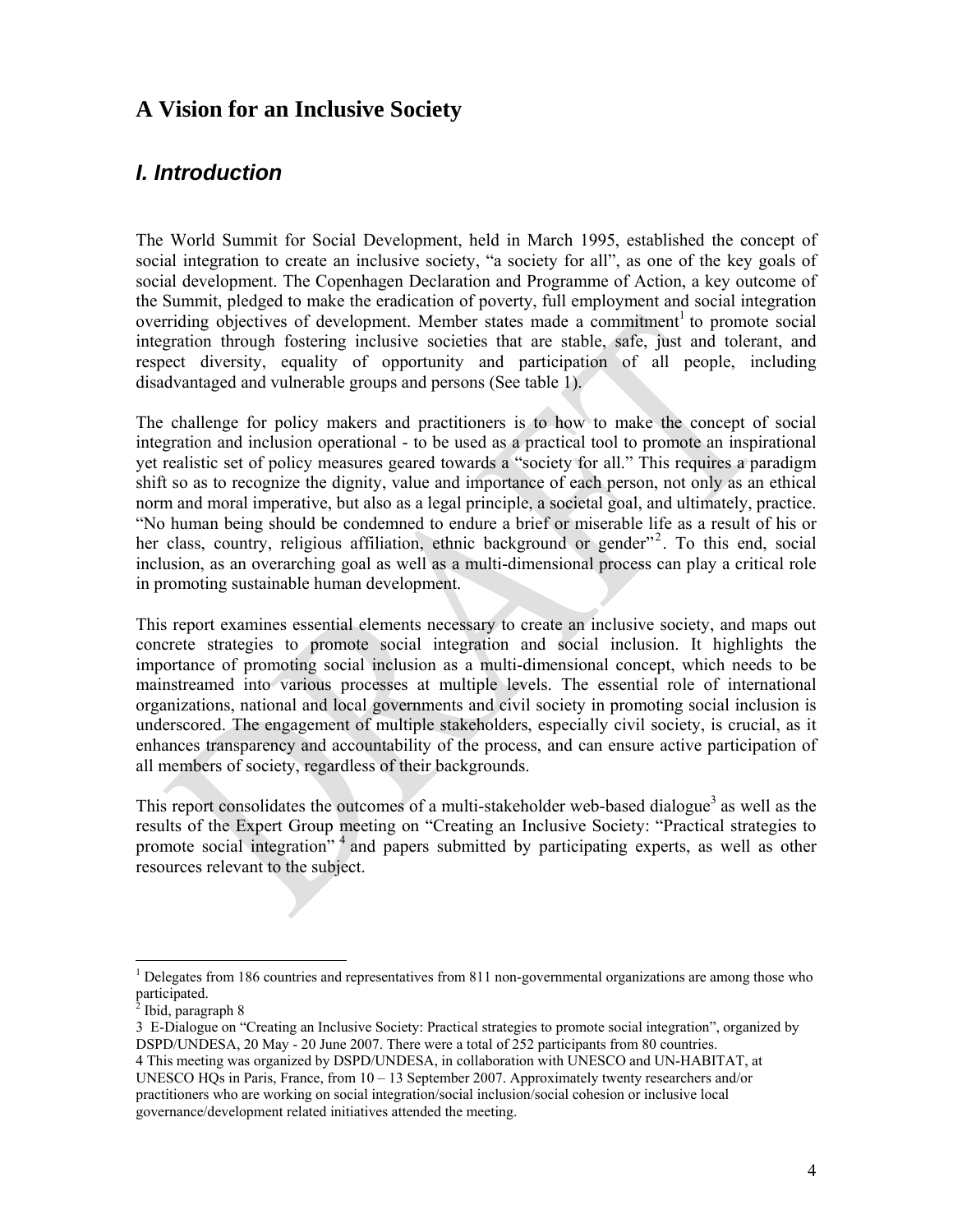#### *World Summit for Social Development, Copenhagen Declaration on Social Development-1995 (Table*

- *1. Commitment to creating an economic, political, social, cultural and legal environment that will enable people to achieve social development.*
- *2. Commitment to the goal of eradicating poverty in the world, through decisive national actions and international cooperation, as an ethical, social, political and economic imperative of humankind.*
- *3. Commitment to promoting the goal of full employment as a basic priority of our economic and social policies, and to enabling all men and women to attain secure and sustainable livelihoods through freely chosen productive employment and work.*
- *4. Commitment to promoting social integration by fostering societies that are stable, safe and just and that are*  based on the promotion and protection of all human rights, as well as on non-discrimination, tolerance, *respect for diversity, equality of opportunity, solidarity, security, and participation of all people, including disadvantaged and vulnerable groups and persons.*
- *5. Commitment to promoting full respect for human dignity and to achieving equality and equity between women and men, and to recognizing and enhancing the participation and leadership roles of women in political, civil, economic, social and cultural life and in development.*
- *6. Commitment to promoting and attaining the goals of universal and equitable access to quality education, the highest attainable standard of physical and mental health, and the access of all to primary health care, making particular efforts to rectify inequalities relating to social conditions and without distinction as to race, national origin, gender, age or disability; respecting and promoting our common and particular cultures; striving to strengthen the role of culture in development; preserving the essential bases of people-centred sustainable*  development; and contributing to the full development of human resources and to social development. The *purpose of these activities is to eradicate poverty, promote full and productive employment and foster social integration.*
- *7. Commitment to accelerating the economic, social and human resource development of Africa and the least developed countries.*
- *8. Commitment to ensuring that when structural adjustment programmes are agreed to they include social development goals, in particular eradicating poverty, promoting full and productive employment, and enhancing social integration.*
- *9. Commitment to increasing significantly and/or utilizing more efficiently the resources allocated to social development in order to achieve the goals of the Summit through national action and regional and international cooperation.*
- *10. Commitment to an improved and strengthened framework for international, regional and sub-regional cooperation for social development, in a spirit of partnership, through the United Nations and other multilateral institutions*

*Source: UNDESA*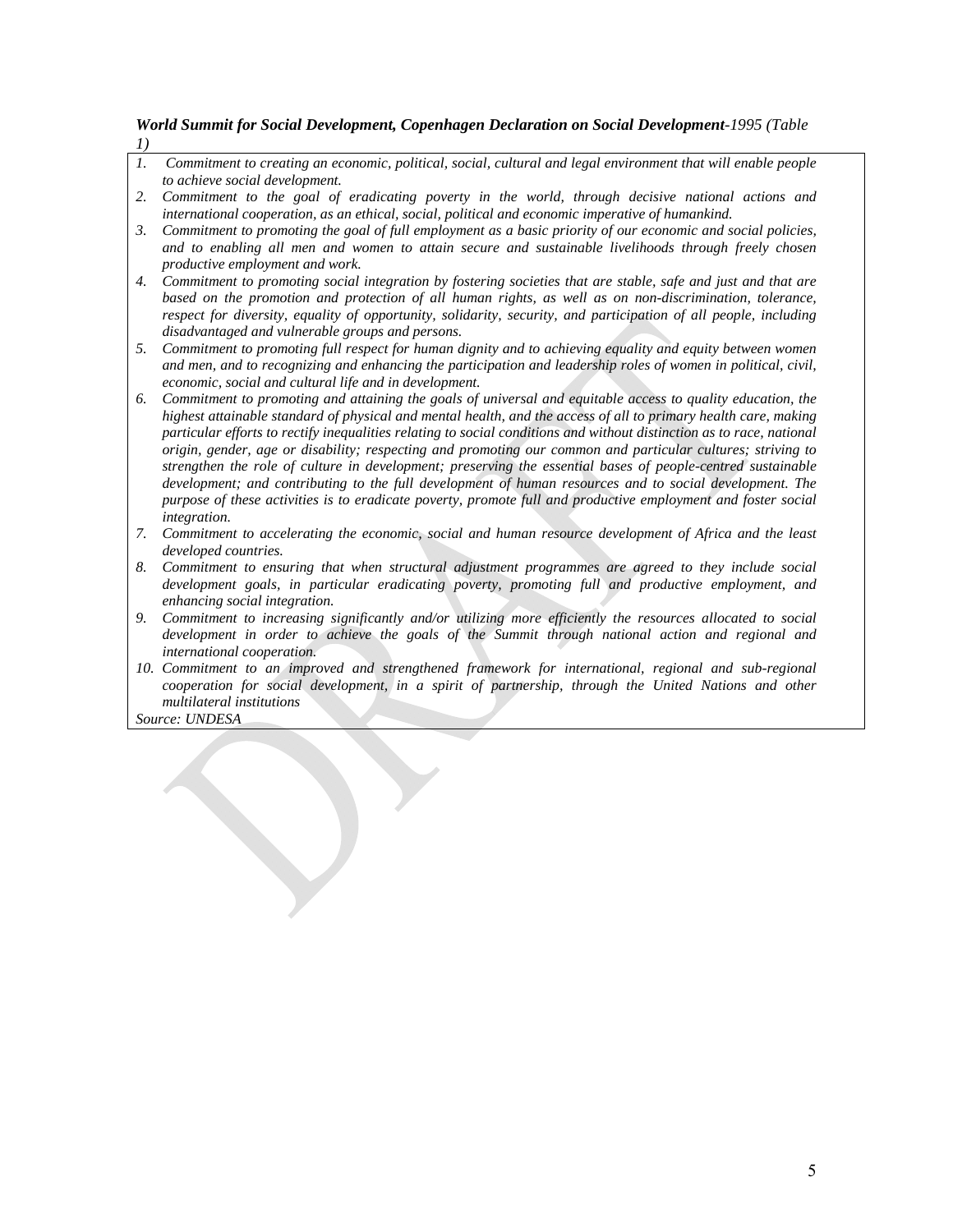#### **I. Values and principles**

1. We, heads of State and Government, have gathered at United Nations Headquarters in New York from 6 to 8 September 2000, at the dawn of a new millennium, to reaffirm our faith in the Organization and its Charter as indispensable foundations of a more peaceful, prosperous and just world.

2. We recognize that, in addition to our separate responsibilities to our individual societies, we have a collective responsibility to uphold the principles of human dignity, equality and equity at the global level. As leaders we have a duty therefore to all the world's people, especially the most vulnerable and, in particular, the children of the world, to whom the future belongs.

3. We reaffirm our commitment to the purposes and principles of the Charter of the United Nations, which have proved timeless and universal. Indeed, their relevance and capacity to inspire have increased, as nations and peoples have become increasingly interconnected and interdependent.

4. We are determined to establish a just and lasting peace all over the world in accordance with the purposes and principles of the Charter. We rededicate ourselves to support all efforts to uphold the sovereign equality of all States, respect for their territorial integrity and political independence, resolution of disputes by peaceful means and in conformity with the principles of justice and international law, the right to self-determination of peoples which remain under colonial domination and foreign occupation, non-interference in the internal affairs of States, respect for human rights and fundamental freedoms, respect for the equal rights of all without distinction as to race, sex, language or religion and international cooperation in solving international problems of an economic, social, cultural or humanitarian character.

5. We believe that the central challenge we face today is to ensure that globalization becomes a positive force for all the world's people. For while globalization offers great opportunities, at present its benefits are very unevenly shared, while its costs are unevenly distributed. We recognize that developing countries and countries with economies in transition face special difficulties in responding to this central challenge. Thus, only through broad and sustained efforts to create a shared future, based upon our common humanity in all its diversity, can globalization be made fully inclusive and equitable. These efforts must include policies and measures, at the global level, which correspond to the needs of developing countries and economies in transition and are formulated and implemented with their effective participation.

6. We consider certain fundamental values to be essential to international relations in the twenty-first century. These include: • **Freedom.** Men and women have the right to live their lives and raise their children in dignity, free from hunger and from the fear of violence, oppression or injustice. Democratic and participatory governance based on the will of the people best assures these rights.

•. **Equality.** No individual and no nation must be denied the opportunity to benefit from development. The equal rights and opportunities of women and men must be assured.

• **Solidarity.** Global challenges must be managed in a way that distributes the costs and burdens fairly in accordance with basic principles of equity and social justice. Those who suffer or who benefit least deserve help from those who benefit most.

• **Tolerance.** Human beings must respect one other, in all their diversity of belief, culture and language. Differences within and between societies should be neither feared nor repressed, but cherished as a precious asset of humanity. A culture of peace and dialogue among all civilizations should be actively promoted.

• **Respect for nature.** Prudence must be shown in the management of all living species and natural resources, in accordance with the precepts of sustainable development. Only in this way can the immeasurable riches provided to us by nature be preserved and passed on to our descendants. The current unsustainable patterns of production and consumption must be changed in the interest of our future welfare and that of our descendants.

**• Shared responsibility.** Responsibility for managing worldwide economic and social development, as well as threats to international peace and security, must be shared among the nations of the world and should be exercised multilaterally. As the most universal and most representative organization in the world, the United Nations must play the central role.

<sup>-</sup>5 United Nations General Assembly Resolution 55/2 (2000)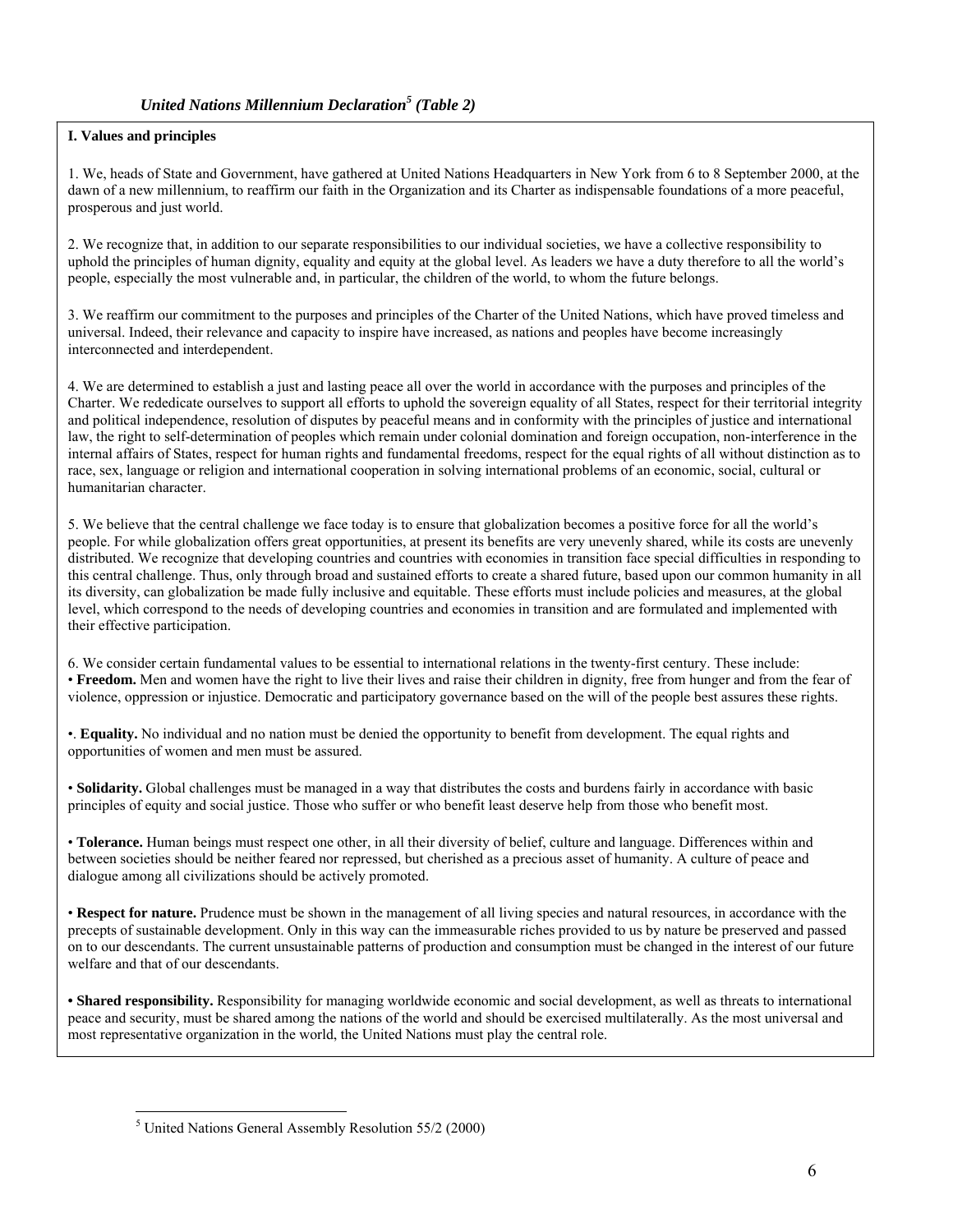# *II. Creating an Inclusive Society*

#### **WHAT IS MEANT BY AN INCLUSIVE SOCIETY?**

*An inclusive society is a society that over-rides differences of race, gender, class, generation, and geography, and ensures inclusion, equality of opportunity as well as capability of all members of the society to determine an agreed set of social institutions that govern social interaction. (Expert Group Meeting on Promoting Social Integration, Helsinki, July 2008)*

The World Summit for Social Development (Copenhagen 1995) defines an inclusive society as a "society for all in which every individual, each with rights and responsibilities, has an active role to play". Such an inclusive society must be based on respect for all human rights and fundamental freedoms, cultural and religious diversity, social justice<sup>6</sup> and the special needs of vulnerable and disadvantaged groups, democratic participation and the rule of law. It is promoted by social policies that seek to reduce inequality and create flexible and tolerant societies that embrace all people.

There are different views in terms of how a socially inclusive society functions. "Integration in all its forms may simply imply the existence of a stable community in which people can find a niche." (Taylor, 2007:3). This simple expression touches the heart of the definition of social integration and social inclusion, which is: difference among members of society is acceptable. Social integration or social inclusion does not mean a uniformity of people but a society which has room for diversity and still fosters engagement. To achieve social integration and social inclusion, voices of people and their needs and concerns, need to be heard. Not only some but all members of society with different backgrounds must have a say and a stake in *their shared* society. This inclusiveness of society creates and maintains stability as well as a readiness to embrace change when necessary.

In order to further our understanding of the concept of social integration and social inclusion, we will begin by taking a closer look at what determines or represents an inclusive society, and why it is important to build such a society. In very basic terms, "International human rights law requires governments to respect individuals' civil and political rights – such as their rights to free speech, fair trial, and political participation – and to promote their economic, social and cultural rights – such as their rights to health care and education."<sup>7</sup> In an inclusive society, members not only have the right to education or the right to political participation but actually take part in the process, using the right to education and having a vote that actually counts in a political process. What is most significant in creating an inclusive society is the engagement of the individual in the process by which society is managed, ordered and represented.

#### **ELEMENTS NECESSARY FOR CREATING AN INCLUSIVE SOCIETY**

 $<sup>6</sup>$  Social justice refers to the principles, values and belief that every individual and group is entitled to fair and equal</sup> treatment, which is necessary for the achievement of a society in which all people have equal access to rights, not only under law, but in all aspects of life, and all people get an impartial share of the benefits as well as carry a fair share of the responsibilities of society.

 $<sup>7</sup>$  Check with Aki, where this quotation comes from.</sup>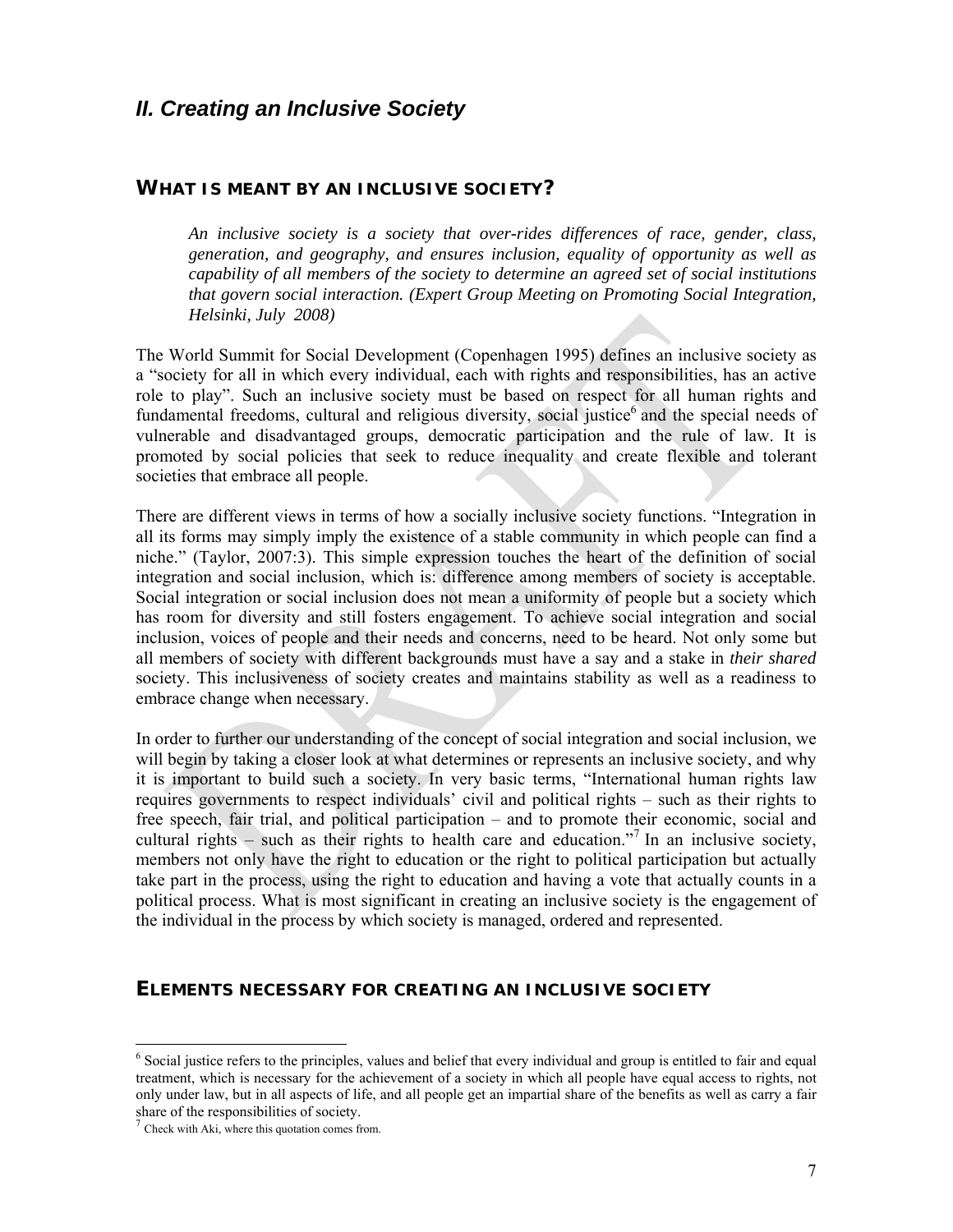The Social Summit defined that the aim of social integration is to create an inclusive society, in which every individual, each with rights and responsibilities, has an active role to play.<sup>8</sup> But what makes some societies more inclusive than others? What are the critical elements for creating and maintaining an inclusive society in practical terms? An inclusive society is based on the fundamental human rights value, that is, "all human beings are born free and equal in dignity and rights. They are endowed with reason and conscience and should act towards one another in a spirit of brotherhood<sup>9</sup>" It is a society in which all members, regardless of their backgrounds, are able and motivated to participate in civic, social, economic and political activities. For this to happen, legal, regulatory and policy frameworks must be inclusive, and uphold and promote just and inclusive processes in all areas of implementation, so that equal access to basic education, public space, facilities and information are ensured, and diversity and cultural pluralism are respected and accommodated.

As a pre-requisite, *respect for all human rights, freedoms, and the rule of law*, both at national and international levels, are fundamental. Every member of society, no matter what his or her economic resources, political status, or social standing, must be treated equally under the law. Legal instruments ensure the guiding principles that will guarantee equity<sup>10</sup>, justice and equal opportunities for all citizens. Violators of human rights should be brought to justice. The judiciary which serves to protect just societies must be impartial, accountable and inclusive to giving weight to the opinions of those who defend the inclusiveness of the society at the local, regional and national levels. *Maintaining the security* of all individuals and their living environment is paramount in creating a feeling of inclusion and an atmosphere of participation in society. $11$ 

To create and sustain inclusive societies, it is critical that all members of society are able and motivated to *participate in civic, social, economic and political activities*, both at the local and national levels. A society where most members, if not all, feel that they are playing a part, have access to their basic needs/livelihoods, and are provided with the opportunity to participate in decision-making processes that affect their lives, is a society that will best foster principles of inclusiveness.<sup>12</sup>

*The existence of a strong civil society* is fundamental for active participation and making public policies and institutions accountable. It fosters a respect for the rights, dignity and privileges of all people, while assuming that they fulfill their responsibilities within their society. There must be freedom for people to express diverse views and develop unconventional unique ideas. Members of society must have the confidence to engage and interact with each other, and build mutual trust while acknowledging their differences.<sup>13</sup>

In order to encourage all-inclusive participation, there must be *universal access to public infrastructure and facilities* (such as community centers, recreational facilities, public libraries, resource centers with internet facilities, well maintained public schools, clinics, water supplies and sanitations). These are the basic services which will create, when partly or fully put into

<sup>&</sup>lt;sup>8</sup> The Copenhagen Declaration and Programme of Action, Chapter 4, page 95

<sup>&</sup>lt;sup>9</sup> Fact Sheet No.2 (Rev.1), The International Bill of Human Rights

<sup>&</sup>lt;sup>10</sup> Equity refers to a condition in which society is characterized by justice, equality, impartiality and fairness, including fair and equal distribution of power, economic resources, opportunities, goods and services across the social spectrum. In an equitable society people are not excluded from the activities of society, such as education, employment, or health care and there is no bias or favoritism.

<sup>&</sup>lt;sup>11</sup> Summary of E-dialogue on "Creating an Inclusive Society: Practical strategies to promote social inclusion", organized by DPSD/UNDESA, 23 May - 17 June, 2007.

 $12$  Ibid

 $13$  Ibid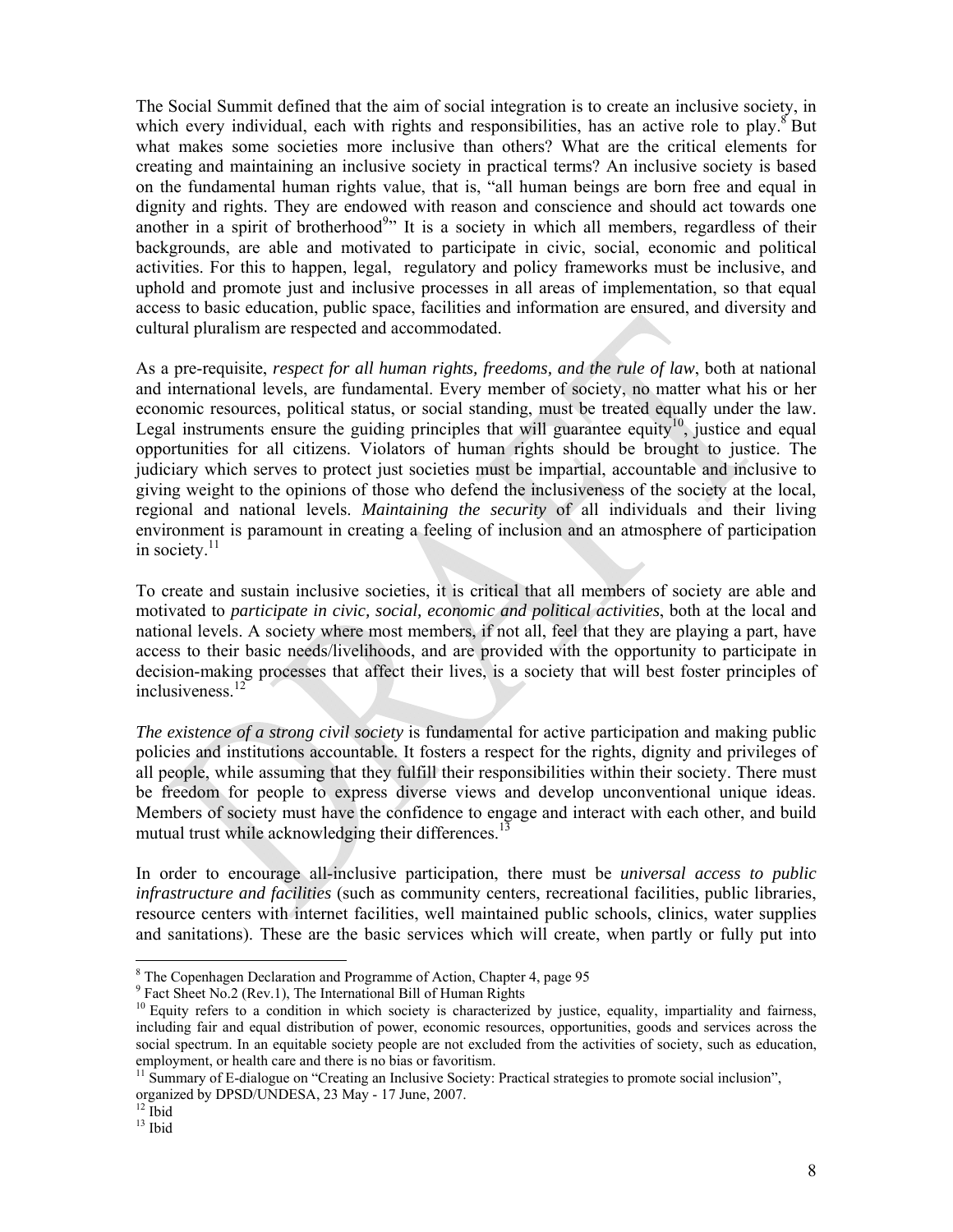place, conditions for people to have a sense of belonging by not suffering the painful consequence of being unable to afford them. As long as both the advantaged and disadvantaged have equal access to or benefit from these public facilities and services, they will all feel less burdened by their differences in socio-economic status, thus alleviating a possible sense of exclusion or frustration.<sup>14</sup> It is important to note though, that access alone does not necessarily ensure use of public facilities, as unequal relations within communities and households may inhibit the use of facilities by vulnerable groups. Addressing the unequal power relations is therefore a necessary step to increase participation.

Similarly, *equal access to public information* plays an important role in creating an inclusive society, as it will make popular participation possible with well-informed members of society. Information that pertains to the society, such as what a community owns, generates, or benefits from, should be made available to all. Collective participation, through accepted representations of all classes and backgrounds, in the planning, implementation and evaluation of community activities should be sought after. Publication/information sharing and increasing the accessibility of the community's activities will eliminate doubts and suspicions which could otherwise create a sense of exclusion. The mass media can be used as an effective tool to educate and enlighten members of society.<sup>15</sup>

*Equity in the distribution of wealth and resources* is another critical element of inclusive societies. How the resources are allocated and utilized will significantly affect the orientation of a society, either towards a more integrated, inclusive society, or an exclusive, polarized, and disintegrated one. Therefore, socio-economic policies should be geared towards managing equitable distribution and equal opportunities. Inclusive policies, instructions and programs that are sensitive to and cater to the less advantaged and vulnerable need to be put in place in all areas/sectors, including public health, and effectively implemented. There is a need for a strong monitoring and evaluation tools to demonstrate whether inclusiveness was actually achieved, as well as highlight areas for improvement.<sup>16</sup>

Another dimension of inclusive societies is tolerance for and appreciation of *cultural diversity.* This includes societies that celebrate multiple and diverse expressions of identities. By celebrating diversity, there is a recognition and affirmation of the differences between and among members of society, which enables societies to move away from labeling, categorizing, and classifying people, towards more inclusive policies. Also, enabling a diversity of opinions provides the checks and balances crucial for the development of society, while allowing for the greatest amount of diverse opinions to enter every discourse.<sup>17</sup>

*Education* plays a critical role in this area, as it will provide opportunities to learn the history and culture of one's own and other societies, which will cultivate the understanding and appreciation of other societies, cultures and religions. Particularly for young people, education provides the opportunity to instill values of respect and appreciation of diversity. At the same time, education can empower those who are marginalized or excluded from participating in discussions and decision-making. Learning about the historical processes and changes allows people to understand the way in which they and others have been affected by socially inclusive or exclusive policies, which ultimately influences the values, choices and judgments of individuals, in particular, those who are in decision-making positions.<sup>18</sup>

- $17 \text{ I} \cdot \text{b}$
- 18 Ibid

 $14$  Ibid

 $15$  Ibid

 $^{\rm 16}$ Ibid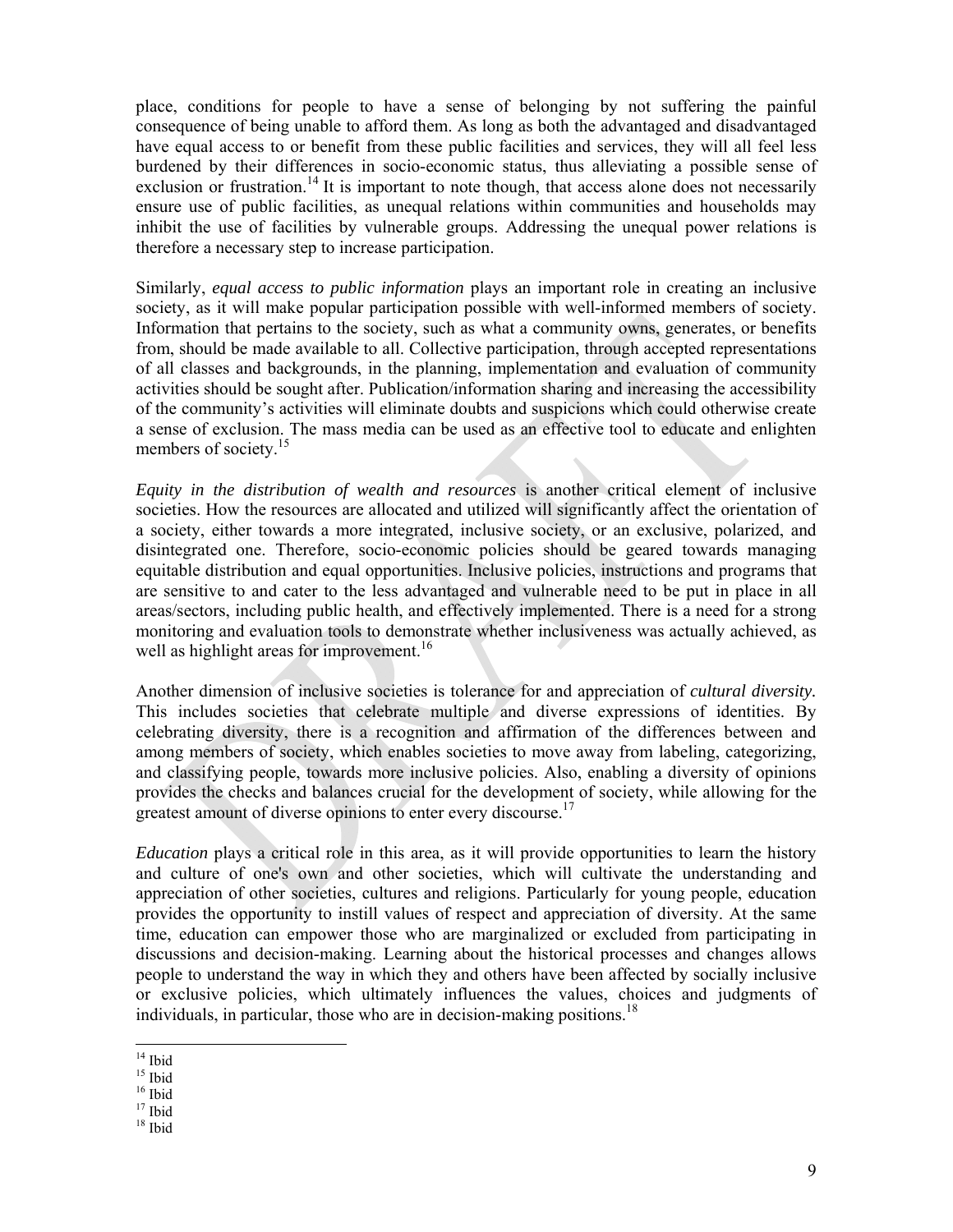*Effective leadership* is crucial to the development of an inclusive society. Where leadership is not representative of the society, a disconnection between the people and their leaders may eventually result. The most common way of addressing this critical element at the local level is by engaging in open consultations with members of society about municipal issues such as the budget, and enhancing the free and timely flow of information to citizens and other stakeholders. Popular participation in decision-making and policy formulation processes could be sought for at all levels of governance. At the same time, there must be an effort made to achieve transparency and accountability by all decision-makers and stakeholders.<sup>19</sup>

Finally, there is a need to create *positive narratives of an inclusive society of the future*, and enable each member of society to share, understand and contribute to those narratives. Potent narratives on the future can act like a magnet drawing society towards its envisioned future. A society with no vision for the future indicates a society in decline. Societies that maintain a unity of purpose, or a shared vision embraced by the community, and encourage broad-based stakeholder participation in the formulation of that goal, will be more inclusive as every member will be working synergistically towards a unified objective.<sup>20</sup>

# **UNDERSTANDING SOCIAL INCLUSION**

The concepts of social integration and social inclusion are similar ones, and in fact overlap each other in many ways. However, some differences exist which are useful to be examined in order to avoid confusion. It is worth mentioning that any attempts to differentiate these two concepts will inevitably face a challenge, as there is no single agreed definition for either. The concept of social integration was created through political consensus among member states at the World Summit for Social Development. Social inclusion or social cohesion were preferred terms for some, however, it was a consensus agreement that the concept of social integration allows broader interpretation. The Social Summit approached social integration in terms of goals, principles and process. It is important to understand that social integration is not an end-state that societies can achieve, but a dynamic process in which societies engage in order to further human development. $^{21}$ 

The concept of social inclusion is similar to that of social integration. However, social inclusion, focusing on creating conditions for equal opportunities and equal access for all, is considered to be useful when describing the actual process involved in promoting social integration. Social inclusion is also often more easily accepted as a policy goal, as it clearly eliminates a connotation of assimilation that some associate with the term "integration" - not all individuals and/or groups in societies are eager to be "integrated" into mainstream society, but all strive to be included.

*Inclusion is community. No one becomes included by receiving handouts, even if these handouts are given by public bodies and with public resources. No one becomes included by being treated by a program in which they are no more than a number or a statistic. Inclusion is connection to the network of community development, it is to become more than a speck of dust, to have a forename and surname, with one's own distinctive features, skills* 

<sup>-</sup>19 Ibid

 $20$  Ibid

 $21$  Participatory Dialogue: Towards a stable, safe and just society for all", UN, 2007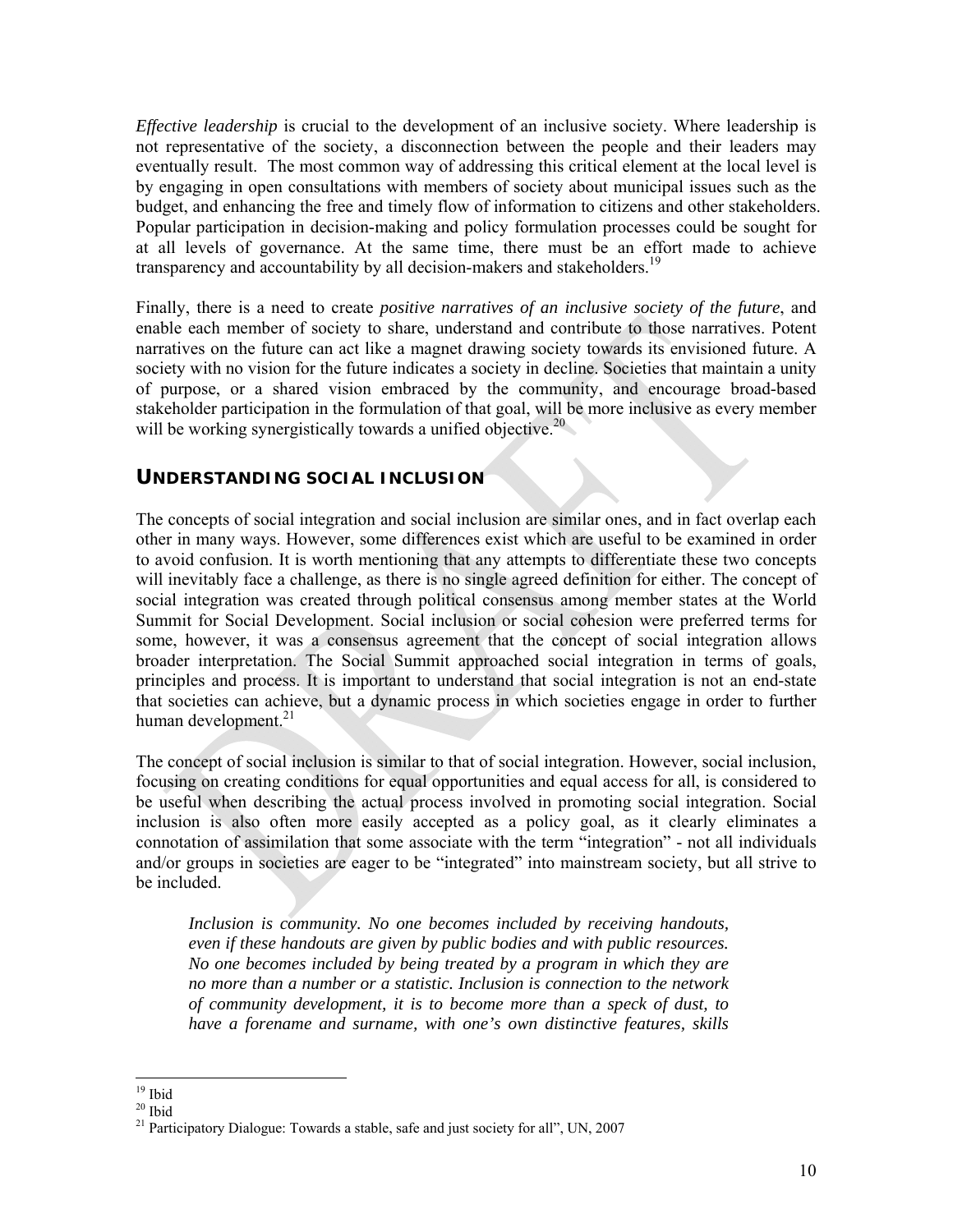*and abilities, able to receive and give stimulus, to imitate and be imitated, to participate in a process of changing one's own life and collective life. (Busatto, 2007: 4)* 

The above quotation places emphasis on the recognition of the individual and the relationship between community and the individual. This suggests that inclusion is a mutually beneficial state for both the community and the individual. When people rely upon each other and the success of their interactions, that responsibility and interdependence creates a commitment to the social processes in a community. The depiction of social inclusion at the local level is useful as it addresses inclusion at a manageable and feasible level. In a smaller geographic region than the nation, there is much greater opportunity to develop inclusive systems, economically and socially as well as politically. Cities can thus be seen to provide the space for testing and expanding notions of social inclusion. The role of local government in promoting social inclusion and participation is further discussed in chapter 3.

As mentioned earlier, there are numerous definitions and concepts of social inclusion,<sup>22</sup> and despite a multitude of discussion, it is still difficult to obtain agreement on the term. Lombe notes that: "Inclusion is the realization that everyone has essential dignity and everyone has something to contribute." (Lombe, 2007:3) Social inclusion can be described as a "multidimensional process aimed at lowering economic, social and cultural boundaries between those who are included and excluded, and making these boundaries more permeable" (Therborn, 2007.2). It is a dynamic phenomenon, as its boundaries are changing over time, space, and in quality. Sen described social inclusion as "being characterized by societal elements that would include the active participation by citizens, equality of opportunities, and basic levels of wellbeing." $^{23}$ 

At the core of most definitions of social inclusion lies the concept of *full participation in all aspects of life*, while exclusion refers to the conditions (barriers and processes) that impede inclusion. Participation is most significant as it denotes an active involvement in the process, not merely having access to society's activities, but engaging in them, and building and maintaining a social network. Participation also creates a sense of responsibility towards others, a community or an institution, and influences decisions or enables individuals to have access to the decision-making processes $^{24}$ .

In this publication, social inclusion refers to a process by which efforts are made to ensure equal opportunities for all, regardless of their background, in order to enable full and active participation in all aspects of life, including civic, social, economic, and political activities, as well as participation in decision-making processes. Social inclusion can be approached as a goal, an objective, and a process. Its process affects almost all societal activities, and should therefore be approached from various dimensions. (EGM Paris)

Exclusion conversely is a process and a state resulting in lack of access to full participation in mainstream society. The manifestations of social exclusion are often understood differently

 $22$  Note: Beall originates the terms in French public policy and Rene Lenoir for popularizing the term in France, as well as highlighting the historical disregard of les exclus or 'the others' by the social contract of the French republic. (Viswanathan, L. et al, 2003:5).

Viswanathan, L. et al,  $2003:5$ 

<sup>&</sup>lt;sup>24</sup> "Social Participation and Social Capital", Raymond Breton, University of Toronto http://canada.metropolis.net/events/civic/rbreton\_e.html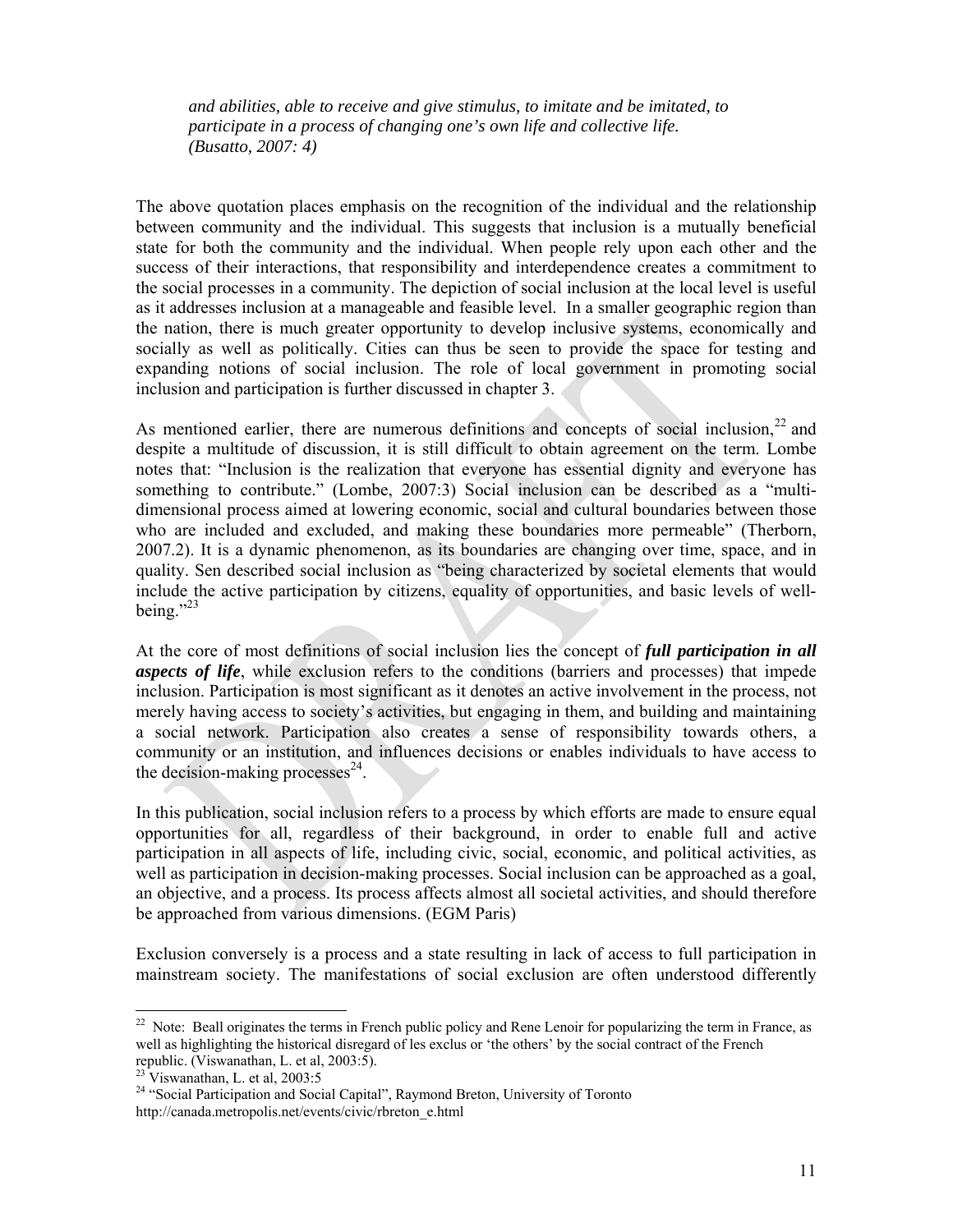according to the perceived needs of the society. For example, in some societies, women may be the main excluded group, in other societies, immigrants or racial, ethnic and religious minorities are excluded.

#### *Dimensions of Social Inclusion and Exclusion*

The focus of this section is predominantly on social inclusion, which inherently includes the factors of social exclusion. In order to promote social inclusion, it is important to understand the processes through which individuals or groups are excluded, as promotion of inclusion can only be possible by tackling exclusion. Social inclusion needs to occur on various dimensions and multiple levels. It is a process through which the dignity of each individual is recognized, needs and concerns of all people are reflected, rights of all people are not only guaranteed in legislation, but also respected, and people are able to participate actively in life activities. The process of social inclusion needs to take place simultaneously at multiple levels, from the individual, community and local levels, to the regional and national levels, as social inclusion is a subject which concerns all stakeholders in society. While social inclusion involves formal (societal) level engagements, ensuring that institutions in society reflect, uphold, respect, and activate the inclusive processes within society, it at the same time, addresses the informal (individual) level of engagements, and as such, perceptions and experiences of individuals, how they think and feel, also need to be taken into account. Social inclusion reflects, on the one hand, an individual's experience of and possibilities for self-actualization, and on the other hand, societal capacities to eliminate causes of exclusion and ensure equal opportunities for all<sup>25</sup>. Figure 1 illustrates the multiple levels involved in a social inclusion process.



**Figure 1:** *Levels involved in a social inclusion process* 

<sup>&</sup>lt;sup>25</sup> Final Report of the Expert Group Meeting on "Creating an Inclusive Society: Practical strategies to promote social inclusion", May 2008, unpublished.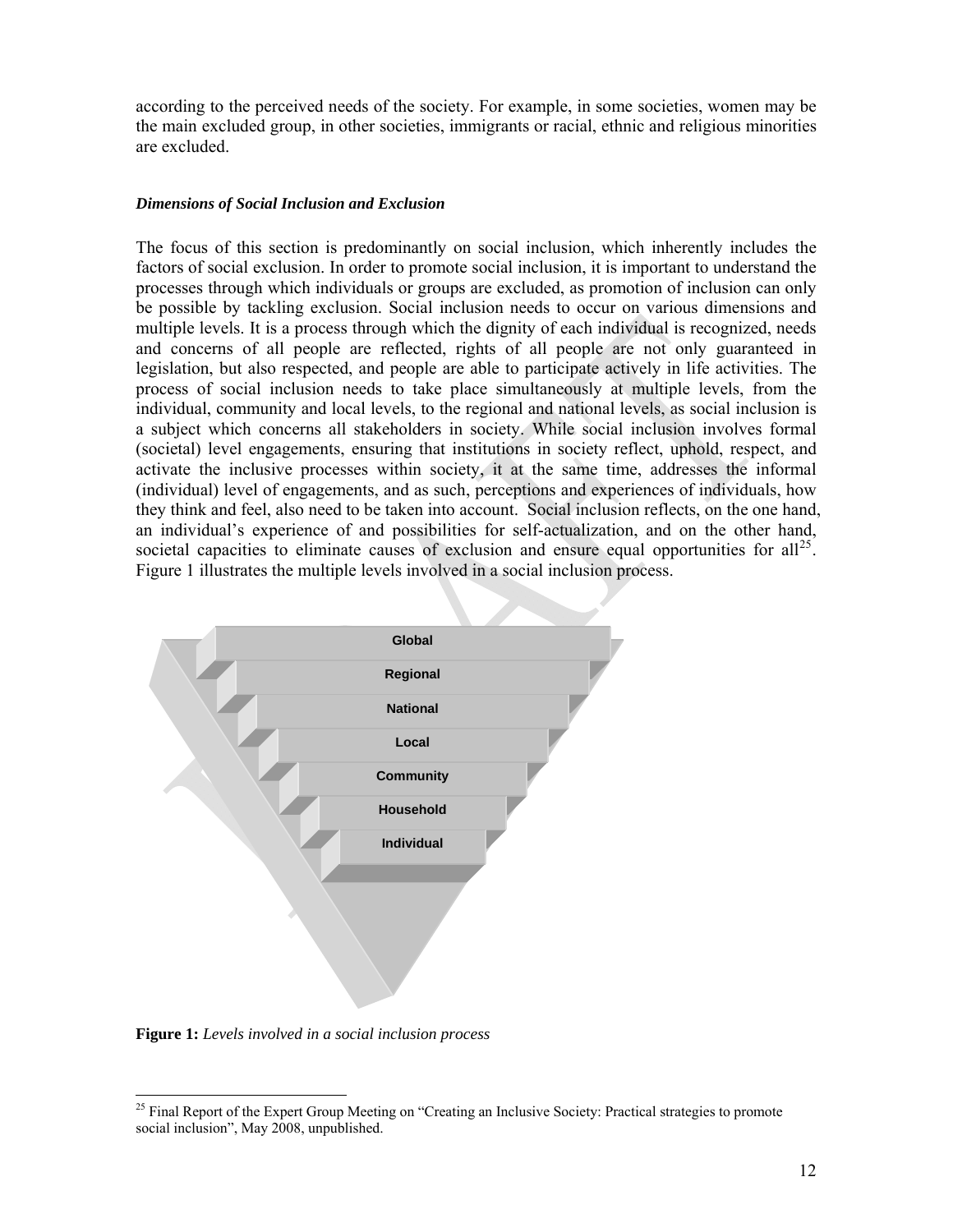#### *Steps to promoting social inclusion*

In order to understand the actual process of social inclusion, Goran Therborn (2007, 2) suggests that the following five categories of inclusion could be considered as incremental steps to promote social inclusion. These steps are hierarchical with visibility as the first step. Without the possibility to fulfill the lower steps the person is deterred and limited from climbing to the next step. Each of the five steps can be approached and understood in terms of both "process" and "contents" (see figure 2).



**Figure 2:** *Steps to promoting Social Inclusion* 

The five steps are as follows:

## 1) *Visibility*:

First and foremost, people need to be noticed, recognized, and have their own voices. There is no possibility of having a voice if an individual or group is not accounted for and represented in the processes that make up formal society. One of the greatest difficulties even at a local level is the actual census of population. People remain uncounted and therefore invisible.

## *2) Consideration:*

The concerns and needs of individuals and groups are taken into account by policy-makers. Often policy-makers do not consider the poor and other marginalized groups as important stakeholders, and therefore, do not incorporate their needs and concerns.

#### *3) Access to Social Interactions*

People must be able to engage in society's activities and social networks in their daily life, including economic, social, cultural, religious, and political activities.

## *4) Rights:*

People must have rights to act and claim, rights to be different, legal rights, rights to access social services, such as housing, education, transportation, and health care. They must have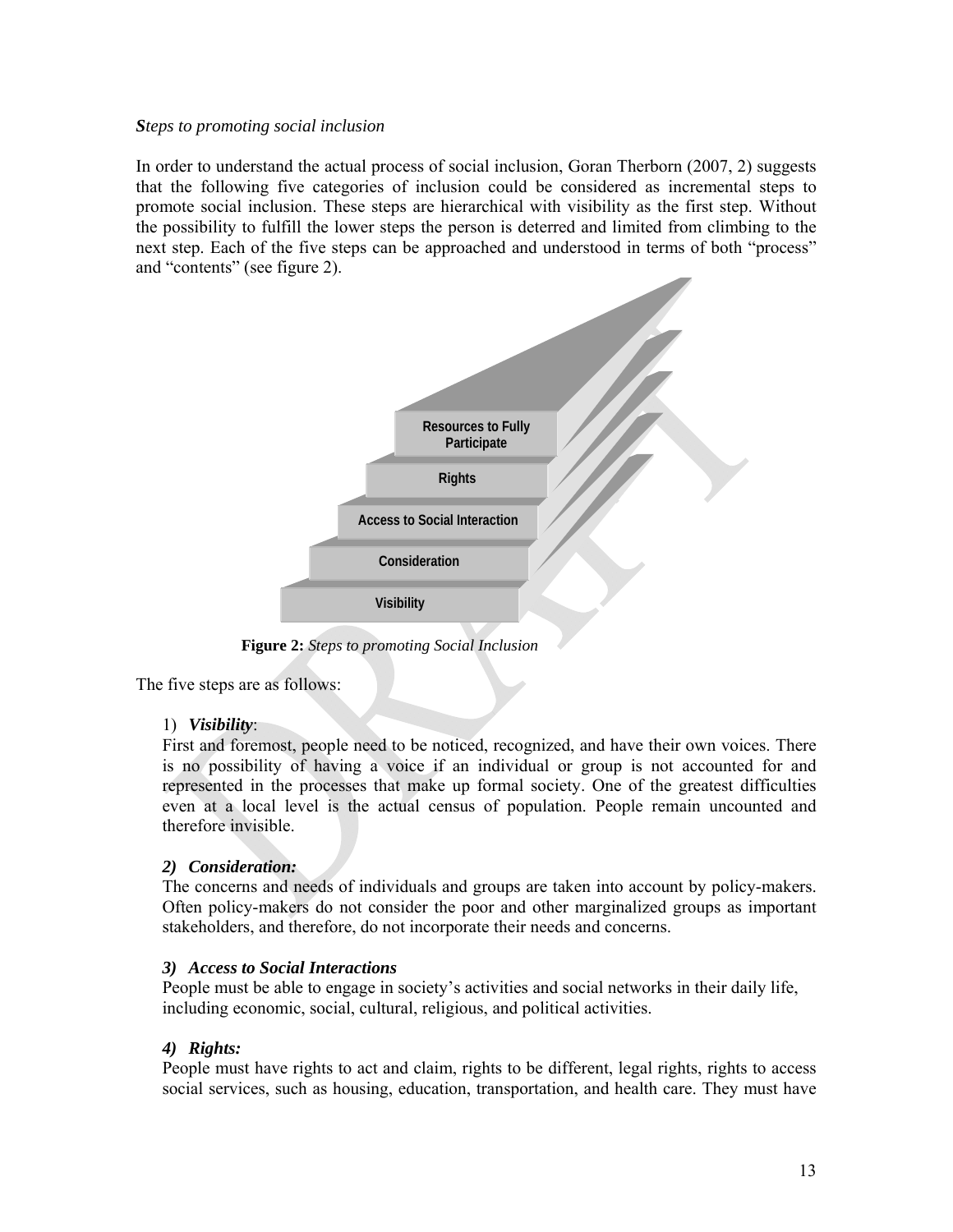the right to work and the right to participate in social, cultural and political life. The right to claim will regress if one is discriminated.

## *5) Resources to fully participate in society*

Those who do not have access to rights are not able to participate fully in society. However, even if people have rights to access, they cannot participate fully without adequate resources. Therefore, resources to fully participate in all aspects of societal activities are the ultimate step for successful social inclusion. It is not only because of lack of financial resources that people are unable to participate, or stop participating, but also because of conditions, such as insufficient time or energy, spatial distance, lack of recognition, lack of respect, physical conditions or constraints. These elements all need to be taken into consideration.

#### **Dimensions and elements of Social Inclusion and Exclusion**

Figure 3 below illustrates the multidimensionality of social inclusion. Social inclusion touches almost all dimensions of life, both individual and societal. These dimensions can be categorized in many different ways. In fact, there are various attempts to categorize the dimensions of social exclusion and inclusion. As each context or purpose of social inclusion varies significantly, it would be best if each society or community identify the most appropriate dimensions in consultation with wide range of stakeholders. Also, social inclusion can be promoted at many different levels, which has different objectives and target beneficiaries. For example a national government may be interested in identifying dimensions that have a linkage with their sectoral policies, such as education, health, employment, access to basic services, etc. A local government may be more geared towards creating innovative categories, for example, social capitals, social mobility, etc.



**Figure 3:** *Dimensions of Social Inclusion*

The table below is inspired by the Laidlaw Foundation Social Inclusion Framework (2002) and Shookner's Dimensions of Social Exclusion and Inclusion (2002). It contains a list of dimensions of social inclusion and exclusion, and elements, which relate to these dimensions. This list is one example of various attempts to categorize the dimensions and elements of social exclusion and inclusion. The elements are listed randomly and not in order of priority. For each dimension, further elements of social inclusion and exclusion may be identified.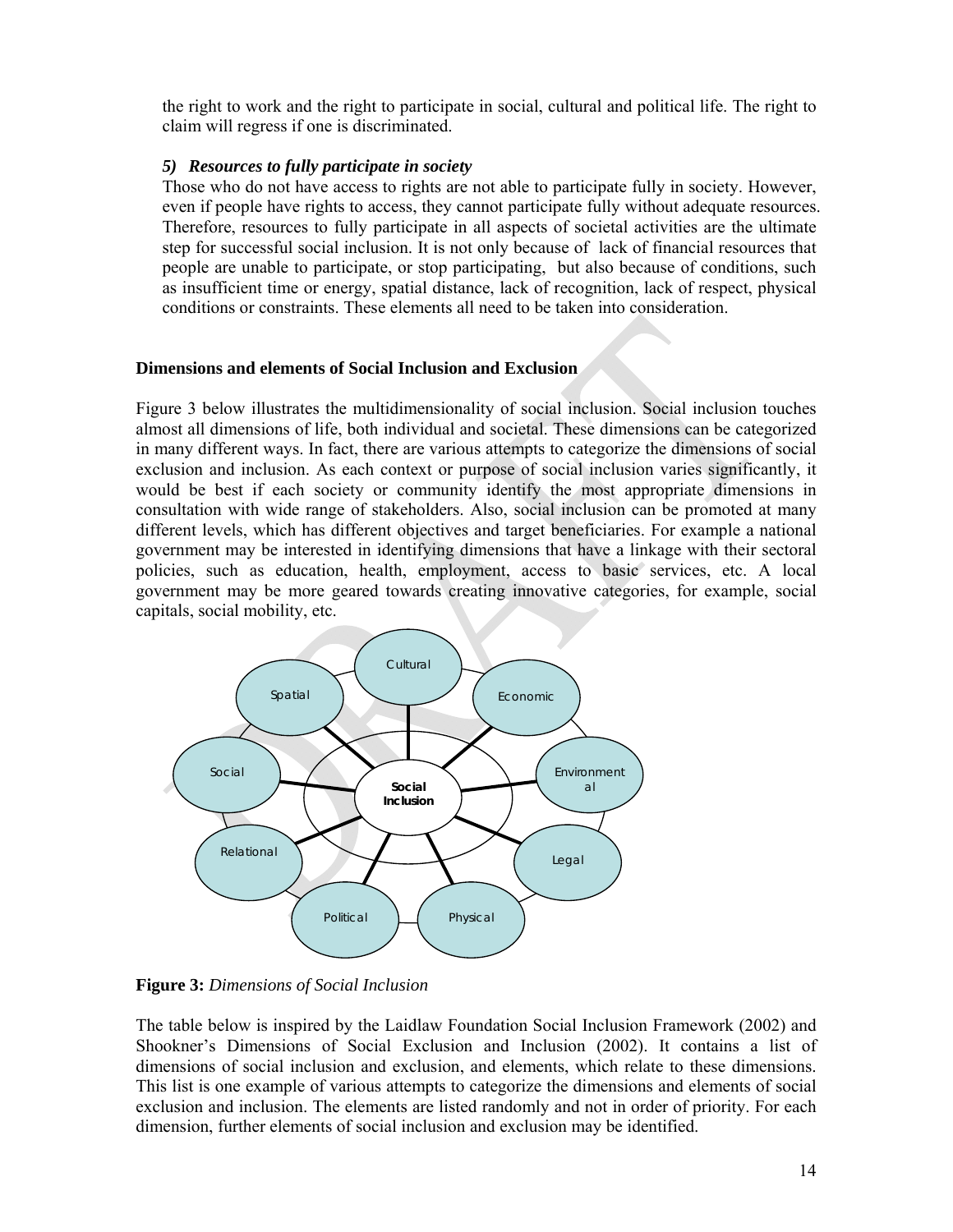| <b>Elements of Exclusion</b>                                                                         | Cultural      |  | <b>Elements of Inclusion</b>                                              |
|------------------------------------------------------------------------------------------------------|---------------|--|---------------------------------------------------------------------------|
| Exclusive policies and legislation<br>Lack of respect for human rights                               | Economic      |  | - Inclusive policies and legislation<br>- Access to clean and safe places |
| Discrimination, intolerance, stigma,<br>stereo-typing, sexism, racism and                            | Social        |  | for living, work and recreation<br>- Access to information and            |
| homophobia<br>Fear and psychological insecurity                                                      | Environmental |  | communication<br>- Access to public spaces                                |
| Lack of access to basic services,<br>including education, health care,<br>clean water and sanitation | Legal         |  | - Access to resources<br>- Access to basic services.                      |
| Lack of access to decent work and                                                                    | Physical      |  | including education, health care,<br>clean water and sanitation           |
| employment<br>Lack of resources to sustain                                                           | Political     |  | - Access to transportation<br>- Transparent and accountable               |
| livelihood<br>Lack of access to land                                                                 | Relational    |  | decision-making processes<br>- Adequate income and                        |
| Lack of access to credit<br>Lack of transparency in decision-                                        | Spatial       |  | employment opportunities<br>- Affirmation of human rights                 |
| making<br>Lack of access to political processes                                                      |               |  | - Opportunity for personal<br>development                                 |
| Lack of access to information and<br>communications                                                  |               |  | - Respect for diversity<br>- Freedom (of choice, religion,                |
| Lack of transportation                                                                               |               |  | $etc.$ )                                                                  |
| Lack of access to public spaces                                                                      |               |  | - Participation in decision-making                                        |
| Physical Insecurity                                                                                  |               |  | - Social protection                                                       |
| Segregation<br>Violence and abuse                                                                    |               |  | - Solidarity                                                              |
|                                                                                                      |               |  |                                                                           |

**Table 1:** *Dimensions and elements of Social Exclusion and Inclusion*

It is worth noting that elements of exclusion and inclusion cannot be limited to only one dimension, but need to be dealt with from various angles. Discrimination for example, can be addressed not only through the social dimension, but also through legal, cultural, and political dimensions. Another example, poverty eradication strategies, one of the key areas in which social inclusion objectives needs to be mainstreamed, requires interventions in a wide range of areas, from macro-economic, to employment, social protection, housing, education, health, information and communications, mobility, security and justice, leisure and culture. It is necessary, therefore, to mainstream the objective of social inclusion into all relevant policies in multiple dimensions. When we address the issue of social mobility, it is necessary to examine if there is a public transportation system in a particular neighborhood, to assess the degree of access for marginalized communities to social, political, cultural, and economic life. If we look into education, we need to examine if there is equal access to formal and informal education for all, and if certain groups of children (differing in for example ethnicity, gender, or religion) may be excluded. Regarding the health sector, we need to examine if specific needs of vulnerable groups are addressed, or if there is any discrepancies between mortality rates or life expectancy between excluded groups and mainstream groups.

For successful social inclusion to take place, it is useful to examine the areas in which inclusion is weak and where exclusion is most prevalent; where engagement is least successful and participation is faltering. How and why are people being left out of the processes that make up society? Who does it affect and what are the economic, social and political environments in which the problem is most apparent? Structures, processes and relations of power that exist within societies, which result in the inclusion of some and exclusion of others, need to be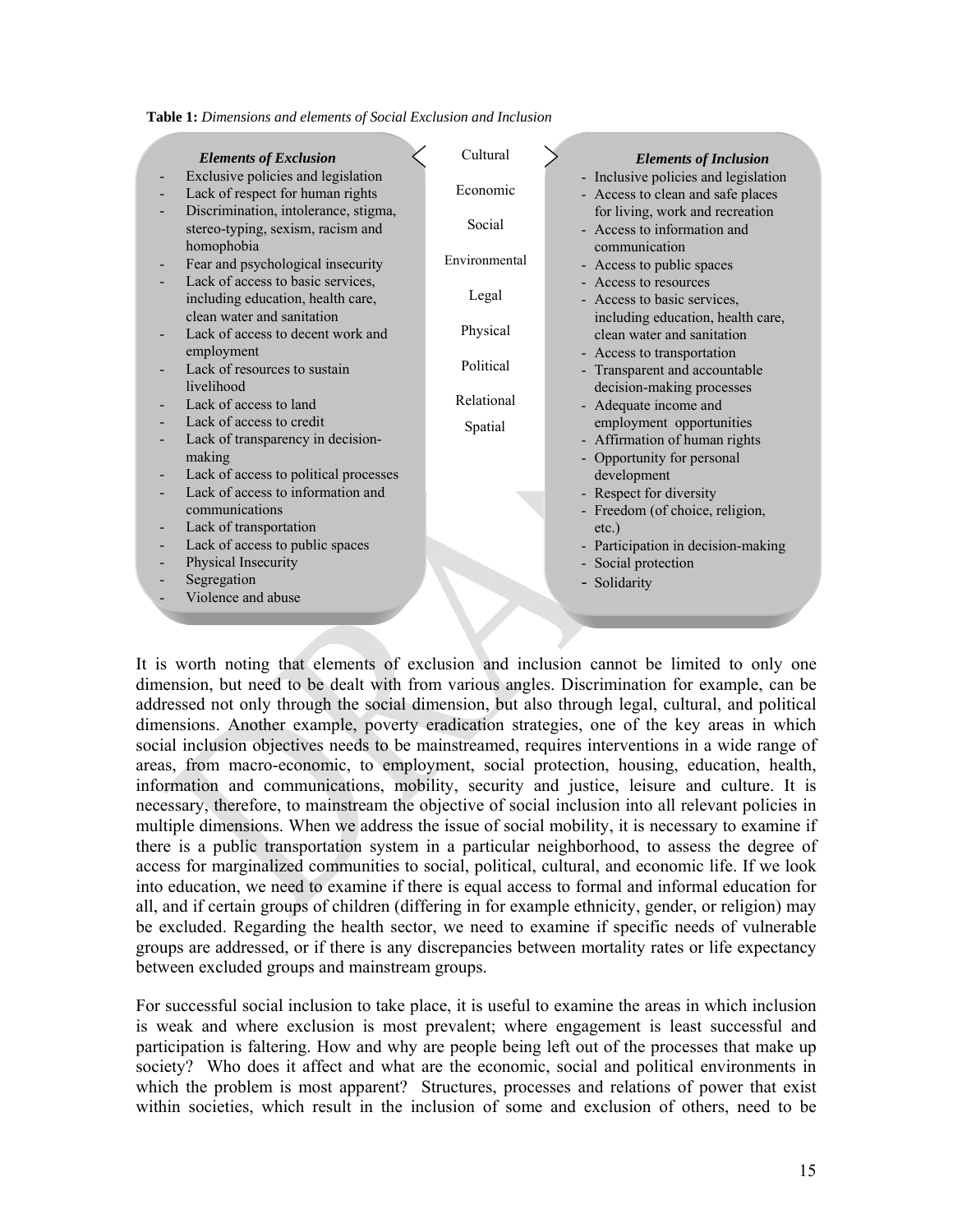examined. As a starting point, the next section examines some key areas where social inclusion perspectives need to be incorporated, as well as which groups of people are typically excluded.

# *III MAPPING THE LANDSCAPE OF INCLUSION AND EXCLUSION*

## **KEY AREAS FOR SOCIAL INCLUSION AND EXCLUSION**

There are several key areas in which social inclusion objectives need to be integrated; poverty, employment and sustainable development. These three areas are highlighted as they are part of the major UN agenda. Poverty eradication and employment creation, two goals of the Social Summit, are considered to be key areas to achieve the goal of creating an inclusive society. Likewise, promotion of social inclusion is considered to be an important determinant of the attainment of poverty eradication and employment creation. The major socio-economic and political challenges of climate change has emerged as an additional incentive for promoting inclusive policies in the context of mitigation and locally driven adaptation and supporting fragile ecosystems, particularly in the developing world. Incorporating social inclusion perspectives in these areas will provide substantial possibilities for promoting social inclusion. Examples of initiatives which contribute to promoting social inclusion at the local level within these areas and others are presented in chapter 3.

# **Poverty**

Poverty interacts with social exclusion in important ways and it has been recognized as the key challenge of our time. Despite various efforts through the adoption of the Millennium Development Goals, poverty, inequality and social exclusion remain rampant in many countries, and are closely connected. UNDP National Human Development Report (2007) for Ghana indicated that there is a high correlation between poverty and social exclusion<sup>26</sup>, but that not all poor are socially excluded, nor that all the vulnerable socially excluded people are poor. It also indicated that an increase in poverty induces an increase in social exclusion.

The notion of social exclusion can contribute to the understanding of the nature of poverty, as well as help identifying causes of poverty that may otherwise be neglected.<sup>27</sup> Almost by definition, poverty limits the access of people to the most basic levels of social inclusion. Not only directly, in the form of material deprivation, such as the inability to afford shelter and buy food, but also in regards to agency; the poor are often without the willingness and capacity to act, and psychologically disempowered, as they feel excluded from the greater society, discouraged of becoming visible, participating and contributing.28 If the poor are systematically excluded from mainstream society, their exclusion can impede social progress and endanger social and political stability. The degree of inequality in a society is considered to be more closely

<sup>&</sup>lt;sup>26</sup> Ghana UNDP Human Development Report: Towards more inclusive society, 2007, page 3 and 53

Note: Based on a survey conducted by ClayDord Consult (2004), poverty contributes extensively to the exclusion and accounts for approximately 60.63 percent of social exclusion in Ghana.<br><sup>27</sup> Sep. 2000.

Sen, 2000

<sup>28</sup> UNDP, 2007, Ghana report; UNDP, Human Development Report, 2007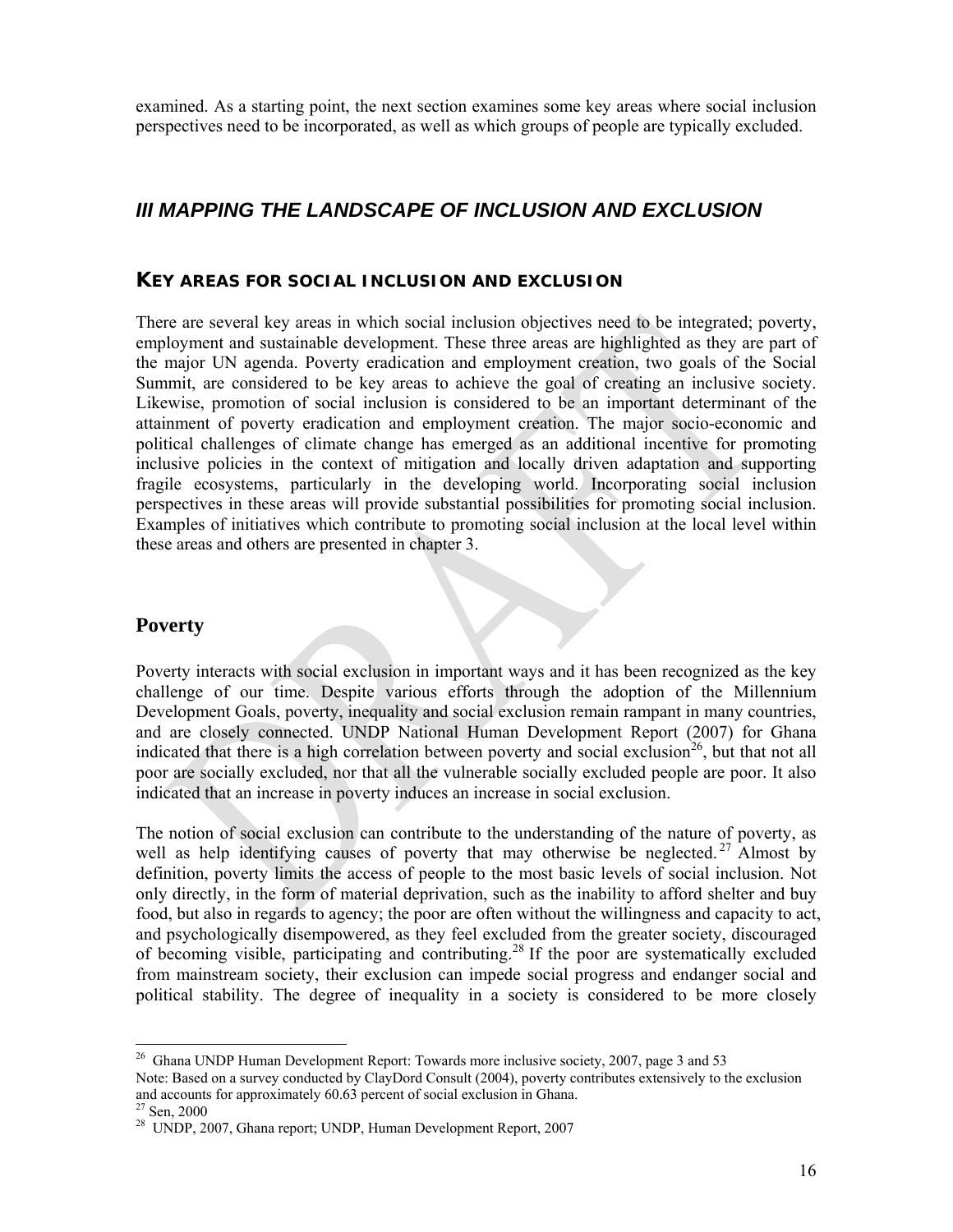correlated with crime levels than poverty.<sup>29</sup> Even though there is no direct causal relationship between poverty and violent conflict, the poverty associated with high degree of inequality and exclusion/marginalization can be a major contributing factor to higher crime rates and higher risks of social tensions, social disintegration, and ultimately violent conflict.<sup>30</sup> Poverty reduction strategies and efforts are therefore some of the most important fronts in promoting social inclusion.

It is evident that we will not be able to eradicate poverty if we continue to exclude those who are vulnerable and disadvantaged. As long as we fail to address the root causes of poverty and exclusion, some segments of the population will continue to be left out of the benefits gained by society as a whole. The World Social Summit identified poverty eradication as an ethical, social, political and economic imperative of mankind and called on governments to address the root causes of poverty, provide for basic needs for all and ensure that the poor have access to productive resources, including credit, education and training. In order to achieve the MDG goal of eradicating extreme poverty and hunger, with the specific target of halving the proportion of people whose income is less than 1\$ a day, social inclusion must play a key role, as it addresses root causes of poverty in all its dimensions. Social inclusion entails promoting a people-centered approach to poverty eradication, advocating the empowerment of people living in poverty through their full participation in all aspects of political, economic and social life, especially in the design and implementation of policies that affect the poorest and most vulnerable groups of society. An integrated strategy towards poverty eradication necessitates implementing policies geared to more equitable distribution of wealth and income, and social protection coverage. (http://www.un.org/esa/socdev/social/poverty/)

# **Employment**

-

.

Full employment, self-employment or adequately remunerated work is an effective method of combating poverty and promoting social integration and social inclusion. When members of society have work, they automatically become stakeholders in the economic realm. Engagement in and access to the labor market is therefore the first and most important step in participation in the economic processes of society, and employment and self-employment are the most salient aspects of economic inclusion. Employment also acts as a source of identity and gives access to a social network.

Exclusion of the weakest groups from the labor market and lack of gainful employment represents another threat to social inclusion and cohesion. For the poor, labor is often the only asset they can use to improve their quality of life, therefore, unemployment can have extremely damaging effects on the livelihoods as well as well-being of individuals, households and the entire community. Global unemployment is at a historical high at nearly 200 million in  $2006$ <sup>31</sup> with a more than 20 percent increase in official unemployment over the decade. The quality of employment has deteriorated so that half of the labor force does not make enough money to escape poverty.<sup>32</sup> Women and young people are particularly affected. Where job growth has taken place, it has been concentrated in insecure, informal employment with low wages and few benefits. Typically, vulnerable and disadvantaged groups have less opportunities to participate

 $29$  Crime and Development in Latin America: Caught in the cross-fire, UNODC, May 2007

<sup>&</sup>lt;sup>30</sup> Participatory Dialogue: Towards a stable, safe and just society for all, page 55<sup>30</sup>

<sup>&</sup>lt;sup>31</sup> Global Employment Trends, ILO, January 2007

<sup>&</sup>lt;sup>32</sup> Full and Productive Employment and Decent Work: Dialogues at the Economic and Social Council, United Nations, DESA 2006, page 3 and 31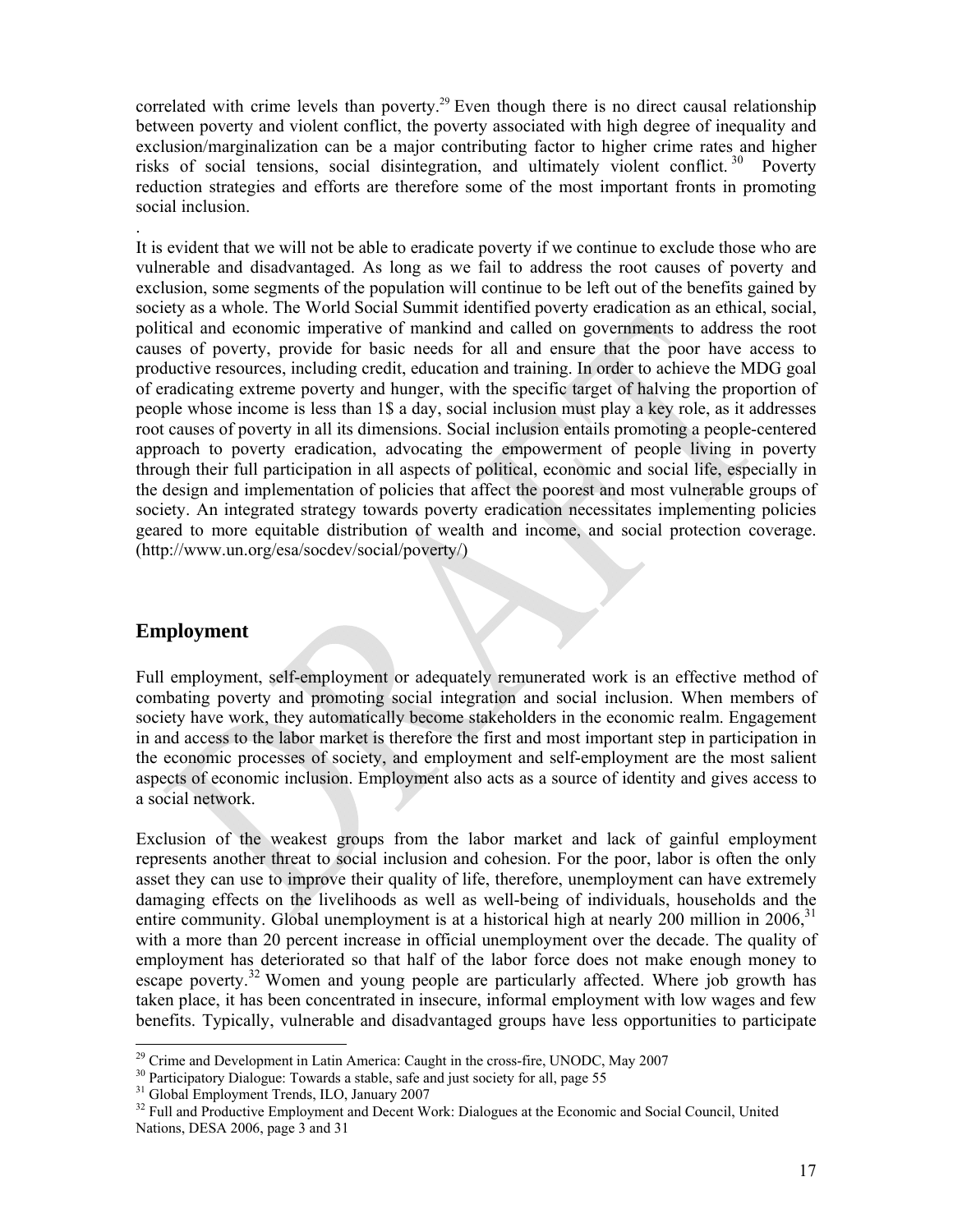in the formal sector, due to existing obstacles such as lower levels of education, lack of skills, lack of vocational training, lack of information, lack of social network, or de jure or de facto discrimination, both in hiring and in starting businesses. As a result, those who are vulnerable and disadvantaged engage in economic activities predominantly in the informal sector, often as 'working poor' – employed, yet unable to lift themselves out of poverty. Even though the "informal economy" is recognized as vital to sustain livelihood for the most vulnerable groups, particularly in developing and transition countries, participation in informal economy, by definition, indicates a lack of social protection, a lack of protection by labor laws, absence of rights at work, low job security, and the lack of representation and voice.<sup>33</sup>

It is important to reduce existing barriers to labor markets, not only by instilling 'social responsibility' practices, but also by creating incentives for creating diverse workforces in the private sector. This includes public policies promoting equal opportunities, providing social and economic incentives to enterprises and organizations that promote inclusive values and practices, creating a new vision for inclusive organizational culture based on the basic premise that every individual is entitled to equal opportunities and self-realization, regardless of his/her gender, age, race or religion<sup>34</sup>. The size and diversity of the active labor force should be expanded through progressive labor market policies, while ensuring a better linkage between social protection, life-long learning, and labor market reforms, so that they are mutually reinforcing. There should be a focus on creating better and more productive jobs, particularly those that can absorb the high concentrations of working poor. Among the necessary elements for creating such jobs are investing in labor-intensive industries, especially agriculture, encouraging a shift in the structure of employment to higher productivity occupations and sectors, and upgrading job quality in the informal economy.

Social economy enterprises, such as cooperatives, offer an important source of productive selfemployment, as they create income-generating opportunities for poor communities, as well as vulnerable groups such as women, youth, indigenous peoples, persons with disabilities and other marginalized groups. In particular, agricultural cooperatives create employment in areas such as food production, marketing, credit, insurance and transportation. Cooperatives, especially agricultural cooperatives, enhance food security as well as job security for the members and their families, through providing competitive wages, promoting additional income through profit-sharing, distribution of dividends and other benefits, and supporting community facilities such as health clinics and schools that do private sector businesses<sup>35</sup>. In addition, there should also be a focus on providing poor people with the necessary skills and assets that will enable them to take full advantage of any expansion in employment potential.<sup>36</sup> Job-creation should be situated at the center of national social inclusion strategies.

# **Geographic Disadvantage**

The geographic characteristics of communities can have a significant effect on the level of inclusion in a society. The world is often described as comprising the 'North' and the 'South', with the North conventionally being viewed as being more economically powerful and wealthy. However, poverty and social exclusion exists across regions, even in the richest countries. When

<sup>-</sup><sup>33</sup> Decent work and the informal economy, Report IV, International Labor Conference, ILO, Geneva, 2002

<sup>&</sup>lt;sup>34</sup> Cooperation at Work: A study in a Bi-National Factory, Dr. Zeev Degani, Marzuq Halabi, Tamar Gross, unpublished, 2007. http://www.un.org/esa/socdev/sib/egm'07/documents/Delta%20final%20version-RT.pdf

<sup>35</sup> http://www.un.org/esa/socdev/social/poverty/ 36 http://www.un.org/esa/socdev/social/poverty/poverty\_and\_employment.html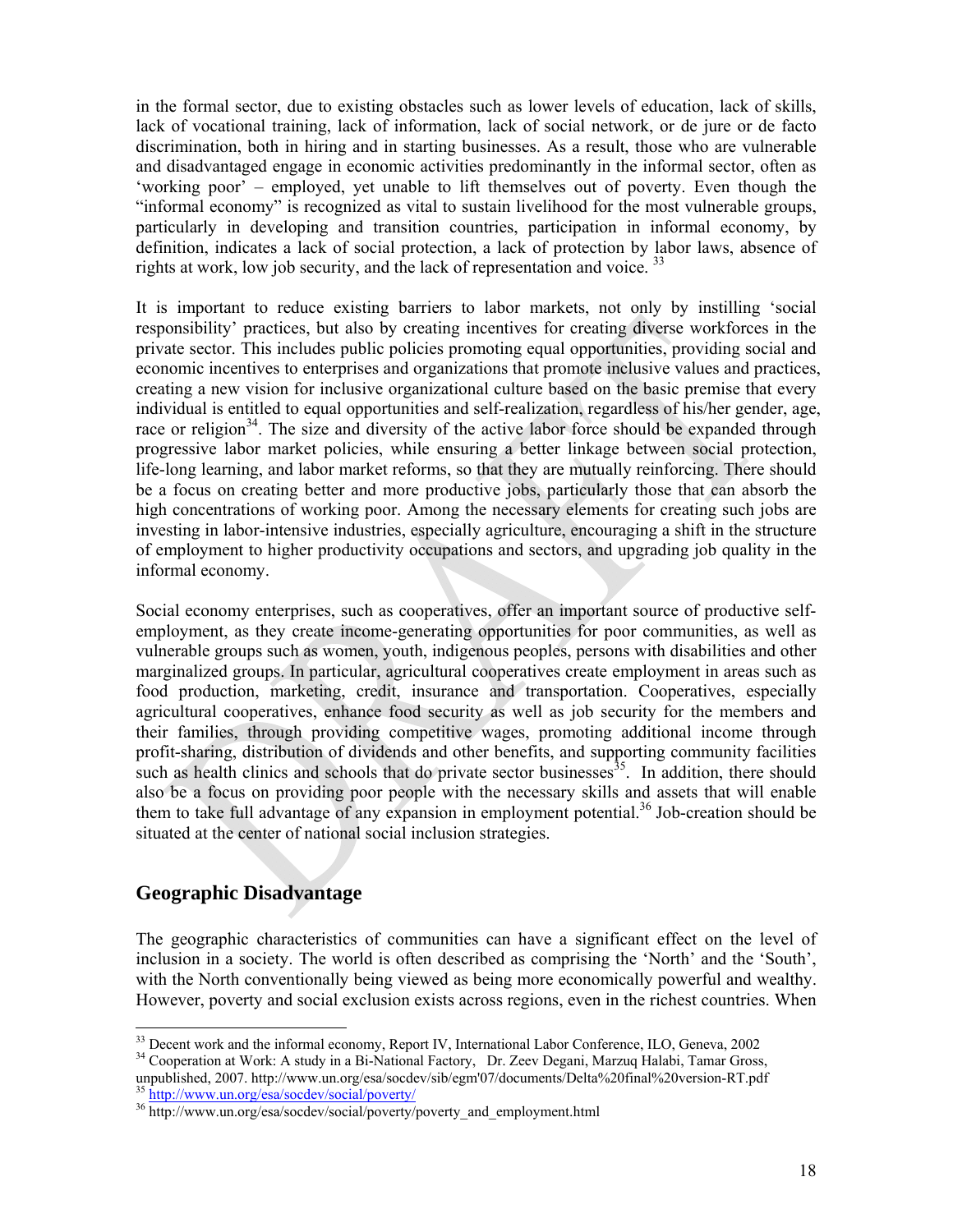looking at the national or regional levels, disparities become clearer and the definitions around them take on a more contextual character. There are many regions which suffer from spatial disadvantage in that they are far from natural resources or public transportation, or without access to capital, credit and information, which could provide economic benefits and the possibility to engage in markets and the use of their labor force.

People living in poverty and living in certain geographic locations, particularly in the least developed countries, and small island states, arid and high mountain zones, in densely populated coastal areas, or dry lands, are considered to be the most vulnerable for the effect of climate change. Human Development Report 2007/2008 (Fighting climate change: Human Solidarity in a divided world, UNDP) vividly illustrates how the livelihoods of these vulnerable populations will be affected by droughts, floods, extreme weather, tropical storms, sea level rises, changes in run-off patterns of rivers, glacial melt, and the *spread of diseases, etc. A*s such, the current threat of climate change has significant implications for any efforts to promote social integration and inclusion.

The negative ramifications of climate change often interact with existing social and economic constraints. The impacts of climate change and the possibility for social exclusion are likely to vary considerably depending on factors such as socio-economic status and geographical location. The poorest and most vulnerable communities are the first ones to be affected by "climate shocks", not only during the post disaster period, but also for much longer periods, as they are exposed to a wide range of incremental risks, from food insecurity, malnutrition, loss of jobs and/or income, land degradation, reduction in arable land and agricultural production. Also, they do not possess adequate resources to cope with the challenges<sup>37</sup>. With regard to health and nutrition, the most vulnerable groups are children and older people.<sup>38</sup> Social inclusion efforts may be able to enhance their coping mechanisms. One area which is gaining interest is social protection programmes in the form of safety net programmes or cash transfers that can help people cope, while expanding opportunities for employment, nutrition and education<sup>39</sup>.

Migration is an option people often resort to as a coping mechanism where their opportunities are limited. Migration depletes the human capital of societies which may already be capital deficient. The rural-urban migration which forms part of these changes has fundamentally altered the composition of both areas, and redefines 21st century cities throughout the world. Rather than converging with economically more developed urban regions, rural areas are falling further behind. Migration provoked by climate change, places migrants at increased risk of poverty and settlement in marginal areas that are at high risk of environmental disaster.

Although geographic disadvantage may present great difficulties for policy makers, it must be taken into account and looked at contextually when developing policy and strategies to promote inclusion. It is necessary to integrate social inclusion objectives into an overall sustainable development agenda, in particular strategies, plans and programmes to tackle the challenges posed by climate change, and other measures at mitigation so that the irreversible changes already underway are not further amplified over the next few decades. <sup>40</sup>

-

<sup>38</sup> Climate change and human health - risks and responses. published by WHO in collaboration with UNEP and WMO. 2003 http://www.who.int/globalchange/publications/cchhsummary/en/

<sup>39</sup> Human Development Report: 2007/2008: Fighting climate change: Human Solidarity in a divided world

<sup>&</sup>lt;sup>37</sup> Human development report 2007/2008, Fighting Climate Change, UNDP

Summary report from the Joint UNEP-UNAIDS meeting to review a position paper on HIV and AIDS and Climate Change, July, 2008

http://data.unaids.org/pub/BaseDocument/2008/UNAIDS\_UNEP\_joint\_statement\_climate\_change\_en.pdf

<sup>&</sup>lt;sup>40</sup> United Nations. 1987."Report of the World Commission on Environment and Development." General Assembly Resolution 42/187, 11 December 1987. Retrieved: 2007-04-12)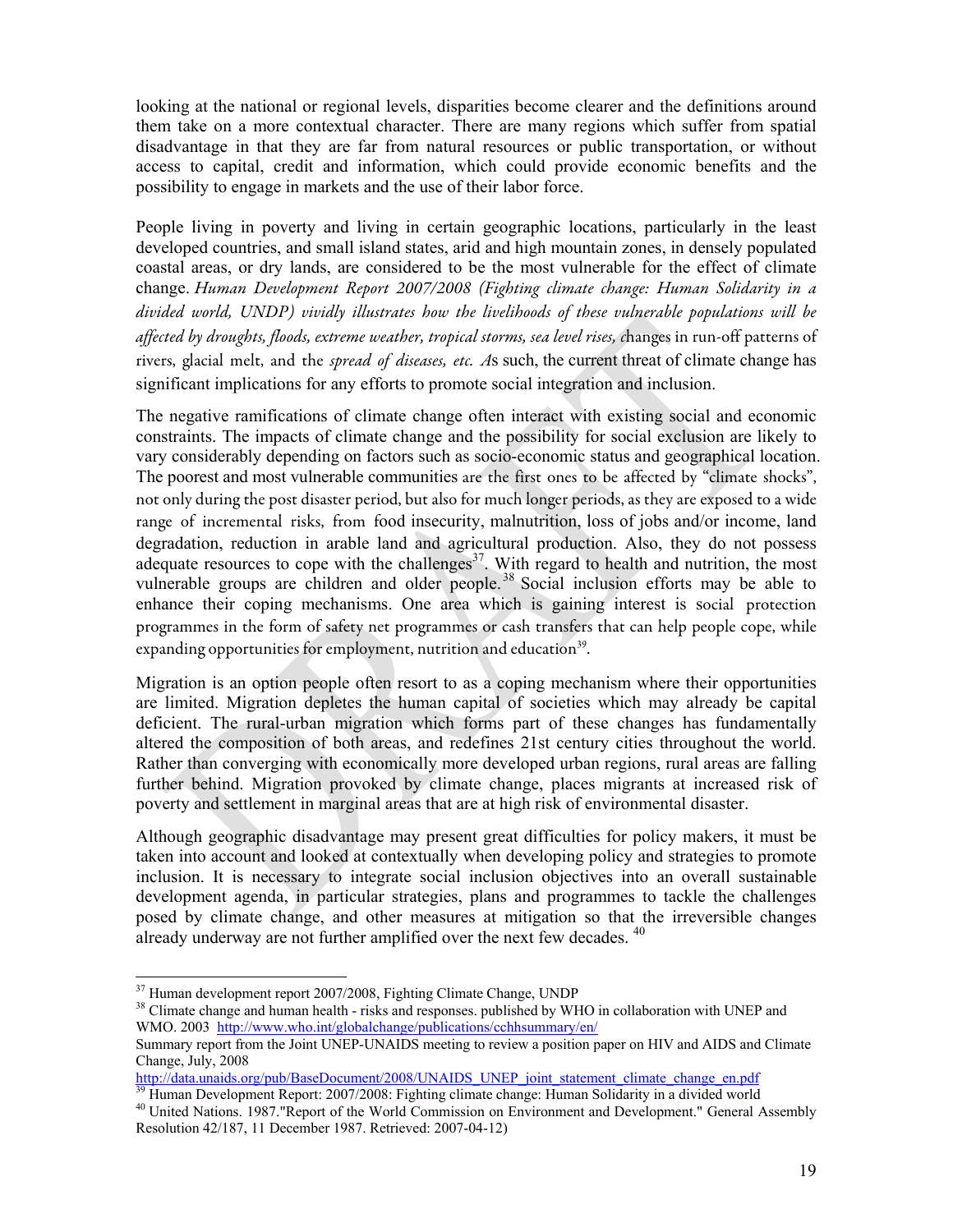# **KEY GROUPS TO BE INCLUDED: WHO IS MARGINALIZED?**

Examining the concept of social inclusion with a specific group of marginalized people in mind is an important approach to locating exclusion in the societal framework. Lack of engagement in the processes, which constitute civil life, begins a cycle which is difficult to escape. It is the role and responsibility of policy-makers, social institutions, civil society, and the private sector to address these issues and to seek out, identify and make visible the marginalized.

There is a substantial variation from country to country regarding which groups are subject to exclusion. Women, people living in poverty, persons with disabilities, children, youth and older persons are particularly vulnerable. In many countries, social cohesion is threatened by social tensions or institutional biases that exclude people with different ethnic, religious or cultural backgrounds. Recent migrants are also often excluded by local communities or society at large.

Social groups with particular disadvantages and vulnerabilities and groups that are discriminated against and/or marginalized are the natural, though not sole, beneficiaries of inclusive policies. In a certain sense, every individual and member of society gains from a more inclusive society that encourages and promotes individual development and supports empowerment. Inclusive participation is quintessentially a bottom-up process where action is undertaken by ordinary people. It enhances the quality, credibility and most importantly, ownership of the decisions taken. That is why the inclusive society or "society for all" is not only an abstract notion but also a very practical policy goal.

# **Social Identity and Social Categorization**

Society can be described as being composed of social groups. People perceive themselves partially as individuals with unique characteristics, perceptions, thoughts, dreams, hopes, and so on. This constitutes their individual identities. People also perceive themselves as members of social groups and others perceive them as such. This constitutes their social identities.<sup>41</sup> Social identity is understood as the individual's self-concept derived from perceived membership of social groups<sup>42</sup>People have multiple social identities corresponding to widening circles of group memberships, such as gender, age, education, economic status, ethnicity, religion, language, nationality, etc. Social identity can be made evident through the use of markers such as language, belief, clothes, and behavior, and the effect of the markers depends on their recognition by others. The individual can discuss the meaning of the markers with others in a negotiation of their social identity<sup>43</sup>.

Social identity can be a source, as well as an outcome of processes of social exclusion. In general, people desire a positive social identity and to belong to a group that is valued, respected and resourceful, rather than a low social status group that threaten a positive social identity and reduce self-esteem. Often, individuals and groups achieve positive social identity through discriminating and/or excluding other groups that they perceive as lower status than themselves.

<sup>42</sup> Tajfel, H. & Turner, J. C. (1986). The social identity theory of inter-group behavior. In S. Worchel and L. W. Austin (eds.), *Psychology of Intergroup Relations*. Chigago: Nelson-Hall

<sup>43</sup> Mead, G. (1934) *Mind, Self, and Society*. University of Chicago Press.

-

Stryker, Sheldon (1968). "Identity Salience and Role Performance". *Journal of Marriage and the Family* 4: 558–64

<sup>&</sup>lt;sup>41</sup> Untied Nations, DESA, Participatory Dialogue: Towards a stable, safe and just society for all, 2007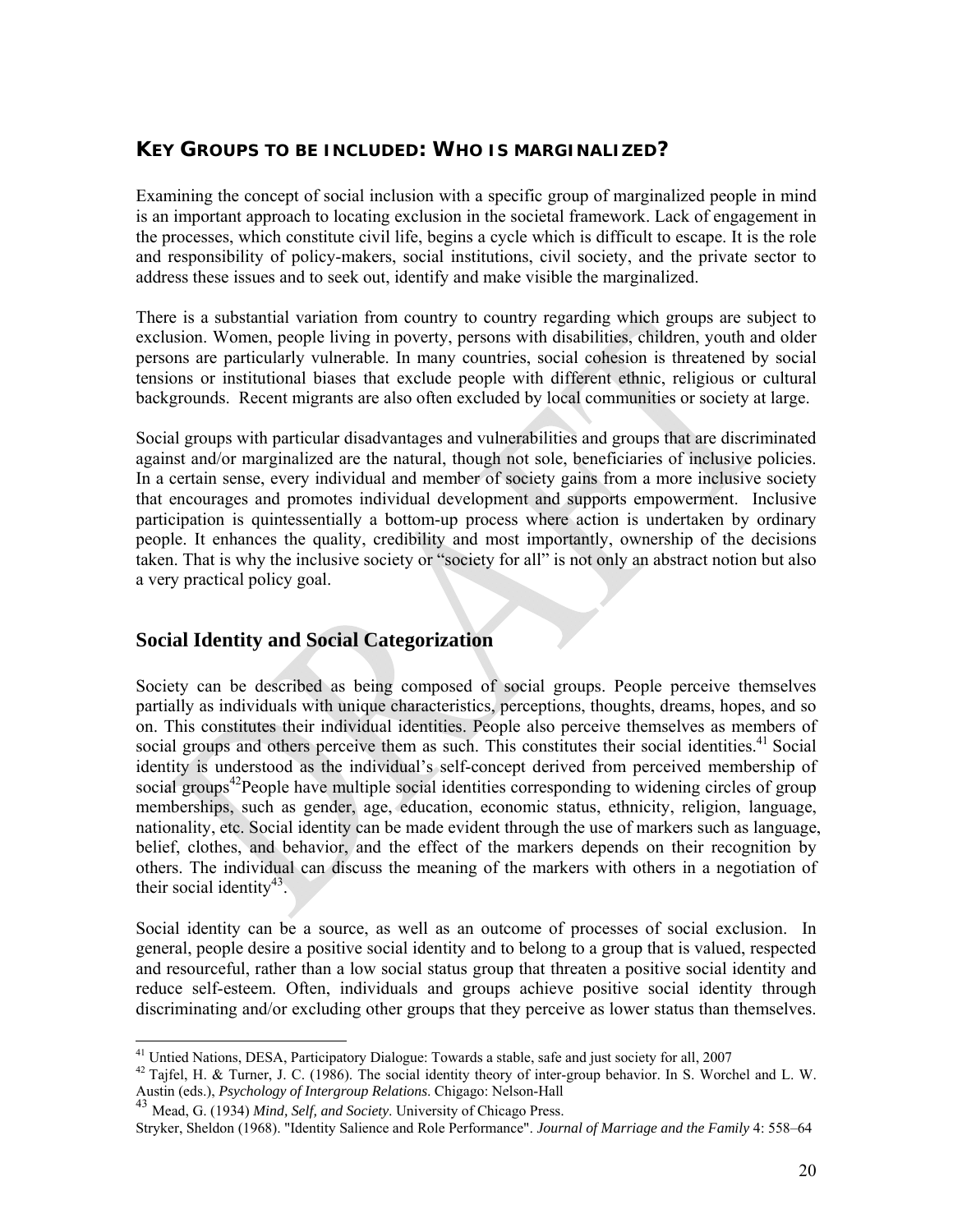It is paradoxical, but groups that experience exclusion and discrimination are even more likely to discriminate against other groups of higher or lower status, so that they can raise their selfesteem.<sup>44</sup>

The power imbalances between groups with different social identities can lead to the use of labels to categorize others, often with the use of stereotypes, and based on characteristics such as appearance, age, physical status, gender, sexual orientation, ethnicity, and religious, political and cultural affiliations. Often these characteristics have been given meanings and values by those in power which result in discrimination, lack of access to socio-economic resources, and social exclusion. Examples of labels and categories could be *young Catholic woman in a wheelchair*, *Aboriginal older man*, *conservative female African-American from rural area,* and *young man from Asia living with HIV,* etc. The young Catholic woman may have difficulties being gainfully employed, not because of her condition but because there are physical barriers such as inaccessible buses or staircases in the workplace which obstruct her access. The young man from Asia may meet obstacles in his attempts to study abroad, as some countries do not permit access to people living with HIV. The process of labeling and categorization can lead to people concealing a social identity, in anticipation that they may experience discrimination or not be accepted in their society.

The meaning and values of these labels and categories may appear to reflect essential and inherent qualities, but in reality their meaning is a product of interaction and a social construction of a particular culture or society. They should be viewed as the result of the interaction between a person and his or her environment and not something that resides in the individual. So whether or not a specific characteristic leads to inclusion or exclusion of the individual depends on the society's values and culture, as well as the particular circumstances. Belonging to the category of women, for example, does not necessarily create a condition for exclusion. Furthermore, an individual can be included in one area, but excluded in another, and people who are marked by several disadvantageous characteristics are vulnerable to experiencing social exclusion in more spheres of life.

In order to achieve social inclusion it is necessary to change the meanings and values which are associated with unfavorable characteristics and the culture which they are embedded within, including unequal power relations. This is a comprehensive task which must take place at all levels of society. In this process it is important that the implicated individuals are involved and in a position to participate in defining the meaning and values of their own characteristics, markers and social identities. Some groups may wish to maintain their distinct group identities, languages, traditional beliefs, worldviews and ways of life, <sup>45</sup> without integrating into mainstream society. This should be possible in an inclusive society, as social inclusion implies that the rules of society apply to all identity groups, without necessarily integrating the identities of individuals or groups,<sup>46</sup> Social inclusion processes aims at ensuring that society is accepting of all people, and those who are different from others are not only included, but given the possibility to participate in decision-making processes that affect their lives. The effect of everyone having the possibility to participate in defining the meaning of their own social identities will be a society which is inclusive and participatory, which embraces diversity and instills a sense of belonging.

The following section contains a discussion of some of the important social groups where the issue of social inclusion is most relevant. These groups include women, youth, and older

<sup>&</sup>lt;sup>44</sup> Untied Nations, DESA, Participatory Dialogue: Towards a stable, safe and just society for all, 2007

<sup>45</sup> Resource Kit on Indigenous Peoples' issues, United Nations, DESA, 2008, page, 7

<sup>46</sup> Participatory Dialogue: towards a stable, safe and just society for all, United Nations, DESA, 2007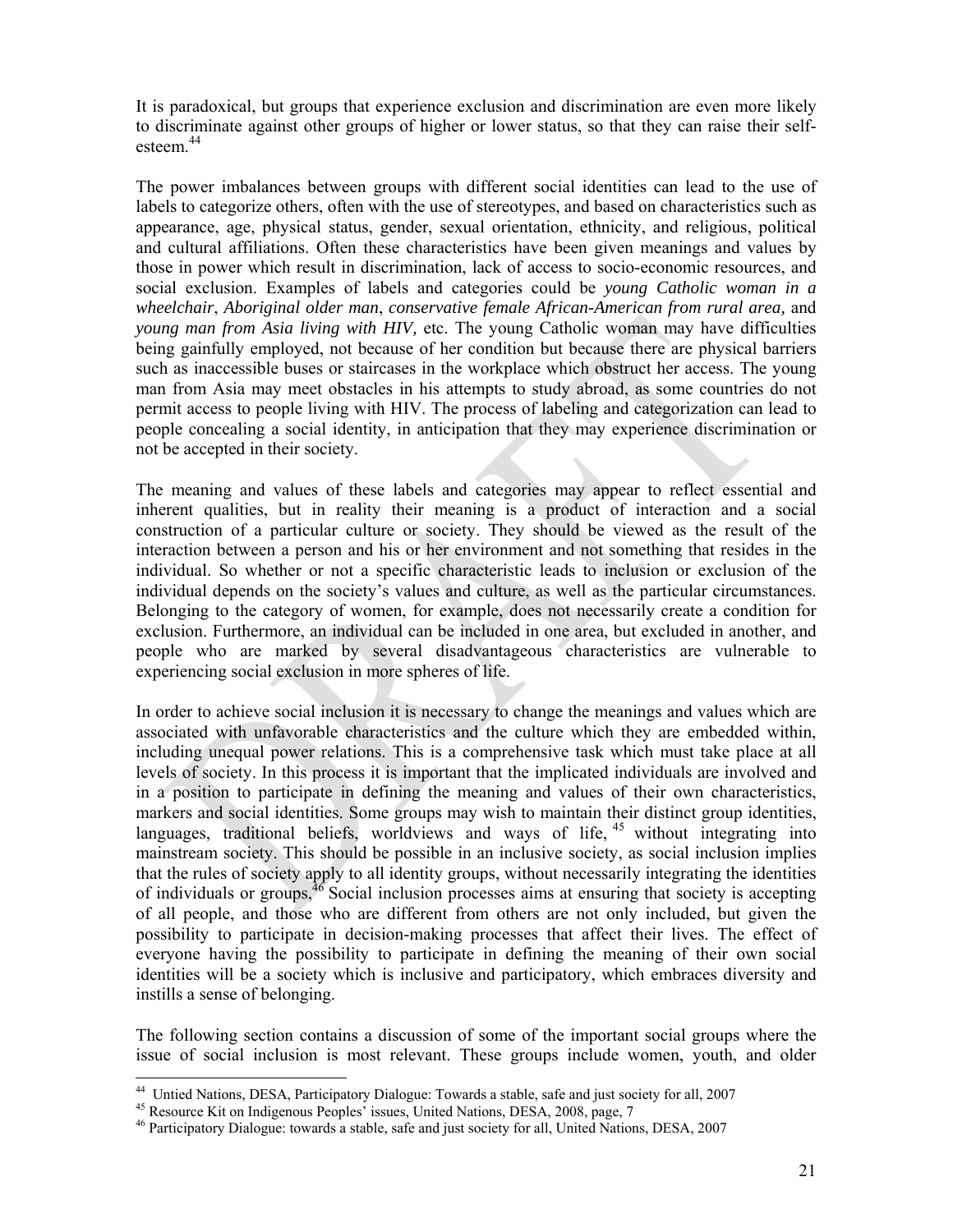persons, persons with disabilities, indigenous peoples, migrants, ethnic and religious minorities, and people living with HIV/AIDS.

#### *Women*

#### *"It is impossible to realize our goals while discriminating against half the human race" Kofi Annan 200647*

Around the world, traditional gender roles and deeper structural inequalities related to power imbalances rooted in patriarchal societies continue to place women at a disadvantage relative to men in all spheres of life. Many of these power-imbalances are acted out in the space of the household. Women are subject to social exclusion caused by issues such as poverty, power imbalances, gender-based violence, conflict, restrictions in access to resources and exclusion from decisionmaking. Women continue to bear a disproportionate burden of poverty and constitute the majority among 1 billion people living in extreme poverty<sup>48</sup>. Their persistent limited access to credit, land and training in new technologies and fewer educational and employment opportunities, inhibit efforts to extricate them from poverty. Women's labor is more likely than men's to be underpaid or unpaid. Women constitute over 60 per cent of unpaid family workers, meaning that women of all ages continue to lack access to job security and social protection.<sup>49</sup> Violence against women is a pervasive violation of women's human rights and a major impediment to achieving gender equality and social inclusion of women. Women's access to formal peacemaking and peace building processes remains limited - they are hardly present during negotiations for peace agreements.<sup>50</sup> Furthermore, women's political participation is weak - globally, as of January 2007, women represented only 17 per cent of single and lower houses of parliament.<sup>51</sup> It is important to note that being a woman does not necessarily create a condition for exclusion as women are not a homogenous group.

#### *Youth52*

-

*"There is an urgent need for policy-makers to develop clear strategies and policies aimed at promoting the participation of young people as important stakeholders, actors and partners. Such strategies include: setting youth issues as a national priority; identifying existing youth networks and youth leaders and involving them in policymaking processes; exploring policy options; providing opportunities for policy dialogue with youth, and building institutional capacity." (Expert Group Meeting on "Youth in Africa: Participation of youth as partners in peace and development in post-conflict countries", Namibia, 2006)*

<sup>&</sup>lt;sup>47</sup> Quoted in DFID 2007. Gender Equality Action Plan 2007-2009: making faster progress to gender equality <sup>48</sup> Progress report and collection of resources on Women and Poverty by the UN International Research and Training Institute for the Advancement of Women. INSTRAW, 2006

<sup>49</sup> United Nations 2007. The Millennium Development Goals Report 2007.

<sup>&</sup>lt;sup>50</sup> General Assembly Sixty-second session, Introductory Statement by Ms. Rachel Mayanja, Assistant Secretary-General Special Adviser on Gender Issues and Advancement of Women, 15 October 2007

<sup>&</sup>lt;sup>51</sup> The Millennium Development Goals Report 2007, United Nations, New York, 2007

<sup>&</sup>lt;sup>52</sup> The United Nations defines 'youth', as those persons falling between the ages of 15 and 24 years inclusive. It is, however, the operational definition and nuances of the term 'youth' often vary from country to country, depending on the specific socio-cultural, institutional, economic and political factors. Within the category of "youth", it is also important to distinguish between teenagers (13-19) and young adults (20-24).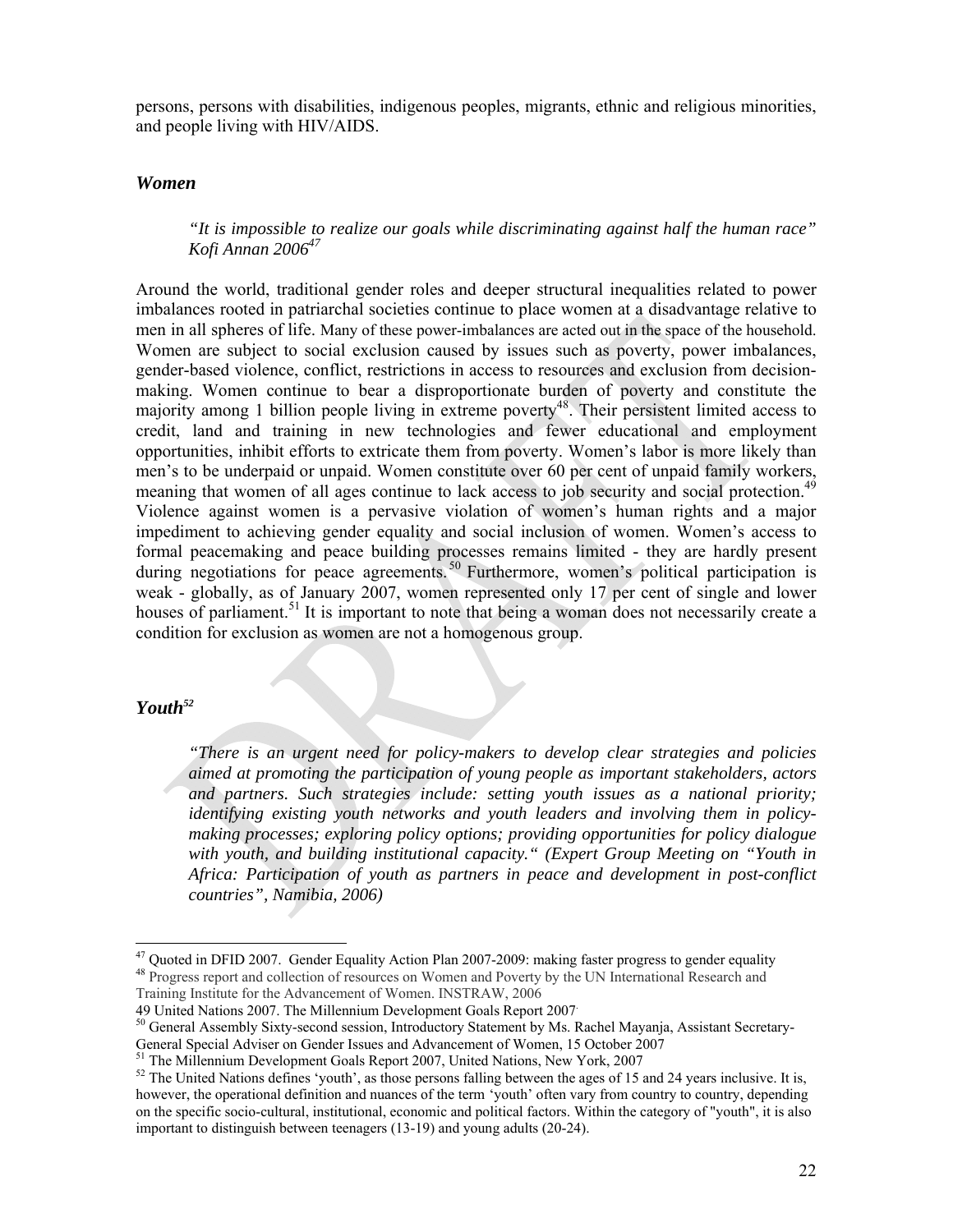Young people between the ages 15 and 24 years, constituted 18 per cent (1.2 billion) of the world's population in 2007, and are considered to be best educated youth generation in history<sup>53</sup>. They are also better equipped to explore abundant and diverse information and knowledge worldwide through information and communication technology. However, these advantages do not necessarily bring benefits to many young people, especially those living in developing countries. They are facing exclusion in economic social and political participation. Unemployment and underemployment is significantly higher among youth in many countries in the world.

The difficulty of finding decent work and productive employment is compounded by a host of other problems confronting young people, including illiteracy and insufficient training. The crisis of youth unemployment deprives young people of the opportunity to secure independent housing or the accommodations necessary for the establishment of families and participation in society. Unemployment creates a wide range of social ills and young people are particularly susceptible to its damaging effects: the lack of skills, low self-esteem, marginalization, impoverishment and social exclusion.54 Furthermore youth unemployment can lead to increased vulnerability among young people to drugs and crime, which leads to further social exclusion. There is evidence that unemployment can expose youth to greater risks of lower future wages, repeated periods of unemployment, longer unemployment spells as adults, and income poverty, and thereby lead to the risk of life-long social exclusion.<sup>55</sup>

Many adults believe that the benefits of youth participation accrue mainly to the young people themselves, rather than to society as a whole. For example, youth are often invited to participate in adult-organized or political activities in ways that are tokenistic or symbolic. In addition, approaches to youth participation are frequently shaped by the expectations of adults on what youth will do or say, thereby limiting the involvement and input of young people.<sup>56</sup> Often the limitations which adults set on youth are the product of negative stereotyping in which youth are generalized as being immature, radical or rebellious.

Girls and young woman face certain risks, which may lead them to social exclusion. Measures are still inadequate to protect girls and young women from various forms of gender-based violence, including harmful traditional practices, such as female genital mutilation, forced early marriages, trafficking and sexual abuse. Early pregnancies and unsafe abortions are a major health risk for girls and young women around the world $^{57}$ . In addition to the stigma involved the unavailability of childcare services forces young mothers to drop out of school, which reduces their employability and increases the possibility of social exclusion in the future.

*Older Persons* 

<sup>-</sup>53 World Youth Report 2007, UN, 2007

<sup>&</sup>lt;sup>54</sup> The World Programme of Action for Youth on Employment, 1995 (A/RES/50/81)

<sup>&</sup>lt;sup>55</sup> Conference room paper Commission for Social Development, Forty-fifth session, 7-16 February 2007, Item 3 (c) of the provisional agenda, Follow-up to the World Summit for Social Development and the twenty- fourth special session of the General Assembly: Emerging Issues - Youth Employment: Impact, Challenges and Opportunities for Social Development

<sup>&</sup>lt;sup>56</sup> Sunaina Maira (2007). Youth and Participation in Decision-Making. Paper presented at the Expert Group Meeting for the World Programme of Action for Youth: "Youth in Civil society" and "Youth and their Well-being" (19-21 May 2008) United Nations Headquarters, New York.

<sup>&</sup>lt;sup>7</sup> United Nations 2007. World Youth Report 2007. Young People's Transition to Adulthood: Progress and Challenges. (Sales No. E.07.IV.1)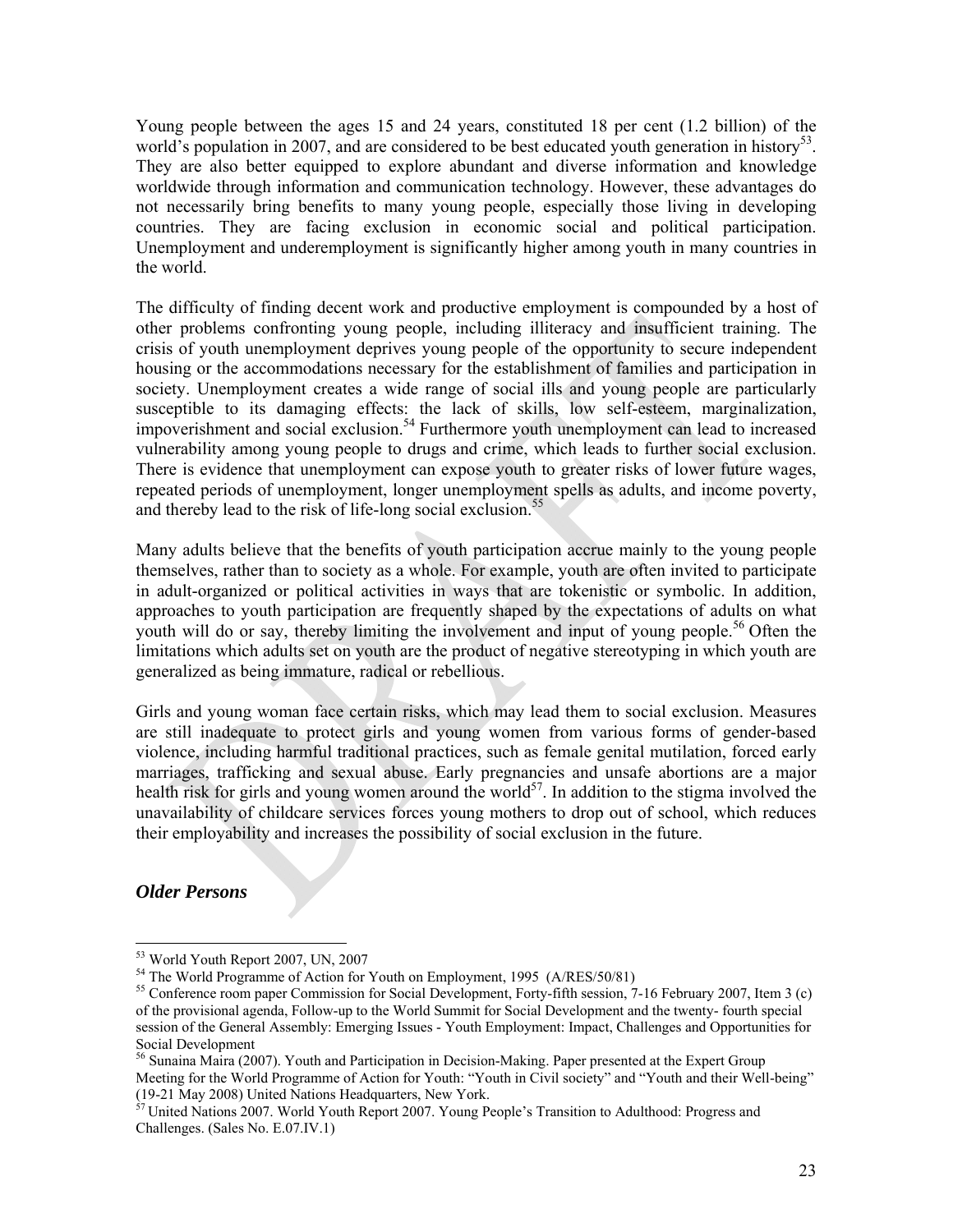Older persons are a growing segment of the population, particularly in developed countries. One out of every ten persons is now 60 years or above, and it is predicted that by 2050, one out of five will be 60 years or older; and by 2150, one out of three persons will be 60 years or older<sup>58</sup>. In some developed countries today, the proportion of older persons is already one in four. During the first half of the 21st century that proportion will be close to one in two in some countries. 59 Exclusion of older persons is extremely common. In some ageing societies, a negative view around ageing has developed among young people, and some media use the term, "age wars", citing age-based competition over resources (particularly for health care and income security). The consequence of age-prejudice is the perpetuation of a mental "age ghetto" that is detrimental to society and, evidently, to the youth themselves as they grow old. $60$ 

While still in the workforce older workers face barriers in promotions and hiring. In many countries, companies more or less openly refuse to hire people above a certain age despite the increasing lifespan and average age of the population. Employers may also encourage early retirement or lay off disproportionately older/more experienced workers. For those who are no longer working, the loss of the sense of belonging and meaningfulness associated with work, and the engagement in a working population at large with a common goal, can be difficult.<sup>61</sup>

Despite prevalence in many places of narrow stereotypical images of older persons, the reality is that human diversity increases with age and the accumulation of life time experience enriches the different ways in which older people can negotiate their identity. The trends mentioned above, call for measures that will restore the possibility for easy interactions and collaborations of the generations. Also, the developmental potential and diversity of late life need to be explored and supported, while also addressing the health care and income security needs of this stage of life.

## *Persons with Disabilities*

Persons with disabilities constitute a group at risk of exclusion. They are often denied the opportunities of full participation in the activities of the socio-economic and cultural system which they are part of. This deprivation comes about through physical and social barriers that have evolved from ignorance, indifference and fear. In most parts of the world there are deep and persistent negative stereotypes and prejudices against persons with disabilities, which lead to social exclusion. There are an estimated 650 million persons with disabilities worldwide, or 10 per cent of the global population. Approximately two thirds live in developing countries. In certain developing countries nearly 20 per cent of the general population in some way has a disability.<sup>62</sup>

Many persons with disabilities are excluded from active participation in society because of barriers for their physical access to public space, such as: doorways that are too narrow for wheelchairs; steps that cannot be mounted leading to buildings, buses, trains and aircraft; telephones and light switches that cannot be reached; sanitary facilities that cannot be used. Similarly they can be excluded by other types of barriers, for example oral communication which ignores the needs of the hearing impaired and written information which ignores the needs of the visually impaired. Such barriers are the result of ignorance and lack of concern;

<sup>&</sup>lt;sup>58</sup> The Population Division, DESA United Nations

<sup>59</sup> http://www.un.org/esa/socdev/ageing/popageing.html

<sup>60</sup> http://www.un.org/esa/socdev/ageing/society\_steps\_fostering.html

<sup>61</sup> http://www.un.org/esa/socdev/ageing/index.html

**<sup>62</sup>** Demographic yearbook ask Vanessa for exact reference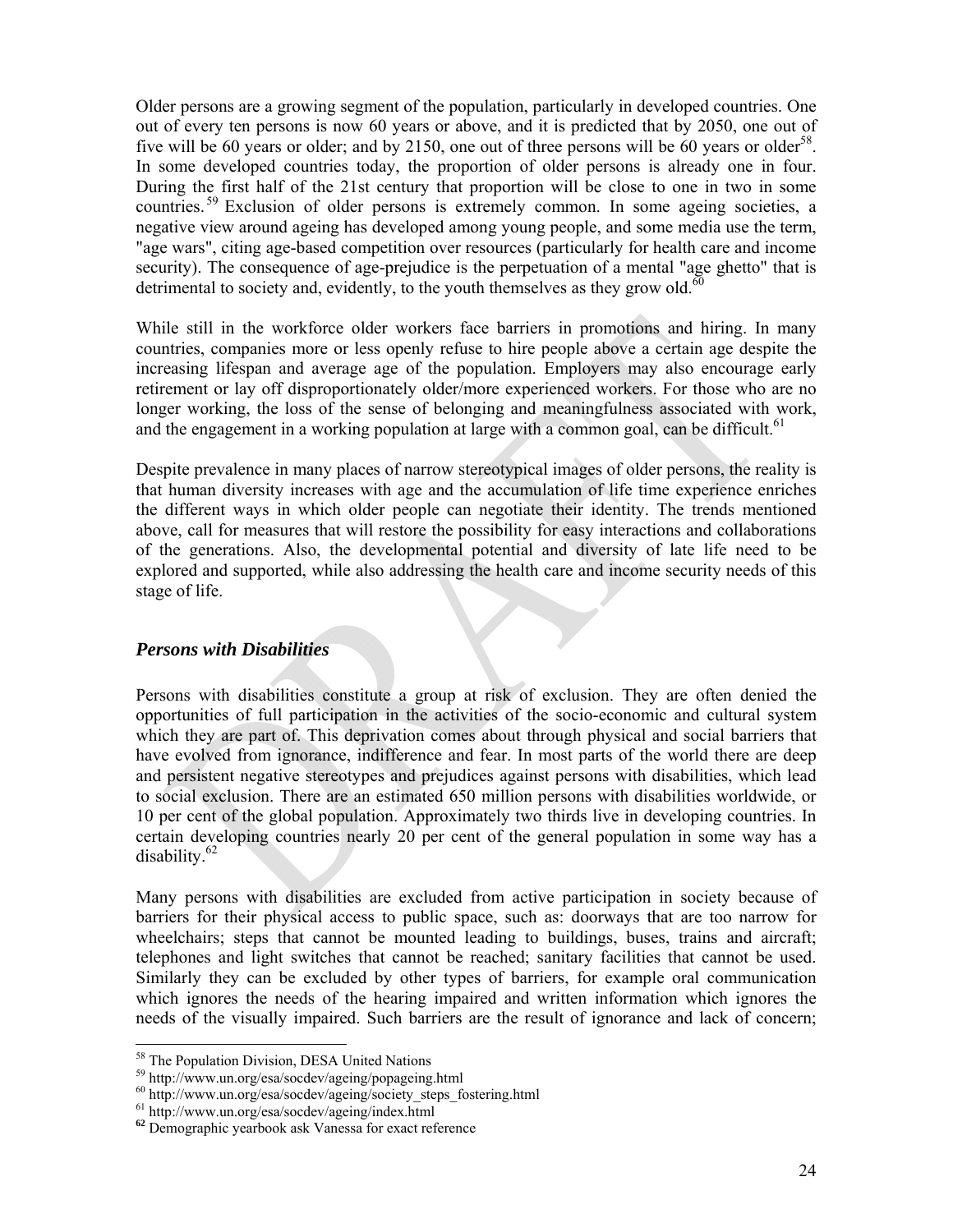they exist despite the fact that most of them could be avoided at no great cost by careful planning.<sup>63</sup> People tend to avoid contact and personal relationships with those who are disabled. The pervasiveness of the prejudice and discrimination affecting persons with disabilities and the degree to which they are excluded from participating in social interaction, produce psychological and social problems for many of them. The language used to refer to persons with disabilities has also played a significant role in the social exclusion of persons with disabilities. Terms such as "crippled" or "mentally retarded" are clearly derogative.<sup>64</sup>

## *Indigenous Peoples*

Indigenous peoples have historically faced social exclusion and marginalization. They are disproportionately represented among the poor and extremely poor and their levels of access to adequate health and education services are well below national averages. Indigenous peoples number about 300 to 370 million globally. While they constitute approximately 5% of the world's population, indigenous peoples make up 15% of the worlds poor. Furthermore, indigenous peoples make up about one third of the world's 900 million extremely poor rural people.65 Indigenous peoples face huge disparities in terms of access to and quality of education and health. In Guatemala, for example, 53.5% of indigenous young people aged 15-19 have not completed primary education, as compared to  $32.2\%$  of non-indigenous youth.<sup>66</sup> In Bolivia, the infant mortality rate among the indigenous population is close to 75/1000, as compared to  $50/1000$  for the non-indigenous population.<sup>67</sup> Indigenous peoples around the world have sought recognition of their identities, their ways of life and their right to traditional lands, territories and natural resources; yet throughout history, their rights have been violated.

Indigenous women suffer from multiple discriminations, both as women and as indigenous individuals. They are subjected to extreme poverty, trafficking, illiteracy, lack of access to ancestral lands, non-existent or poor health care and to violence in the private and the public sphere. This violence is exacerbated when indigenous communities find themselves in the midst of conflict and women become the target of violence with political motives, when going about their daily work, fetching wood or water for the family. Indigenous children and youth also face extreme problems and social exclusion caused for example lack of health care service, incarceration and lack of legal protection, forced relocation and loss of land, lack of culturally appropriated education, illiteracy and drop-out rates, trafficking and sexual exploitation. <sup>68</sup>

## *Migrants*

One in every fifty human beings – more than 190 million persons – lives outside of their countries of origin as migrants. <sup>69</sup> Migrants differ in terms of ethnicity, religion, beliefs, languages and traditions from those in the communities to which they move. As a result, they

<sup>-</sup><sup>63</sup> World Programme of Action Concerning Disabled Persons, adopted by the General Assembly on 3 December 1982, by its resolution 37/52

<sup>&</sup>lt;sup>64</sup> http://www.un.org/disabilities/<br><sup>65</sup> IFAD (2007). *Statistics and key facts about indigenous peoples* 

<sup>65</sup> IFAD (2007), *Statistics and key facts about indigenous peoples* 66 UNESCO (2004), *La conclusión universal de la educación primaria en América Latina: ¿estamos realmente tan cerca? Informe Regional sobre los objetivos de desarrollo del Milenio vinculados a la educación*

<sup>67</sup> ECLAC (2005), *Millennium Development Goals: A Latin American and Caribbean Perspective* 68 http://www.un.org/esa/socdev/unpfii/index.html

<sup>69</sup> *Trends in total migrants stock: the 2005 revision*, United Nations, Department of Economic and Social Affairs, Population Division, February 2006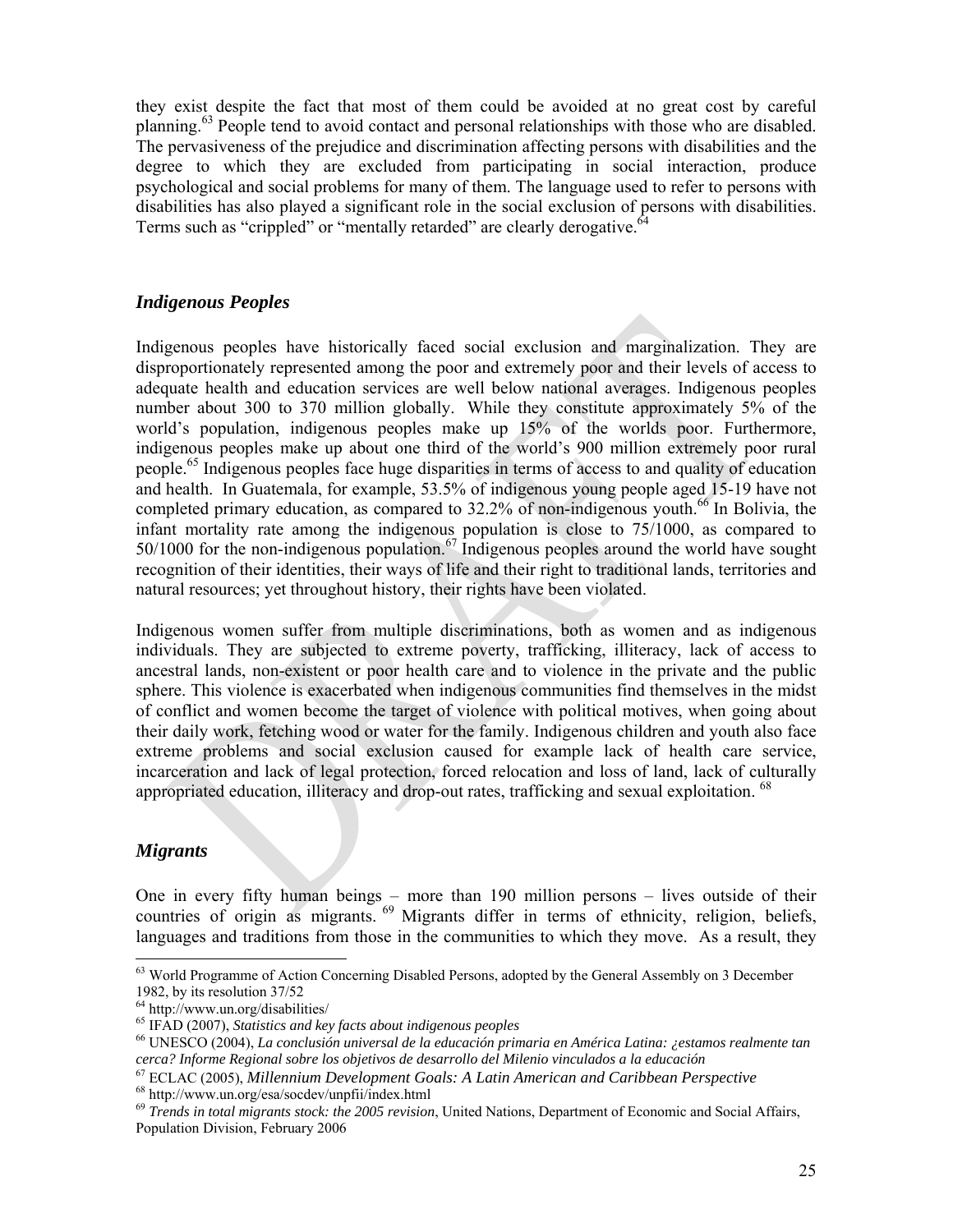are often victims of discrimination, racism, xenophobia and social exclusion, having little or no participation, influence or communication with the processes in society. The fact that an increasing proportion of international migration today is irregular and unauthorized facilitates abuse and exploitation. But, even when their movements are legal and authorized, non-citizens face high levels of discrimination.<sup>70</sup>

Quite often migrants are geographically marginalized, grouped together in areas of disadvantage with little or no access to the mainstream labor market and economic and social opportunities. Cheaper and more available housing outside of cities can become the area where migrant's communities convene or conversely over-populated and disadvantaged urban areas. Access to services and transport may be hindered by location essentially excluding and marginalizing migrant communities.

The inclusion of migrants into the mainstream society can be hindered by a variety of forces: exclusionary social policies which unfairly exclude migrants from access to health, education and social security systems, or exclusionary elements within labor markets, which discriminate against migrants by non-recognition of qualifications and exclusion from some jobs on the basis of background rather than qualifications or proven ability and experience; citizenship and residency qualification guidelines that restrict access of immigrants and their children (and subsequent generations) and immigrant groups' cultural and linguistic rights not being recognized in all host societies.<sup>71</sup>

# *Ethnic and Religious Minorities*

-

Every large society contains ethnic, religious or linguistic minorities (Note<sup>72</sup>). Ethnic minorities may be migrant, indigenous or landless nomadic communities. Ethnic identity is marked by the recognition from others of a group's distinctiveness and by common cultural, linguistic, religious, behavioral or biological traits. Persons belonging to religious minorities have a faith which is different to that held by the majority.

Ethnic and religious minorities are often victims of discrimination, racism, xenophobia and social exclusion. In some countries, people may be prosecuted for their religious faith and practices. Xenophobia towards ethnic and religious minorities can in some cases be directed against a group which has been present for centuries. This form of xenophobia can elicit or facilitate hostile and violent reactions, such as mass expulsion of immigrants, or in the worst case, genocide. It is worth noting that some ethnic or religious minorities choose to maintain their cultural or religious identities, and intentionally resist any attempts to assimilate themselves into mainstream society. These groups should however also be included and given an opportunity to actively participate in political, economic, social and cultural activities in their societies.

<sup>70</sup> *International Migration, Racism, Discrimination and Xenophobia*, A publication jointly produced by: International Labour Office (ILO), International Organization for Migration (IOM) and Office of the United Nations High Commissioner for Human Rights (OHCHR) In consultation with Office of the United Nations High Commissioner for Refugees (UNHCR). August 2001

**<sup>71</sup> Aki has forgotten to put the complete reference in the reference list !!! Hugo, 2005: 30-31…**

 $72$  Note: Minority is understood as a sociological group that is disadvantaged to a dominant group, in various areas, such as, social status, education, employment, wealth or political power. Minority does not mean population minority group.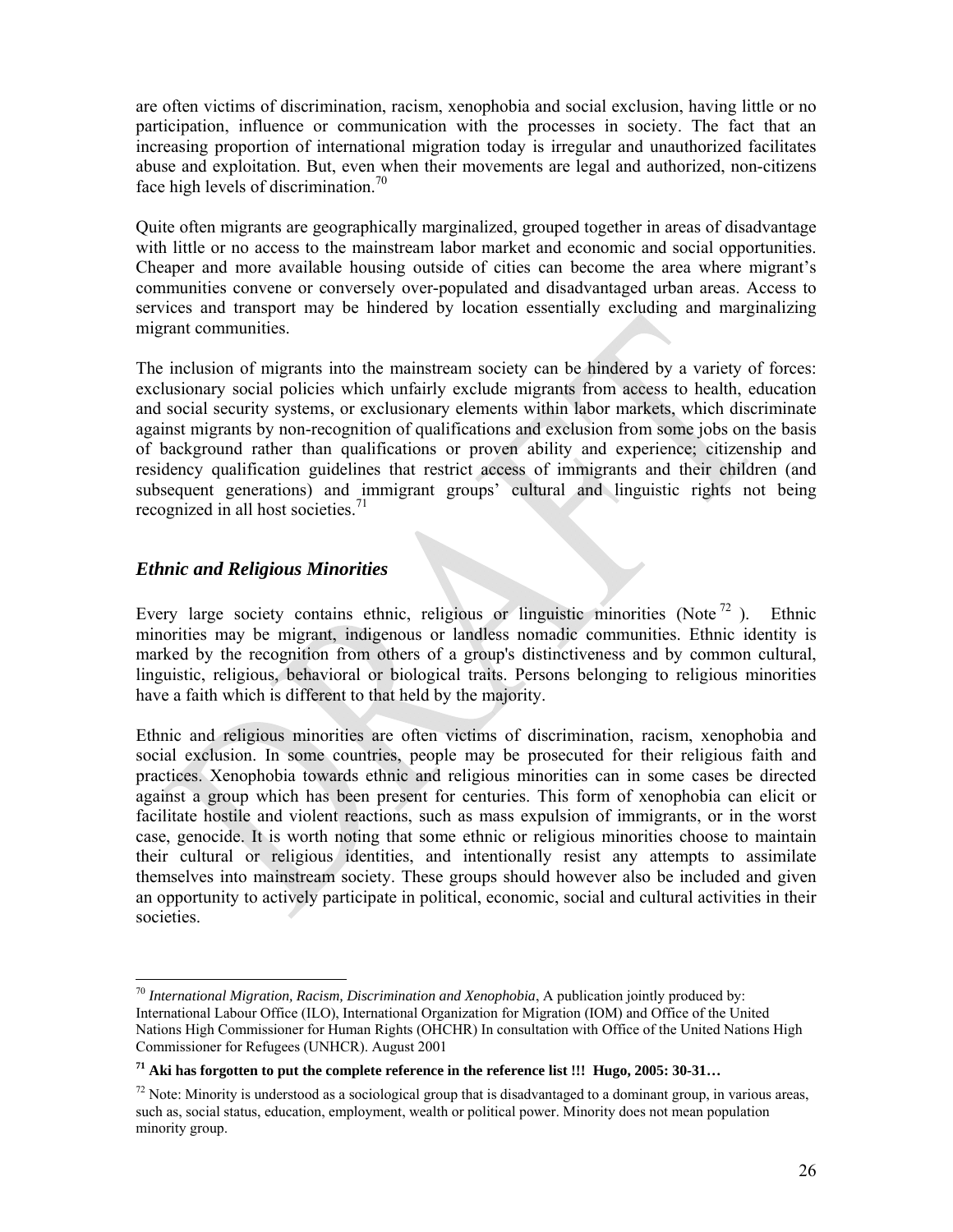Ethnic and religious minorities are not necessarily small groups; they may consist of one third or even a half of a country's population. Nevertheless, members of minority groups may be treated differently in their society, which often creates tension between majority and minority groups. Countries where "power and wealth are very unfairly distributed between ethnic or religious groups" are more prone to conflicts, and therefore there is a need to "promote political arrangements in which all groups are fairly represented, combined with human rights, minority rights and broad-based economic development.<sup>73</sup>" The diversity that minorities bring to the nations should be understood as important contributions to the society.

## *People living with HIV/AIDS*

-

"*Since the beginning of the epidemic, stigma, discrimination, and gender inequality have been identified…as major obstacles to effective responses to HIV. Yet there has never been serious political and programmatic commitment to doing anything about them.*"<sup>74</sup> *Peter Piot, Executive Director, Joint United Nations Programme on HIV/AIDS* 

People with diseases are often subject to social exclusion, and people living with HIV and AIDS are particularly often subject to discrimination, human rights abuses and social exclusion. Stigma and discrimination operate at multiple levels throughout society: within individuals, families, communities, institutions and media, and in government policies and practices.<sup>75</sup> In many countries and communities, the stigma associated with HIV/AIDS and the resulting discrimination can be as devastating as the illness itself: abandonment by spouse and/or family, social ostracism, job and property loss, school expulsion, denial of medical services, lack of care and support, and violence.<sup>76</sup> Civil society reports from over 30 countries indicate that stigma and discrimination against people living with HIV/AIDS remains pervasive. 40% of countries, including half of the countries in sub-Saharan Africa, have yet to adopt anti-discrimination laws to protect people living with HIV/AIDS.<sup>77</sup>

Furthermore, stigma and discrimination constitute one of the greatest barriers to dealing effectively with the epidemic. Stigma and discrimination discourage governments from acknowledging or taking timely action against HIV/AIDS. They deter individuals from finding out about their HIV status. And they inhibit those who know they are infected from sharing their diagnosis and taking action to protect others and from seeking treatment and care for themselves.78

Women living with HIV in general experience greater stigma and discrimination than men and are more likely to experience its harshest and most damaging forms, and have fewer resources

 $^{73}$  Kofi Annan, Secretary-General of the Untied Nations in his statement on presenting his Millennium Report, 3 April 2000.

<sup>74</sup> Piot, P., *How to reduce the stigma of AIDS,* Keynote address*.* August 12, 2006: Symposium at the XVI International AIDS Conference, Toronto.

<sup>&</sup>lt;sup>75</sup>Heijnders, M. and Van der Meij, S.. The fight against stigma: An overview of stigma-reduction strategies and interventions. *Psychology, Health and Medicine*, 2006. 11(3): p. 353-363.; Ogden, J. and L. Nyblade, Common at Its Core: HIV-Related Stigma Across Contexts. 2005, International Center for Research on Women: Washington, DC.

<sup>76</sup> UNAIDS, 2007. Report: Reducing HIV Stigma and Discrimination: a critical part of national AIDS programmes-A resource for national stakeholders in the HIV response

 $77$  Combating stigma and discrimination is vital to improving access to HIV/AIDS care, say UNAIDS and WHO, Press release Kampala, Uganda, 26 October 2003, http://data.unaids.org/Media/Press-Releases01/kampala\_pr\_26oct03\_en.pdf

<sup>78</sup> http://www.unaids.org/en/PolicyAndPractice/StigmaDiscrim/default.asp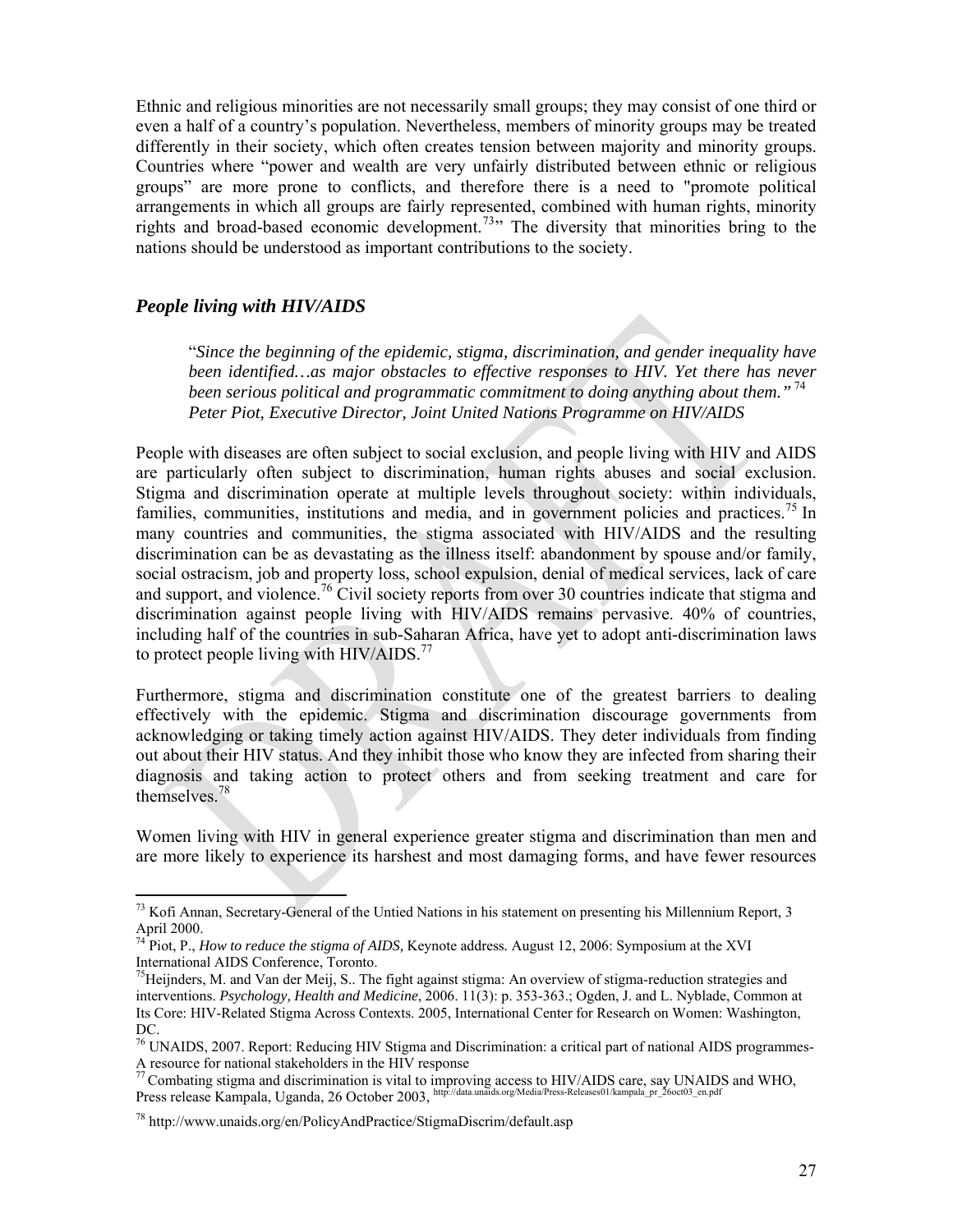for coping with it. Violence is a severe consequence of stigma faced principally by women. Both women and girls report increased violence at the hands of their partners for requesting condom use, accessing voluntary testing and counseling, refusing sex within or outside marriage or for testing HIV-positive.<sup>79</sup>

# *IV. APPROACHES TO PROMOTING SOCIAL INCLUSION*

*Promoting respect for democracy, the rule of law, diversity and solidarity and removing institutionalized inequalities are critical to successful social integration. To that end, national Governments and their development partners have utilized the educational systems and the various media to advance an understanding of the multiple facets of social integration and to promote tolerance in their societies. Participation by all, including civil society organizations, in policy formulation, implementation and monitoring requires responsive and accessible Government as well as capacity of and opportunity for all, especially the vulnerable and groups with special needs. Equity, social justice and equality of access and opportunity, for both basic services and work, are important concepts to promote social integration.* 

*The Copenhagen Declaration and Programme of Action80, which was further underscored in the five year review of implementation of the Summit.* 

Social inclusion, as a multi-dimensional process to create conditions, which enable full and active participation in all aspects of life, is a concept with universal appeal. It is evident that social inclusion must be and has become a priority in international policy discourse. However, the challenge lies at the core: how to apply the concept in real life situations, and how to operationalize it through mobilizing all actors in society, at the local, regional, national, and international levels.

There are numerous ways to promote social inclusion and remove impeding obstacles. Important are protection and empowerment of the vulnerable and marginalized, proclaiming the right to differ, and eliminating discrimination based on attributes, such as gender, age and ethnicity. Social inclusion can also be approached as an overarching cross-sectoral concept, which will then be incorporated, as an objective and a process, into sectoral policies, strategies, programmes, and other initiatives. Each policy or strategy must be reviewed as to whether it is inclusive, and if participatory measures are installed in the policy formulation, implementation and monitoring processes. This approach is particularly useful when tackling the structural aspects of social inclusion/exclusion, in areas such as poverty eradication, employment and education. Institutional structures need to be transformed and institutional capacities need to be strengthened to promote social inclusion. Strategies need to be devised for enhancing visibility, taking into consideration the individual's needs and concerns, facilitating dialogue, and promoting community participation. The following sections discuss some of the existing frameworks and approaches and provide an overview of conceptual framework considered to be most relevant in promoting social inclusion.

<sup>&</sup>lt;sup>79</sup> UNAIDS, 2007. Report: Reducing HIV Stigma and Discrimination: a critical part of national AIDS programmes-A resource for national stakeholders in the HIV response

 $80$  This was further underscored in the five year review of implementation of the Summit (E/CN.5/2005/6, para 166)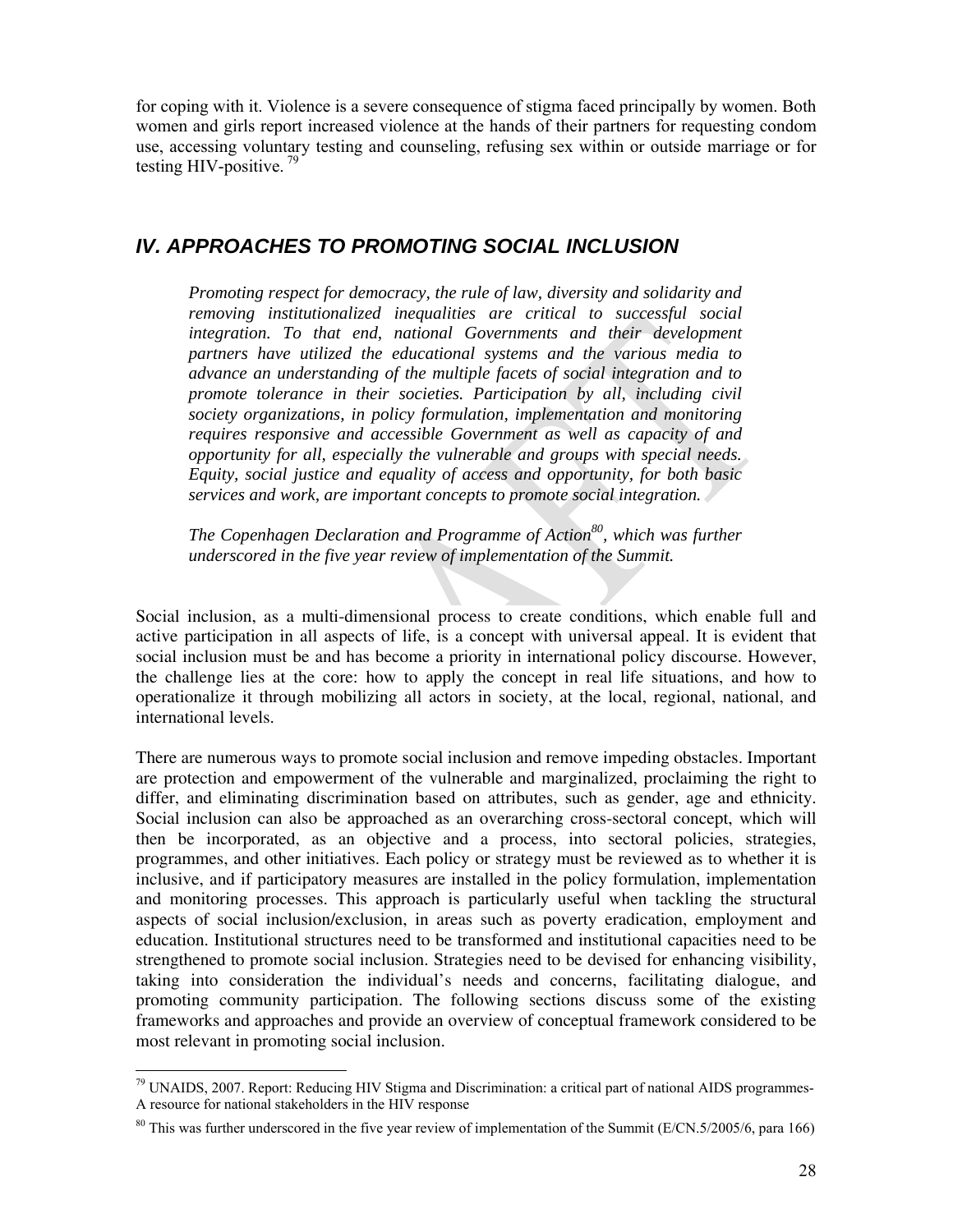## **REMOVING THE OBSTACLES TO SOCIAL INCLUSION**

## *Eliminating/Amending Discriminatory Laws and Practices*

Many exclusions stems from discrimination of individuals or groups on the grounds of their attributes, or social, economic or physical disadvantages. The act of discrimination is a violation of international human rights, as human rights ensure that every single human being is entitled to enjoy his or her rights without unreasonable distinction as to race, colour, sex, language, religion, political or other opinion, national or social origin, property, birth, or other status. Human rights are founded on respect for the inherent dignity and worth of each person, and are applied equally and without discrimination to all people. Eliminating or amending customary laws or practices that are discriminatory will be the fundamental first step to lay the foundations for an inclusive society.

There are core legally binding international human rights treaties within the United Nations human rights system, which can be effectively applied to promote inclusion of vulnerable groups. These are: Convention on Civil and Political Rights (ICCPR), Convention on Economic, Social and Cultural Rights (ICESCR), Convention on the Elimination of All Forms of Racial Discrimination<sup>81</sup> (CERD), Convention on the Rights of the Child (CRC), Convention on the Elimination of All Forms of Discrimination against Women (CEDAW), Convention Against Torture and Other Cruel, Inhuman or Degrading Treatment or Punishment (CAT), Convention on the Rights of Persons with Disabilities (CPRD), and Convention on the Protection of the Rights of All Migrant Workers and Members of Their Families (ICPMW) $^{82}$ .

In addition, there are many other universal instruments relating to human rights, including the Universal Declaration of Human Rights. Among those, the following are useful to address the issue of those who belong to vulnerable groups. For the rights of indigenous peoples and minorities, Declaration on the Rights of Indigenous Peoples<sup>83</sup>, Indigenous and Tribal Peoples Convention (1989), Declaration on the Rights of Persons Belonging to National or Ethnic, Religious and Linguistic Minorities <sup>84</sup>, Declaration on the Elimination of All Forms of Intolerance and of Discrimination Based on Religion or Belief<sup>85</sup> and United Nations Principles for Older Persons<sup>86</sup>.

Special Rapporteurs are appointed to monitor the effective implementation of these Conventions and Declarations. For example, the mandate of the Special Rapporteur on freedom of religion or belief<sup>87</sup>, is to examine "incidents and governmental actions in all parts of the world which are inconsistent with the provisions of the Declaration on the include Elimination of All Forms of Intolerance and of Discrimination Based on Religion or Belief" as well as "to recommend

<sup>&</sup>lt;sup>81</sup> Here, "racial discrimination" is defined as "any distinction, exclusion, restriction or preference based on race, colour, descent, or national or ethnic origin which has the purpose or effect of nullifying or impairing the recognition, enjoyment or exercise, on an equal footing, of human rights and fundamental freedoms in the political,

economic, social, cultural or any other field of public life

<sup>82</sup> http://www2.ohchr.org/english/law/index.htm#core

 $\frac{83}{2000}$  Adopted by the General Assembly Resolution 61/295 of 13 September 2007

<sup>84</sup> Adopted by General Assembly Resolution 47/135 of 18 December 1992

<sup>&</sup>lt;sup>85</sup> Adopted by General Assembly Resolution 36/55 of 25 November 1981

<sup>86</sup> Adopted by General Assembly Resolution 46/91 of 16 December 1991

<sup>&</sup>lt;sup>87</sup> Created by the Commission on Human Rights in 1986, in its resolution 1986/20 (check)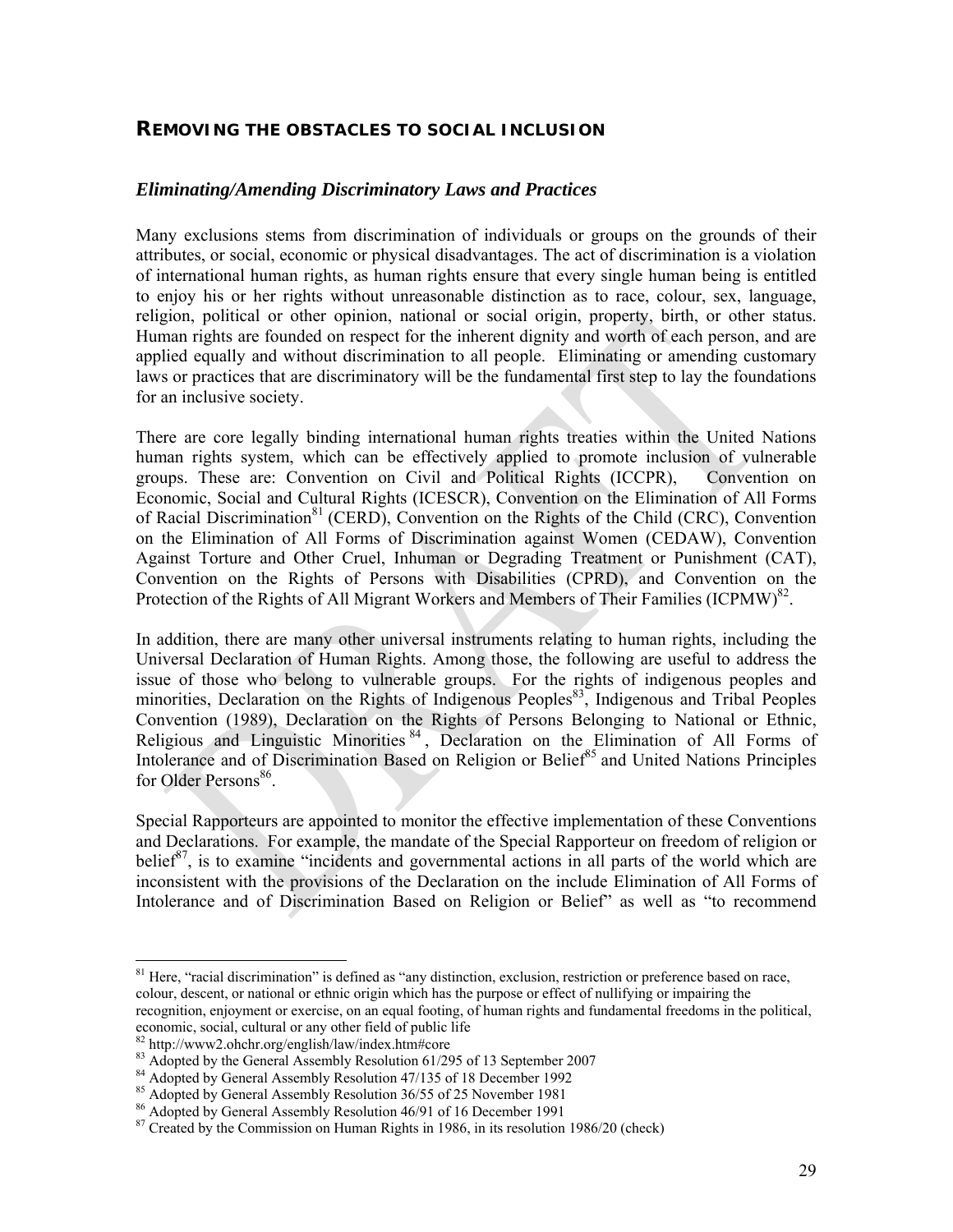remedial measures"<sup>88</sup>. In order to monitor the way which States Parties are fulfilling their human rights obligation under the respective treaty, mechanisms have been developed for each Convention <sup>89</sup> , including monitoring Committees and Optional Protocols, which allow any individuals or groups to submit their complaints directly to the Committee. For example, the Committee on the Elimination of Racial Discrimination is monitoring discrimination against minorities through examining the periodic reports. In addition, since 1993, the Committee developed early warning measures to prevent serious violations of the Convention, with the aim to prevent existing problems from escalating into conflicts.<sup>90</sup> However, as further addressed in the following section, these Conventions and International Treaties, national laws to eliminate inequality and/or discriminations have limited effects, due to lack of enabling environments, such as easy access to information, appropriate mechanisms and funds for enforcement, empowerment of those who are marginalized or disadvantaged to enable their participation.

## *Special Measures*

Some Conventions allow State Parties to take special measures to eliminate discrimination and stereotyping or protect the rights of certain specific groups in order to meet their particular needs. For example, ILO Convention No. 111 specifically refers to special measures to address the situation of indigenous and tribal peoples. $\frac{91}{100}$  Another example is the article 5 of CEDAW, which requires to take "all appropriate measures to modify the social and cultural patterns of conduct of men and women", in order to "eliminate prejudices and customary and all other practices which are based on the idea of the inferiority or the superiority of either of the sexes or on stereotyped roles for men and women".

Quota systems are another effective way of ensuring inclusion of excluded groups into employment opportunities and political institutions. For example, in the case of determining women's political representation, the most decisive factor remains gender quota systems. In 2006, countries with quotas nearly doubled the number of women elected, compared to countries without any form of gender quota system.<sup>9</sup>

# *International Policy Frameworks pertinent to social groups*

Achieving social inclusion requires long-term strategic response on the part of all institutions and organizations, also at an international level. There are mechanisms in place through a variety of international bodies and groups to support empowerment and capacity building of vulnerable and disadvantaged groups, including women, youth, older persons, persons with disabilities, and indigenous peoples. In this area, comprehensive frameworks have already been developed with their implementation action plans or programmes adopted at the United Nations summits and conferences. Among others, the following are important: The Beijing Platform for Action; The World Programme of Action for Youth; The Madrid International Plan of Action on

89 Pamphlet No. 4 of the UN Guide for Minorities

http://www.ohchr.org/Documents/Publications/GuideMinorities4en.pdf and also see:<br>http://www2.ohchr.org/english/law/minorities.htm

```
\frac{1}{90} Pamphlet No.4 of the UN Guide for Minorities.
```
<sup>-</sup><sup>88</sup> Since 1994, the Special Rapporteur has on a yearly basis been requested to report to the General Assembly, as reiterated most recently in General Assembly resolution 61/161.

<sup>&</sup>lt;sup>91</sup> Eliminating discrimination against indigenous and tribal peoples in employment and occupation, A Guide to ILO Convention No. 111 (2007)

<sup>&</sup>lt;sup>92</sup> Statement by Ms. Rachel Mayanja, Special Adviser of the Secretary-General on Gender Issues and Advancement of Women at the 10th session of the Regional Conference on Women in Latin America and the Caribbean, Quito, Ecuador, 6 August 2007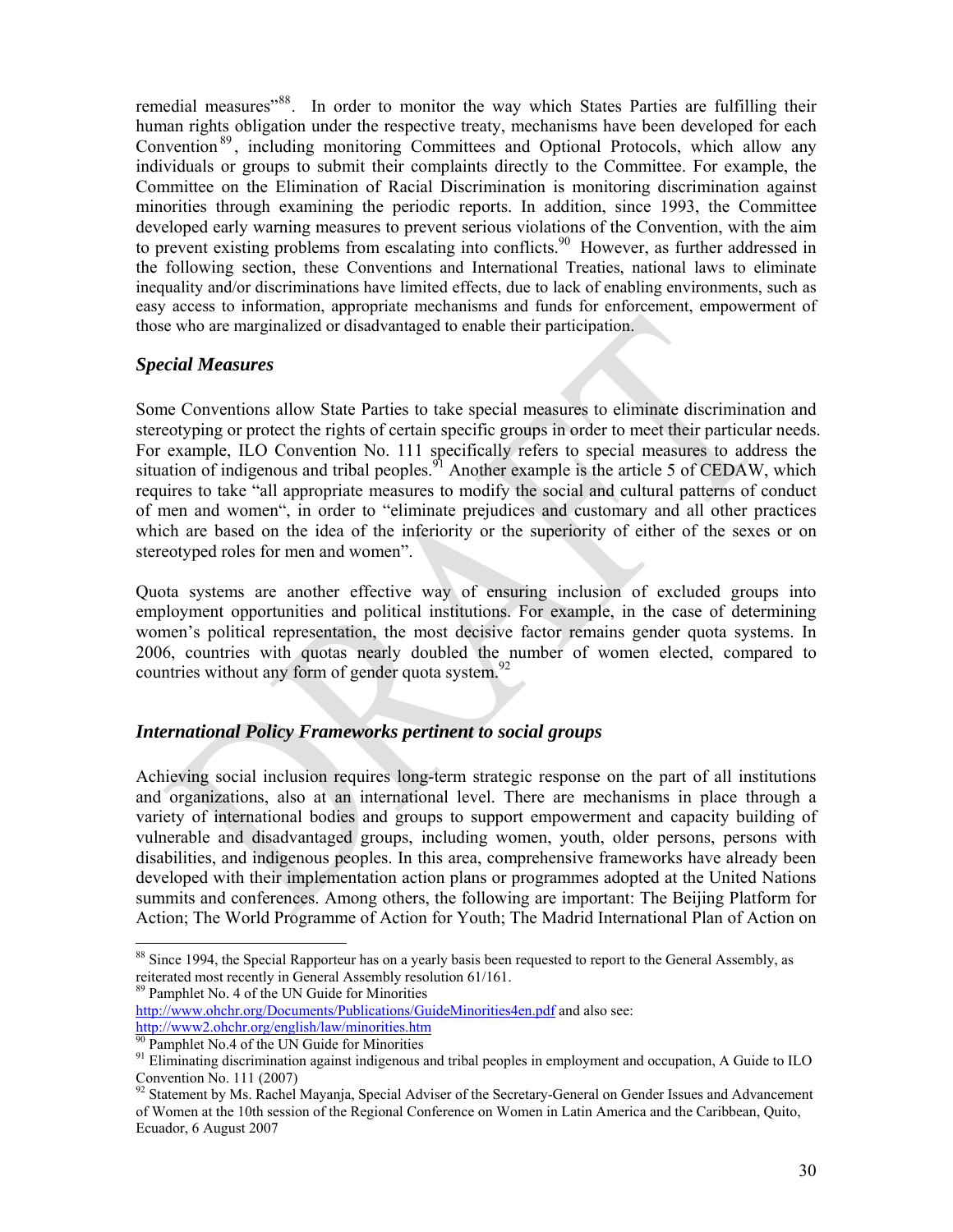Ageing; World Programme of Action Concerning Disabled Persons. These commitments are expected to be implemented nationally and sub-nationally. Further efforts should, therefore be centered around effective implementation of these frameworks and programmes of action concerning the vulnerable groups and individuals at national, regional and local levels, in order to promote social inclusion.

The issues pertinent to these social groups are discussed at the following inter-governmental forum, the Commission for Social Development and the Commission on the Status of Women. These functional commissions of the Economic and Social Council (ECOSOC) meet annually to monitor the progress of the implementation of these international agreements,  $^{93}$  submit recommendations to ECOSOC, which will subsequently be adopted at the General Assembly. In addition, the UN Permanent Forum on Indigenous Issues serves as an advisory body to the ECOSOC, providing expert advice and recommendations on indigenous issues. A Forum on Minority Issues<sup>94</sup> has also been established in 2007, which provides a platform for promoting dialogue and cooperation on issues related to national or ethnic, religious and linguistic minorities. This Forum will provide thematic contributions and expertise to the work of the independent expert on minority issues, as well as identify and analyze best practices, challenges, opportunities and initiatives for the further implementation of the Declaration on the Rights of Persons Belonging to National or Ethnic, Religious and Linguistic Minorities.

# *Transforming the Mindset of People*

While changes in legislation and policies supportive of vulnerable and marginalized groups, improvements in their access to resources and participation are fundamental steps to take, they do not by themselves, change relations of power, as their implementation is frequently obstructed by entrenched structures and values, and undesirable discourses, with culture and religion continuing to be used by a privileged few to legitimize unequal power structures. Unequal power relations must therefore also be challenged and transformed at the meso- and micro-level if social inclusion is to be enhanced. Social inclusion of the excluded groups can only happen if everyone becomes "part of the group" that defines the culture, values and standards of the society in which they live. Actions which can be used towards this purpose include education, dialogue and public awareness campaigns.  $95$ 

It is vital that the entire educational system is geared towards addressing the patterns of exclusion, and promoting pluralism, and respect for diversity and dialogue, as exclusionary behavior is often perpetuated through educational curricula. School curricula promoting social inclusion should be established, for example, a curriculum offering theoretical understanding of how we fit into a larger global. Faith-based organizations and media can also play a major role in transforming people's mindset, and therefore should be included as important stakeholders in the endeavor in promoting social inclusion. Both faith-based organizations and media can be very effective in increasing socially inclusive discourse and reduction of use of language, which causes categorization and discrimination.

The process of social inclusion should not merely be reversing the social order from one group to another, but should be transforming a society into a new, more inclusive one. It is a process to

<sup>93</sup> See: http://www.un.org/esa/socdev/

<sup>&</sup>lt;sup>94</sup> Human Rights Council resolution 6/15 of 28 September 2007

<sup>&</sup>lt;sup>95</sup> Quoted from message from forum: "Where's the Power in Women's Empowerment?" organized by the UN Economic and Social Commission for Asia and the Pacific (ESCAP). organized by Ms. Noeleen Hayzer, Under-Secretary-General and ESCAP's Executive Secretary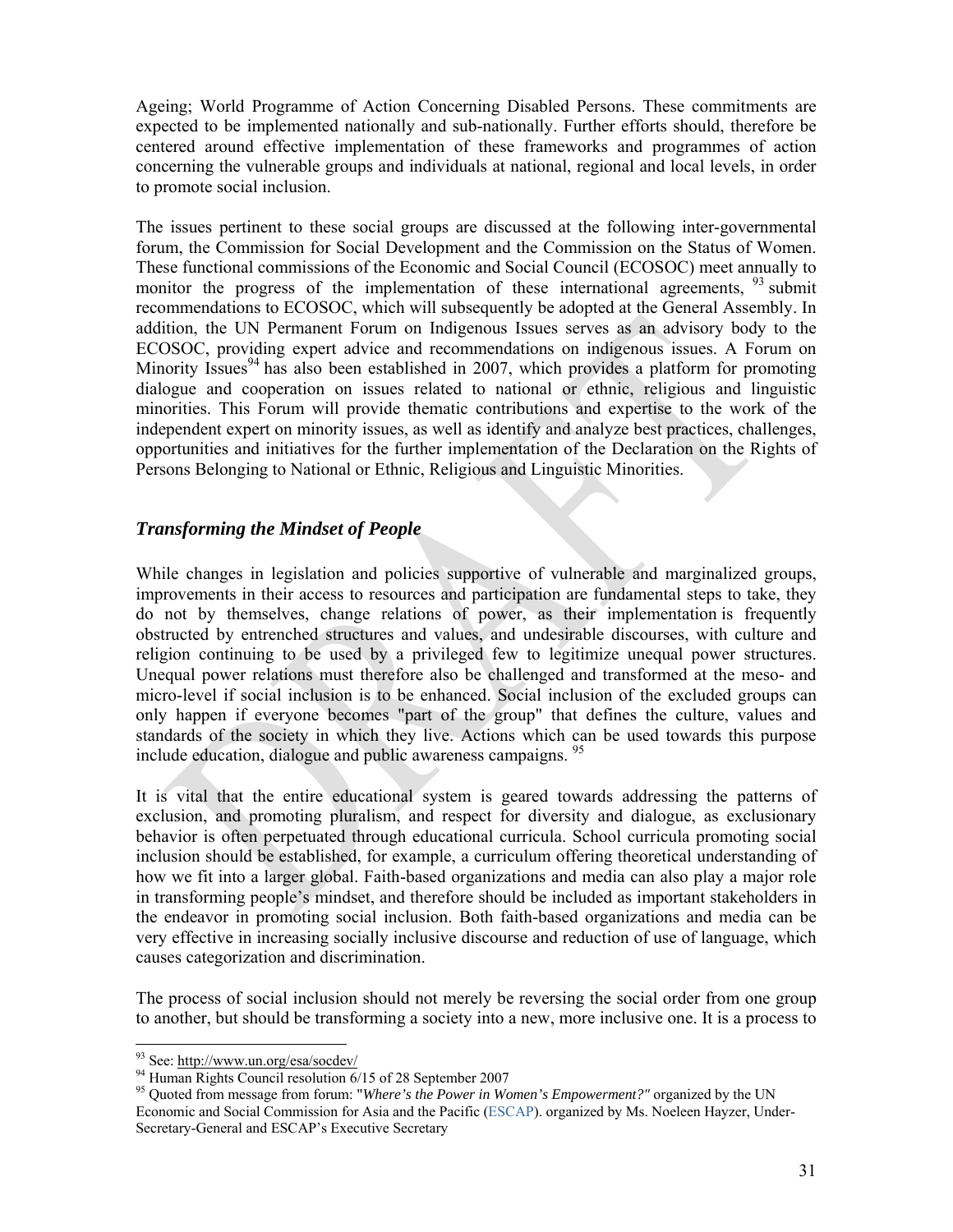"level the playing field" for both the disadvantaged and advantaged, which is required for social transformation. Transforming the mindset of people is about creating solidarity and about the realization that though there are differences we are all human beings; it is about encouraging the acceptance of others and interrelations among groups who may not share affinity, common values, or have empathy towards one another. So far, efforts tend to focus on empowering those who are marginalized through cultivating confidence and capacity, but not so much on strengthening the capacity of the dominating majority. It is critical, however, to engage the people in mainstream society, so that they feel more comfortable in embracing those who are excluded, feel less insecure for their participation, and are ensured that the inclusion of individuals and groups with different cultures, beliefs or values does not pose a threat to them.

Participatory dialogue can be an effective tool to create a safe space for people with different backgrounds to create positive relationships and common understandings. Unlike negotiation or mediation, dialogue focuses on building relations and trust among individuals or groups that hold fundamentally different positions, which are grounded in different values, culture, identities or world views. These issues, involving values, belief or identity, are so deep-rooted that there is very little space for compromise. And in such circumstances, "the traditional method of conflict resolution does not produce the expected results, as parties involved feel threatened, and there is upsurge in stereotyping, misrepresentation, and marginalization". <sup>96</sup> Dialogue can facilitate lowering boundaries between those who are excluded and included, through providing opportunities for learning each other's points of view as well as feelings, which will create human connection and mutual understanding, and eventually mutual trust. When people do not have to "give up" something of value, they are more likely to behave in a less self-defensive manner, and engage in the process to create a common future for society.

# **INCLUSIVE POLICY FRAEWORK**

Once policies have determined and prescribed an outline of action to be taken, the institutional mechanisms at the national level must take on the responsibility of implementation. To promote social inclusion, the legal systems and security forces must be impartial and uphold the most basic rights for all members of society. Schools, universities and governments must assure the access and accessibility to education for every individual. Social institutions must develop and create housing and welfare systems, training programmes and promote knowledge, information and community responsibility.

Governance and policy-making processes need to become more transparent and inclusive in their functioning and also uphold social inclusion principles. Policy must be tailored and rewritten to reflect the needs, concerns, languages and cultures of diverse population. If the aim is to have an inclusive society, where everyone participates and engages with societal and governmental processes, then it is necessary to encourage or create a system where socially excluded groups become stakeholders in the social, political and economic process and the success of a society. Simply writing a policy which includes them will not create this. If people feel that they have a voice then they will be encouraged to include themselves. The chance to use this voice must be offered and members of society must be engaged.

Finally, it is important to understand that inclusive policies apply to everyone, and should not be understood as a special treatment for certain groups, which often exacerbate the existing division rather than create unity in society. The core idea of social inclusion is ensuring equal

<sup>-</sup><sup>96</sup> Participatory Dialogue: Towards a stable, safe and just society for all", UN 2007, page 56 – 57.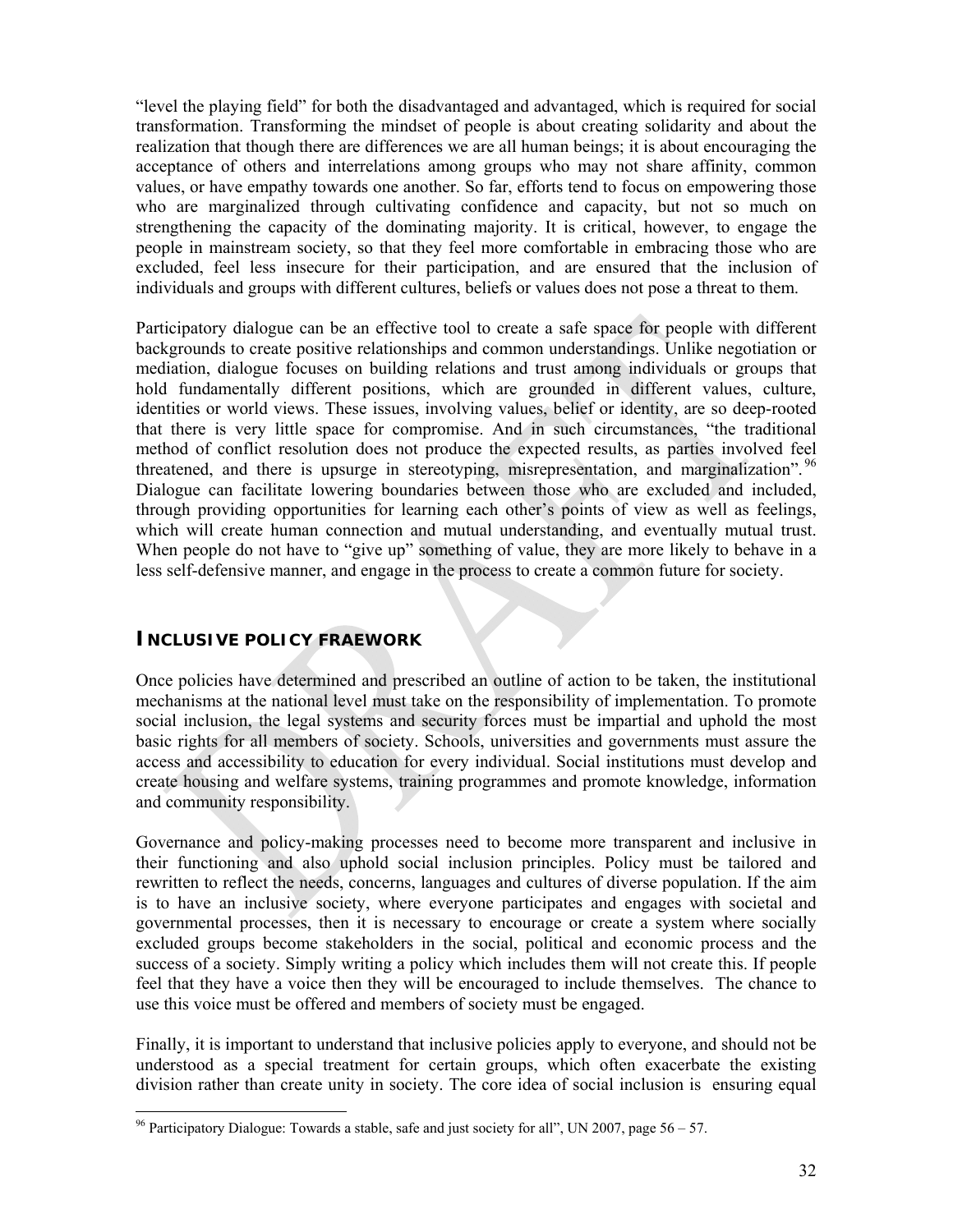treatment of all regardless of their background, so that everyone has equal opportunities and access, equal rights and responsibilities, and is able to participate in all aspects of their life activities. Social inclusion is an overarching concept that aims at transforming our thinking, process, policies, strategies, and programmes. While there is a need to target our efforts to empower those who are excluded, it is also important to make the mainstreaming society more inclusive. And this will require the efforts of not only government, but also every individual, community, local authorities, civil society organizations, faith-based organizations, the private sector, as well as the very people and groups who are disadvantaged and marginalized. Everyone has a stake and responsibility in achieving an inclusive society.

## *Setting Social Inclusion Objectives*

Based on the overall framework established at the international level, national governments need to identify their own social inclusion goals and objectives, incorporating their specific needs and context. The broad social inclusion goals or objectives need to be connected to the particular vision people have for their society – a positive image of an inclusive society of the future. This vision needs to be framed as concretely as possible, which allows effective monitoring and analysis, possibly using a set of indicators. These goals and objectives then trickle down to local and community levels, so that there is coherence between goals set at the national and local levels. The objectives set by each community may differ, but the broad overall goals or principles should be commonly shared across communities.

In addition to objectives, it is useful to set a couple of principles to make social inclusion goals more explicit. Such principles may be: shared future, rights and civic responsibilities, mutual respect, respect for diversity, social cohesion, equality, equity, social justice, social contract, trust in the institutions as well as in neighbors, sense of belonging, inter-connectedness, etc.

A good example of social inclusion objectives and principles has been formulated by the UK Social Unit's Commission on Integration and Cohesion<sup>97</sup>. The primary concern of the Commission is social cohesion that encompasses racial, ethnic and religious differences, primarily arising out of the community conflicts which emerged recently. (See Text Box XX) A second example is a set of objectives from the "Good Relations" work of Northern Ireland, which was recently a conflict-ridden divided society. (See Text Box XX).

 $97$  Report of the Commission on Integration and Cohesion, "Our Shared Future" (2007) http://www.integrationandcohesion.org.uk/Our\_final\_report.aspx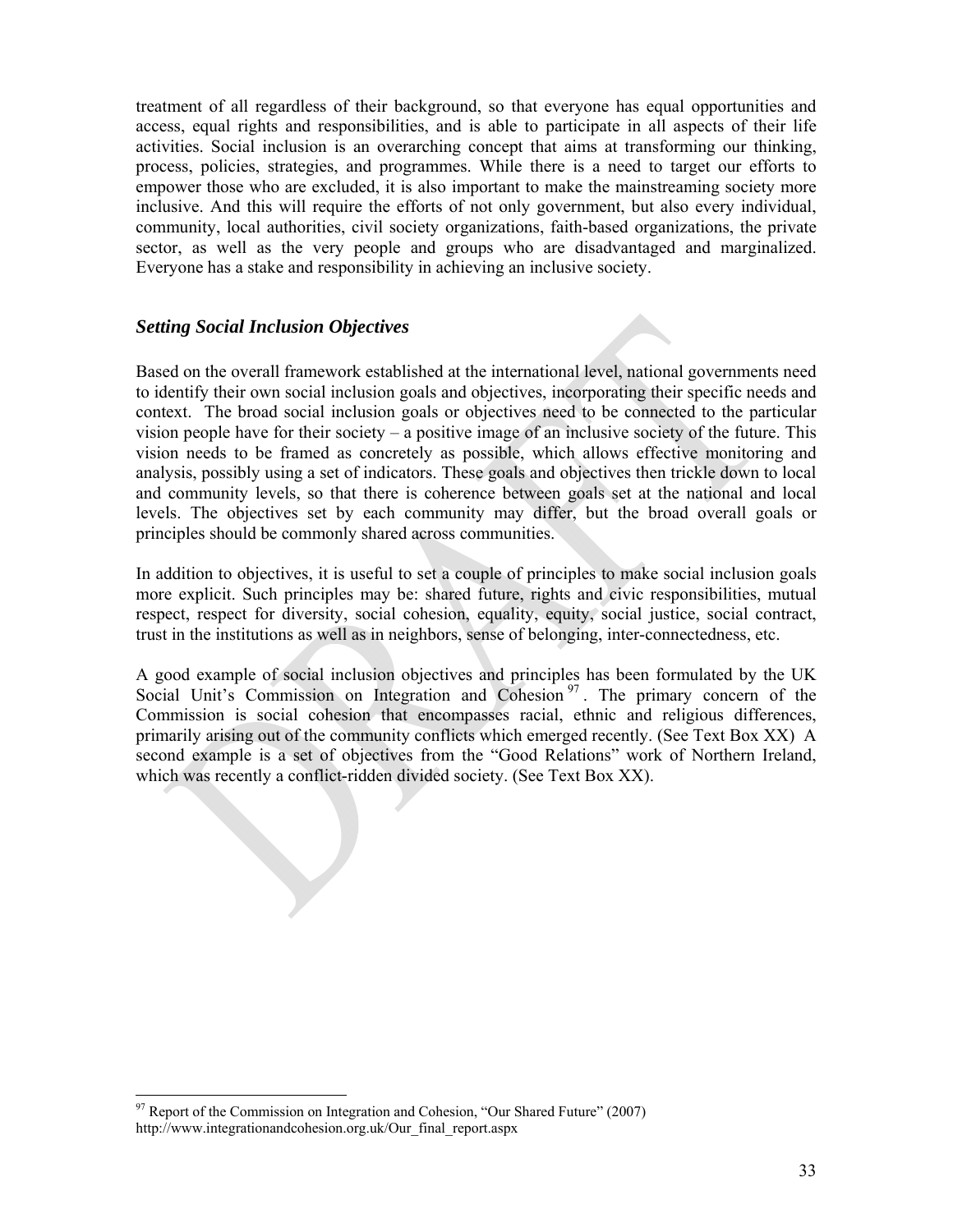#### *Setting Objectives*

The Commission on Integration and Cohesion of UK was established in 2006 to promote social cohesion that encompasses racial, ethnic and religious differences. Their objectives are expressed in the following terms:

- *There is a clearly defined and widely shared sense of the contribution of different individuals and different communities to a future vision for a neighbourhood, city, region or country*
- *There is a strong sense of an individual's rights and responsibilities when living in a particular place people know what everyone expects of them, and what they can expect in turn.*
- *Those from different backgrounds have similar life opportunities, access to services and treatment.*
- *There is a strong sense of trust in institutions locally to act fairly in arbitrating between different interests and for their role and justifications to be subject to public scrutiny.*
- *There is a strong recognition of the contribution of both those who have newly arrived and those who already have deep attachments to a particular place, with a focus on what they have in common.*
- *There are strong and positive relationships between people from different backgrounds in the workplace, in schools and other institutions within neighbourhoods.*

*(Fitzduff, 2007:4)*

Table XX

In Northern Ireland, improving relationships between and within communities is a long term goal. The "Good Relations Indicators Working Group" was established to identify and develop a set of high level, outcome focused indicators to monitor the impact of the policy and strategic framework of good relations over time. The priority outcomes were identified as follows.

- *1. Northern Ireland society is free from racism, sectarianism and prejudice.*
- *2. All places are shared, safe, inclusive and welcoming for everyone.*
- *3. Positive and harmonious relationships exist between communities at interface areas.*
- *4. Increased sharing in education*
- *5. Northern Ireland is a community where people of all backgrounds work, live, learn and play together.*
- *6. All work places are safe and shared.*
- *7. Minority ethnic people participate in public, political and economic life.*
- *8. Minority ethnic people benefit from equality in health and welfare.*
- *9. Northern Ireland is a place where cultural diversity is embraced, respected, valued.*
- *10. Victims/survivors have a voice.*
- *11. Public service delivery in Northern Ireland provides value for money on a shared, inclusive and equal basis.*

Source: Good Relations Indicators Baseline Report (2007) http://www.ofmdfmni.gov.uk/goodrelations-report.pdf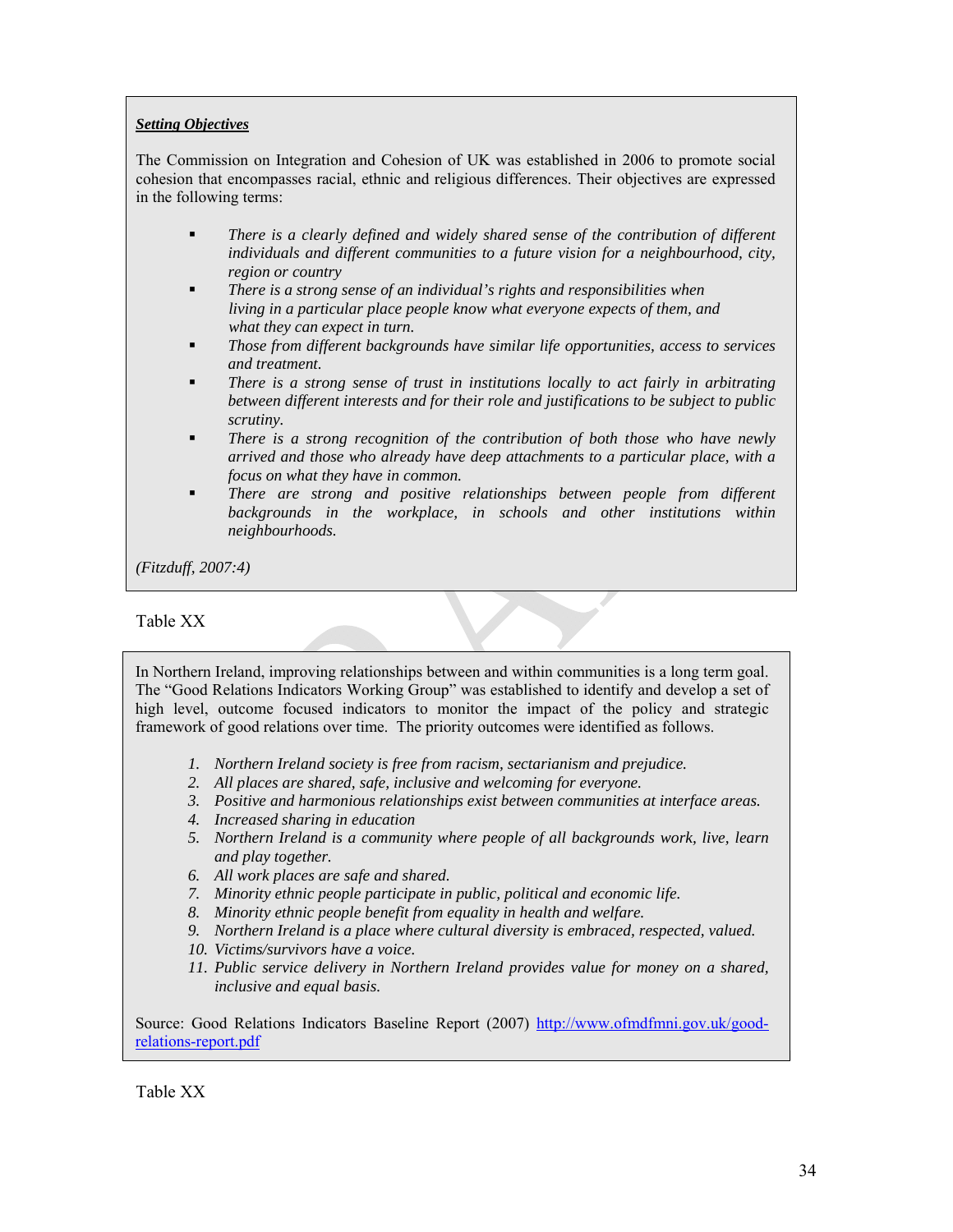# *Mainstreaming Social Inclusion Objectives*

Once social inclusion goals and principles are set, the next step is mainstreaming social inclusion goals and objectives in various legislations, sectoral policies, strategies, programmes and projects, for example mainstreaming social inclusion goals and objectives into education policies, employment policies, or poverty reduction policies, or public information policies. Other examples are: mainstreaming of the rights of persons with disabilities into the wider development agenda<sup>98</sup> and mainstreaming of gender perspectives across legislation and policies.

Social inclusion may be perceived as a big step or as involving a dramatic change. This notion should be dispelled, as the mainstreaming of the concept of social inclusion is very achievable and would constitute in many areas only slight changes but with very significant effect. The concept should be approached as a positive development tool, one committed to creating a sustainable and increasingly successful society for all. Respecting and accommodating diversity, while sustaining or even enhancing economic growth and cultural and community benefits, as well as personal and collective satisfaction - such a vision of inclusiveness should be endorsed by every member of society.

There are many areas in which the ideals of social inclusion can be implemented. It is necessary to identify the main themes and situations where positive, measurable and effective change can be brought about. It seems as though the fostering of a stake-holders attitude in all members of society so that an investment in the economic, political and social processes is seen as productive, useful and effective, is the most explicit goal in achieving the objectives of social inclusion.

The EU objectives for Social Protection and Social Inclusion exemplify how social inclusion can be comprehensively addressed as a common priority area (see table XX). The European Union is presently in an optimal position to tackle social inclusion and exclusion issues with an overarching justice system and many common policies, goals and a joint commission. Coming out of the Lisbon Agenda (2000), social inclusion has become one of the priority areas of EU development policy. The objectives highlight the cross-disciplinary and multidimensional character of inclusion linked to sectoral policies and statistical data (indicators) for all EU member states.

## *EU Objectives for Social Protection and Social Inclusion*

EU Social Protection and Social Inclusion Process currently covers three strands: Social Inclusion; Pensions; and Healthcare and Long-term Care

#### *Three objectives of Social Inclusion strand are:*

-

In order to make "a decisive impact on the eradication of poverty and social exclusion", three objectives were set under the social inclusion strand, that are:

• "access for all to the resources, rights and services needed for participation in society, preventing and addressing exclusion, and fighting all forms of discrimination leading to exclusion";

Report of the Secretary General on the Implementation of the World Programme of Action concerning Disabled Persons [A/62/157], 2007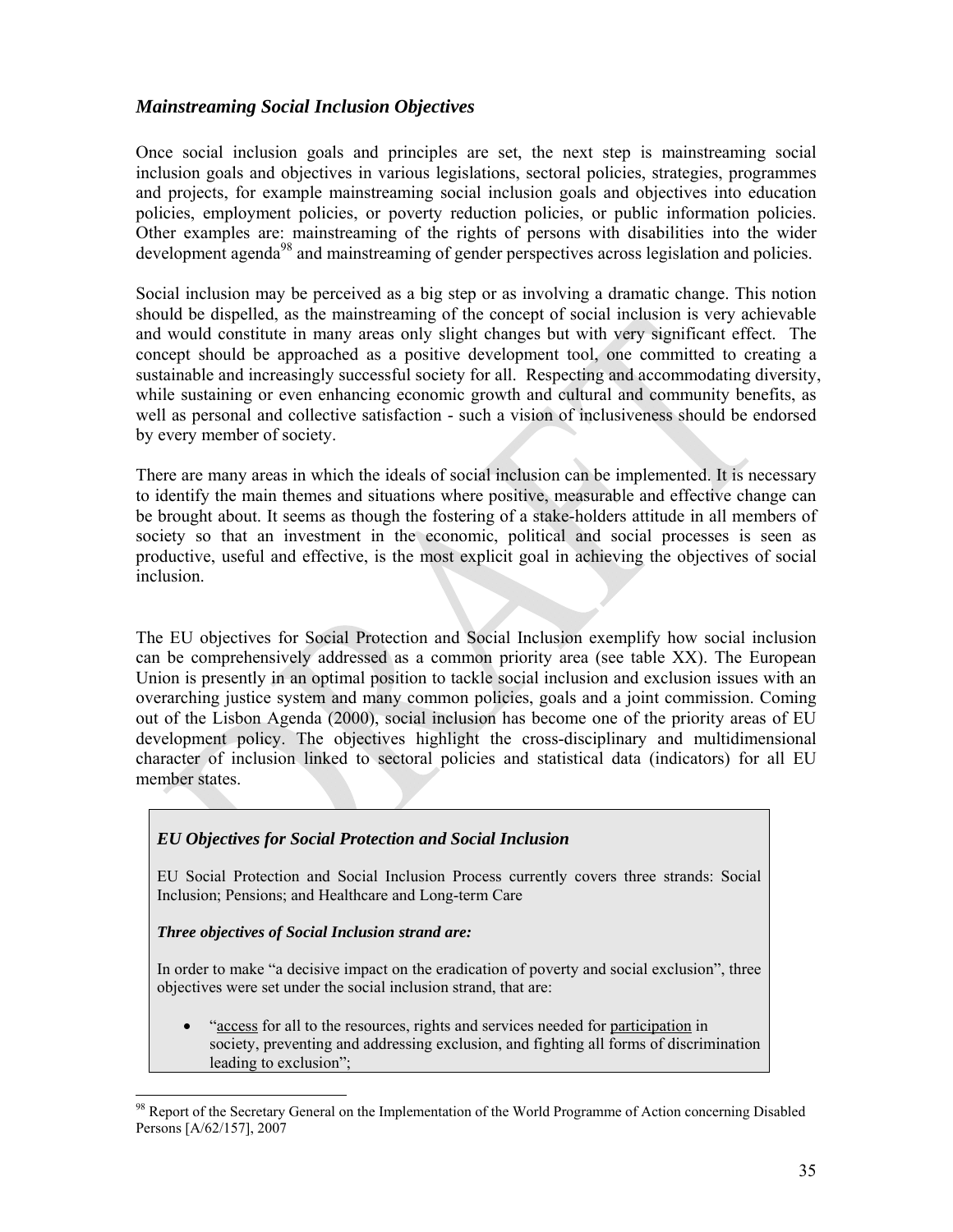- "the active social inclusion of all, both by promoting participation in the labour market and by fighting poverty and exclusion";
- "that social inclusion policies are well-coordinated and involve all levels of government and relevant actors, including people experiencing poverty, that they are efficient and effective and mainstreamed into relevant public policies, including economic, budgetary, education and training policies and structural fund programmes".

#### *Key Priorities of the EU*

- increase labour market participation by expanding active policies and ensuring a better linkage between social protection, education and lifelong learning;
- Modernize social protection systems to ensure they are sustainable, adequate and accessible to all;
- Tackle disadvantages in education and training by investing more in human capital at all ages and focusing particularly on the most disadvantaged groups;
- Eliminate child poverty by guaranteeing their education, increasing the assistance given to their families and ensuring that their rights are protected;
- Ensure decent accommodation for vulnerable groups and develop integrated approaches to tackling homelessness;
- Improve access to quality services in the fields of health, social services, transport and the new information and communication technologies;
- Eliminate gender-based discrimination and increase the social integration of people with disabilities, ethnic minorities and immigrants.

*Source: Joint Report on Social Protection and Social Inclusion 2005* 

Table XX

-

# **COSTS AND BENEFITS OF SOCIAL INCLUSION**

Some question whether the costs of promoting social inclusion and participation are worth the benefits. Contrary to a widely shared view, economic constraints to redress in equality and exclusion are not very robust. In fact, many countries that achieve relatively equal societies demonstrate stronger economic competitiveness. (Therborn: 2007) Moreover, the cost of inclusion should not be approached through only economic terms, as it also includes social costs, which need to be carefully examined. The consequences for not including a part of the society will be significant in the long run: increase in insecurity, high crime rates, brain drain, emigration, social conflict, expansion of slums, instability, urban violence, divided societies, and violent conflict, etc.

Social inclusion could also be viewed as an opportunity cost. There is, not only social costs of excluding some, but also lost opportunity by not including them. For example, in a globalized world, understanding people with different backgrounds, their culture, their customs and values, has added-value. Those individuals, employers, or institutions who understand diverse views appeal to a wide range of population, and are therefore, more likely to succeed. For example, in a global marketplace, a company that employs a diverse workforce is more creative, innovative, and better able to understand the demographics of the marketplace it serves and is thus better equipped to thrive in that marketplace than a company that has a more limited range of employee demographics.<sup>99</sup>

<sup>99</sup> Bassett-Jones, N. and Lloyd, G. (2005) 'The paradox of diversity management', *Journal of Creativity and Innovation Management*, vol. 14, no. 2, pp. 169-175, June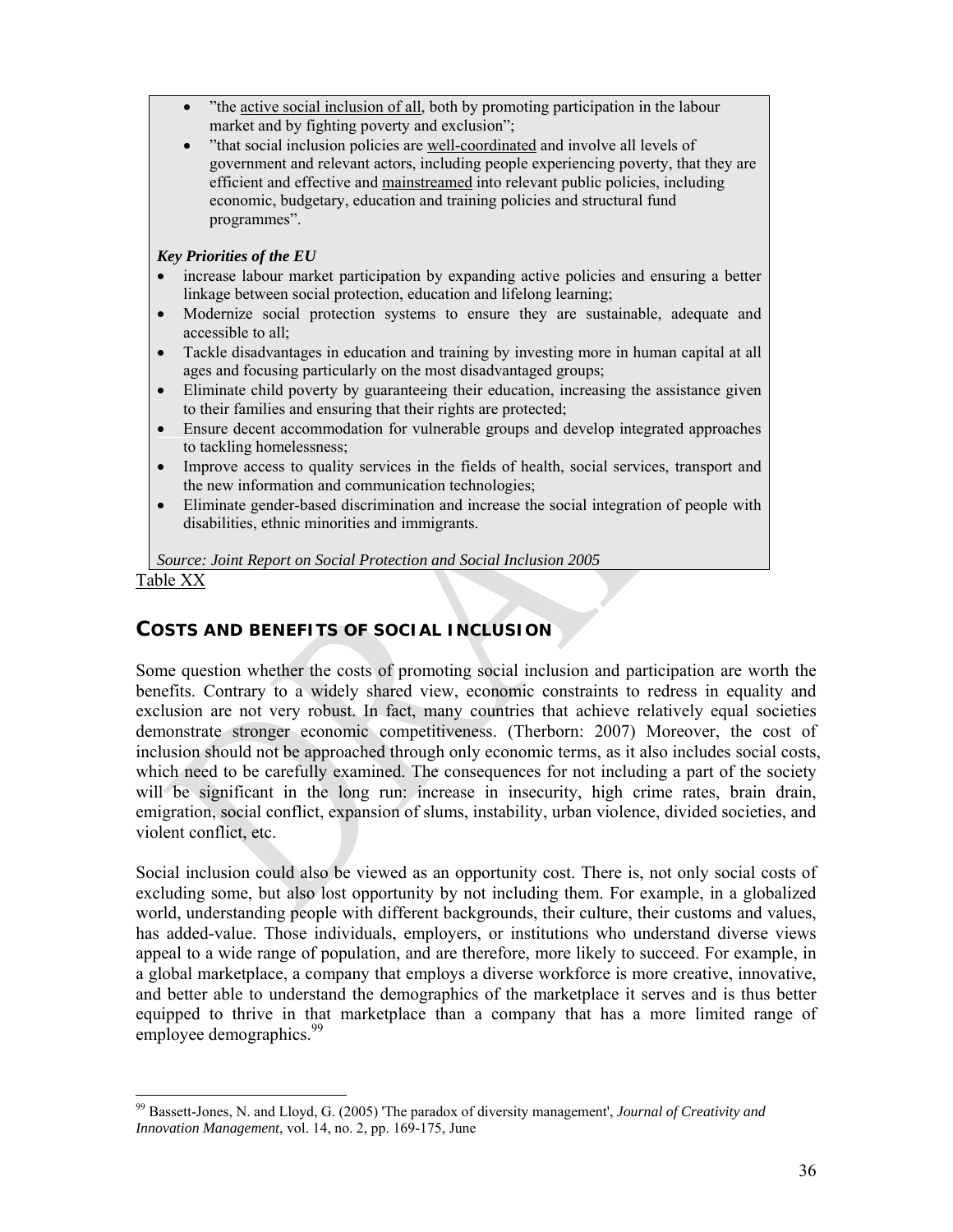The cost of social inclusion is ultimately a matter of political will, as those who are advantaged are skeptical to change as they have vested interest in maintaining status quo. Building awareness around costs of exclusionary policies and practice, from multiple perspectives, is crucial. If we carefully analyze the costs and benefits of inequality/equality and exclusion/ inclusion for each individual, each community, as well as for the society as a whole, the benefit that social inclusion could bring about is evident. Social inclusion is a necessary key process for sustainable development. Therefore, the cost for social inclusion should be seen as a long-term investment for sustainable development.

# *V. CONCLUSION*

Social inclusion is a multi-dimensional and cross-sectional concept, which needs to be mainstreamed into various areas, at national, regional and local levels. It lies, not only within one tier or section of society, nor does it rely on only one area of policy to exact changes. There is a larger and infinitely more comprehensive aim to social inclusion that encompasses many areas of society and humanity.

If a vision can be created which is communicable to the masses and stems from a collective agreement that promotes diversity, tolerance, empowerment, inclusion, participation and community-minded action, then important steps can be made. Fostering a common purpose in all members of society which has input from all sectors is crucial.

Understanding how the dimensions of inclusion are structured and realizing its diverse nature is necessary for this. As inequality and exclusion are produced systematically, they can be tackled. It is necessary to distinguish inequality from being different. While we can be different, we all need to be provided with equal opportunities and access. Accommodating people with different backgrounds and working together to build a common future is a core value of an inclusive society. Developing a concept of inclusion in which people get together, are interconnected, and share sense of belonging as well as sense of responsibility, is necessary.

If this concept of social inclusion is promoted, cycles of exclusion and traditional blockades, structural and perceived, will begin to dismantle. This would constitute an important step towards an inclusive society. Equally, while the actual fiscal responsibilities involved in creating inclusive societies may initially present a challenge, the viewpoint should be promoted that the investment in motivating participation in all sectors of society is an investment in a successful and sustainable future and a more balanced society, meeting the needs of all it's members, where investment in inclusion and the resulting change in society are actually beneficial to all.

Finally, there is a need for specific tools to map out the areas for improvement and measure progress in order to formulate or amend existing policies and interventions to make them more inclusive. Chapter Two of this report will discuss at length the necessary conditions, requirements and possible approaches to capture, analyze and measure the multiple dimensions of social inclusion, the reasoning behind the need and roles for social indicators and the process of developing indicators that fit for specific contexts of each society.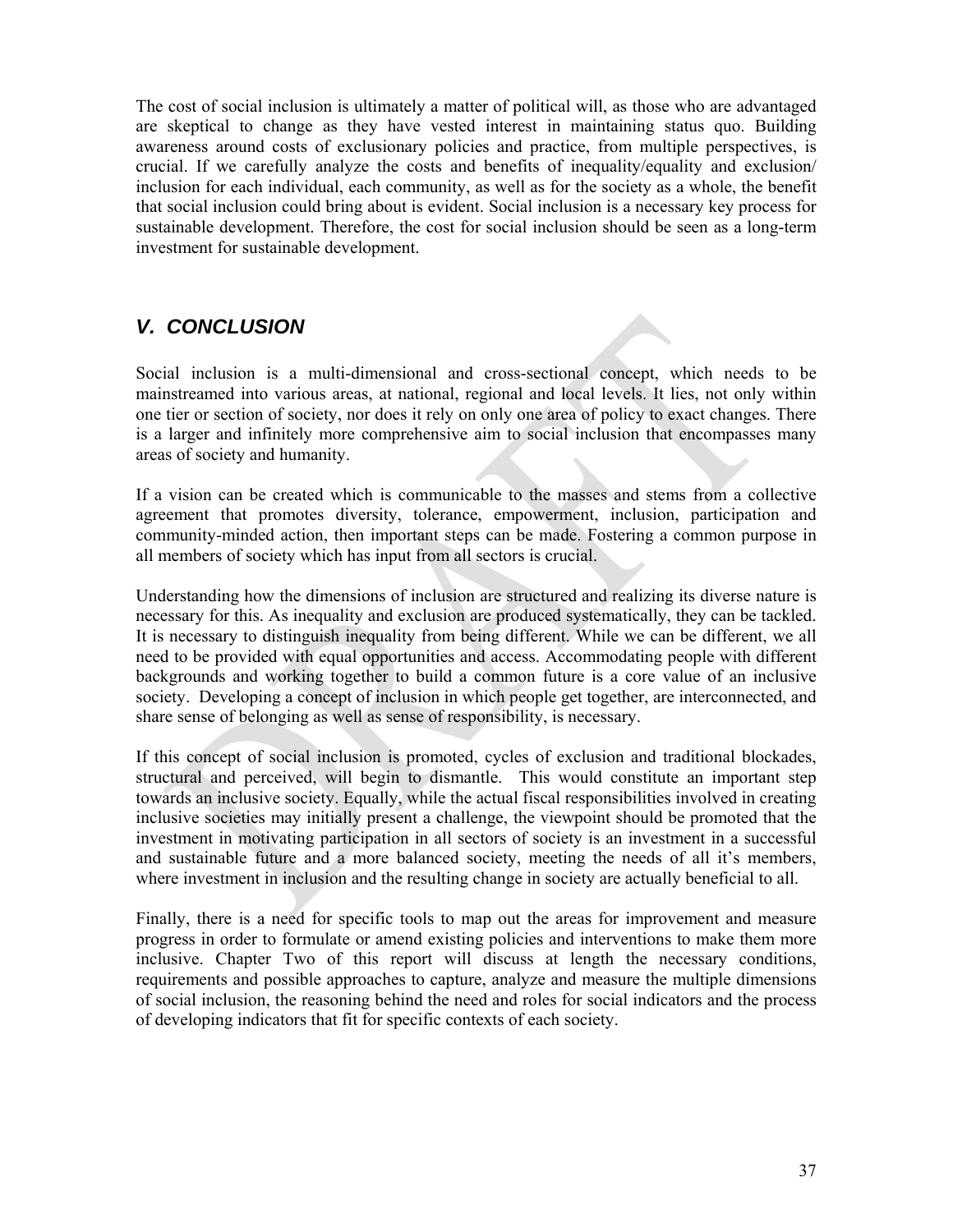#### **Recommendations of EGM (2007)**

#### **II-1. Actions to be taken to reduce obstacles for social inclusion**

In order to reduce obstacles for social inclusion and promote respect for human dignity, the following actions were proposed:

• Set clear and targeted social inclusion, cohesion and well-being goals, with the appropriate strategies to achieve these goals, including the implementation of policies that will further social inclusion. Suggested policy goals include:

- Promote social inclusion, social cohesion;
- Promote gender equality;
- Ensure equal opportunity for all, including on the labor market;
- Promote equal access to basic quality social services (education, health, transport, shelter, etc.);
- $\circ$  Ensure access for all to the resources (including land), rights and services, that are necessary for a true participation in society;
- Prevent and address social exclusion, and eliminate all forms of discrimination;
- Recognize the dignity and respect for each and every individual regardless of their background, as a moral and legal principle/instrument;
- Overcome spatial components of exclusion (e.g. land policy);
- Create safety and sense of security; and
- Establish well-being of people as a policy objective.

In order to achieve the above policy goals, there is a need to strengthen capacities and develop tools in the following areas:

- Formulate social inclusion policies that are adequate, accessible, financially sustainable, adaptable and efficient;
- Provide support to and strengthen capacities of institutions that are working on justice and social inclusion;
- Enhance access to knowledge and information (including ICTs);
- Empower people to participate in the design, implementation and monitoring of policies, as well as in the planning, budgeting, and resource mobilization (including civil society, the private sector, academia, various social groups);
- Invest in social capital building trust amongst people and between institutions;
- Invest in and enhance capacities of key social welfare institutions that can create effective linkages between existing sectoral indicators and expertise with inclusive goals (For example, public health and public mental health infrastructures and their use of, and responses to, measures implicated in inclusion/exclusion such as wellbeing and social trust through population-level interventions);
- Build effective partnerships, recognizing the complementary responsibilities of different sectors within society, within and between (sub-)national governments, as well as the need for an increased cooperation between United Nations entities and other international institutions;
- Create an open space for dialogue to explore policy options, common values and identity, bringing communities together, and ensuring that the excluded and marginalized are heard;
- Build capacity in good governance, accountability and transparency at national and sub-national levels;
- Strengthen statistical capacity for data collection and better analysis and better use of data at national and sub-national levels; and
- Mobilization and mobility.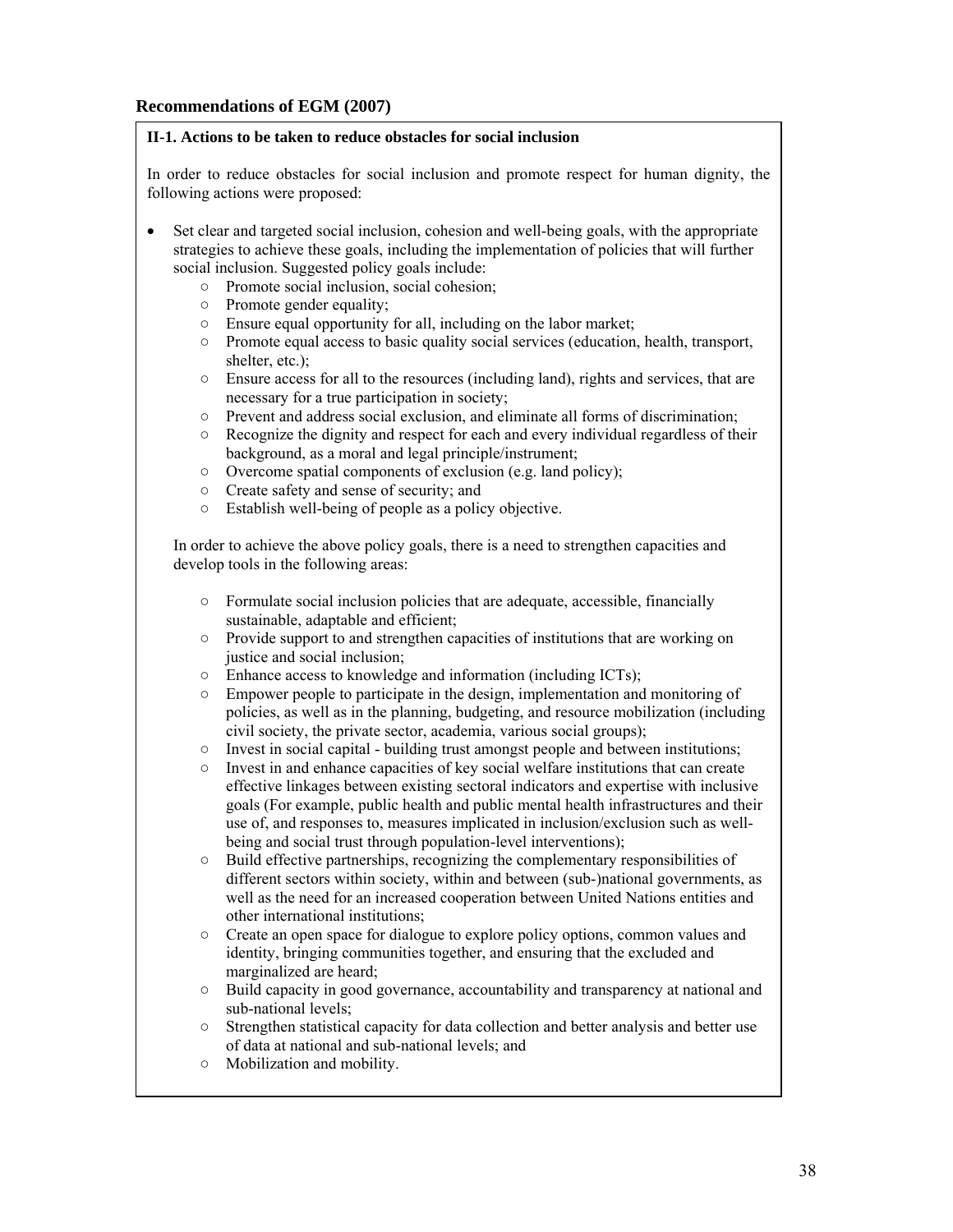#### **II-2. Mechanisms or processes most productive in creating and sustaining an inclusive society**

- Articulate the concept of social inclusion as a foundation for inclusive policies, which affect all citizens' lives, in particular those of the minority and vulnerable groups.
	- Clearly state the right/opportunity to be different while also being included and actively participate in processes, spaces, and institutions.
	- Differentiate the concept of "social inclusion" from merely "reducing disparity among people", which were common indicators in the past. Social inclusion is a much wider concept, incorporating distinctive and relevant dimensions such as: alienation; social mobility; access to space; sense of ownership; trust among people and institutions, being part of society; and well-being of individuals. Social inclusion indicators should go beyond traditional disparity indicators, and should not rely on a single indicator alone.

 $\circ$  As such, the following components should be further explored and considered to be an integral part of social inclusion:

- Social capital: linking the relationship between the state, government and public services, and citizens, focusing on the interface
- Overcome spatial components of exclusion (e.g. land policy)
- Social mobility: effective public transportation system, walk-ways to increase access for marginalized communities to social and economic life, including labor market
- Mobilization:
- Well-being: capture how people experience their lives (how people think and feel about their lives). Try to integrate a subjective and cognitive/affective component into the concept of social inclusion, which is currently absent. This will include the use of measures already developed in this area that can link with existing capacities such as community mental health networks.
- Open Space for everyone to engage in dialogues and exchanges (i.e., Porto Alegre, Observatory in the City Hall)
- Mainstream the objectives of social inclusion into existing polices and programmes in all areas, including regulatory framework, governance, economic planning, education, health, housing, employment, and urban planning, etc.
	- Demonstrate commitment to "inclusion-driven" policy-making measures, through prioritizing social inclusion dimension, better described as "Convivencia/ Interconnectedness/Ubuntu", or "sense and feeling of belonging", in rectifying existing economic and social disparities and policy priorities. This "Convivencia/ Interconnectedness/ Ubuntu" dimension is to be considered as an overarching goal for people's aspiration and, at the same time, it needs to be incorporated into all polices and programmes in other key areas. Specific actions to be taken include:
		- Formulate policies that promote a sense of belonging
		- Redefine collective pride and identity in an inclusive and participatory manner
		- Define a shared future with accommodating diversity
		- Create a mechanism for envisioning processes at local, regional and national levels.
		- Develop resilient and accessible dispute resolution mechanisms such as, facilitation, consultation, participatory dialogue, public hearing to enable reasonable accommodations of different views, values and cultures, etc.
		- Invest in measuring strategies that capture this dimension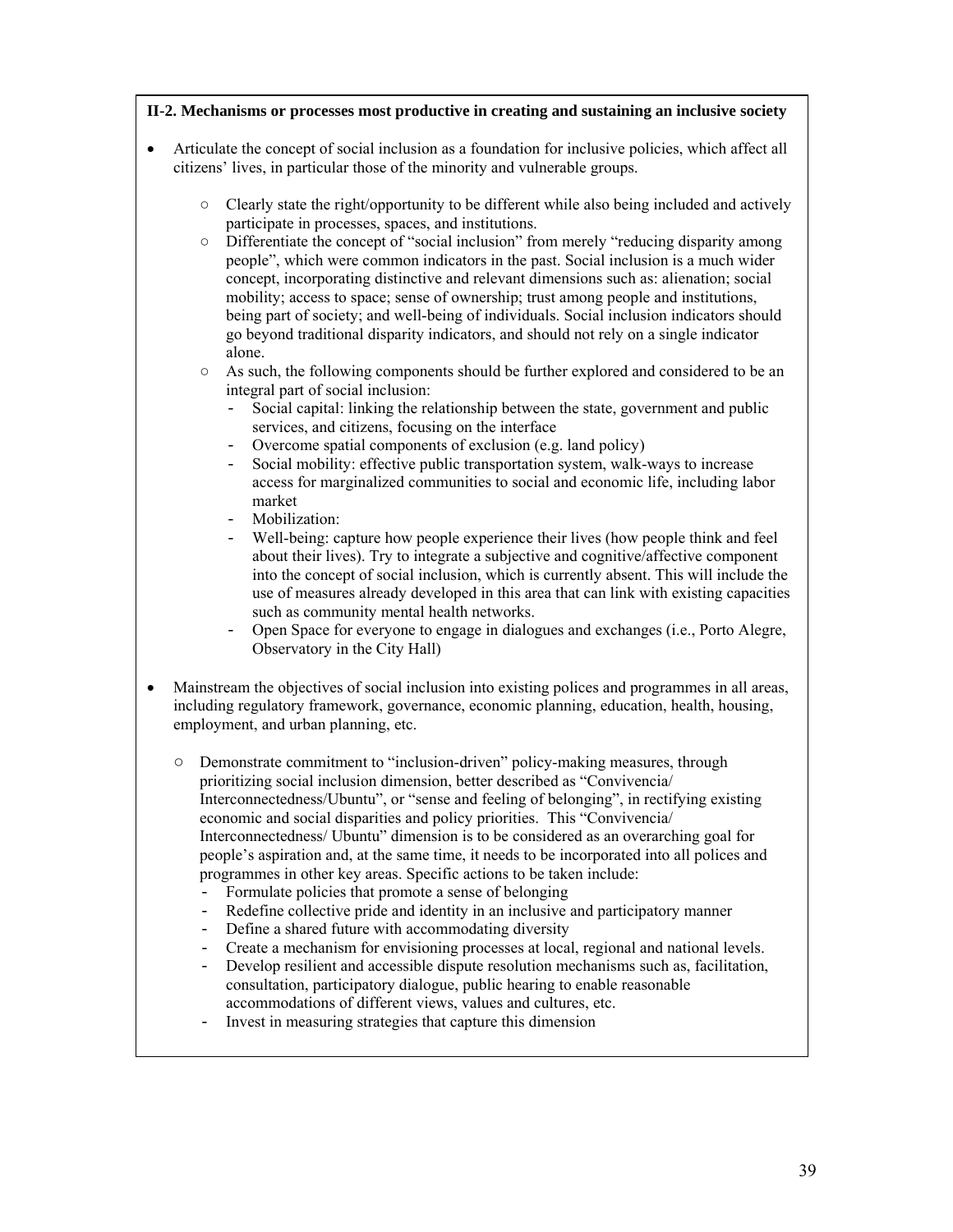Such strategies should have actionable responses that prioritize the connections between the "Convivencia/Interconnectedness/Ubuntu" dimension and other disparities and policy priorities

- Identify indicators on inclusiveness of a society, and monitor the effectiveness of the inclusive policies and strategies. It is important to use a multi-method approach that uses qualitative approaches in addition to quantitative ones, to provide explanation for the findings.
- Advocate through effective use of the media, and effective partnerships with policy makers, civil societies, and the private sector to put into force the social inclusion agenda. Also support corporate bodies to meet their social responsibility goals.

-------------------------------------------------------------------------------------------------

Note:

 $\overline{\phantom{a}}$ 

1. Seven essential securities which are often denied: labor market security (adequate employment opportunities through high levels of employment ensured by macroeconomic policies); employment security (protection against arbitrary dismissal, regulation on hiring and firing, employment stability compatible with economic dynamism); job security (a niche designated as an occupation or "career", the opportunity to develop a sense of occupation through enhancing competences); work security (protection against accidents and illness at work, through safety and health regulations, limits on working time and so on); skill reproduction security (widespread opportunities to gain and retain skills, through innovative means competences); work security (protection against accidents and illness at work, through safety and health regulations, limits on working time and so on); skill reproduction security (widespread opportunities to gain and retain skills, through innovative means as well as apprenticeships and employment training); income security (provision of adequate incomes); and representation security (protection of collective voice in the labour market through independent trade unions and employers' organizations and social dialogue institutions).

For the ILO however, the most meaningful way of looking at the situation of those in the informal economy is in terms of decent work deficits. Poor-quality, unproductive and unremunerative jobs that are not recognized or protected by law, the absence of rights at work, inadequate social protection, and the lack of representation and voice are most pronounced in the informal economy, especially at the bottom end among women and young workers.

2. Out of 59 countries observed by the World Bank, 10 countries (17%) demonstrated positive income growth with decreasing inequality, 26 countries (44%) positive income growth but increasing inequality, 20 countries (34%) negative income growth with increasing inequality, and 3 countries (5%) negative income growth with decreasing inequality.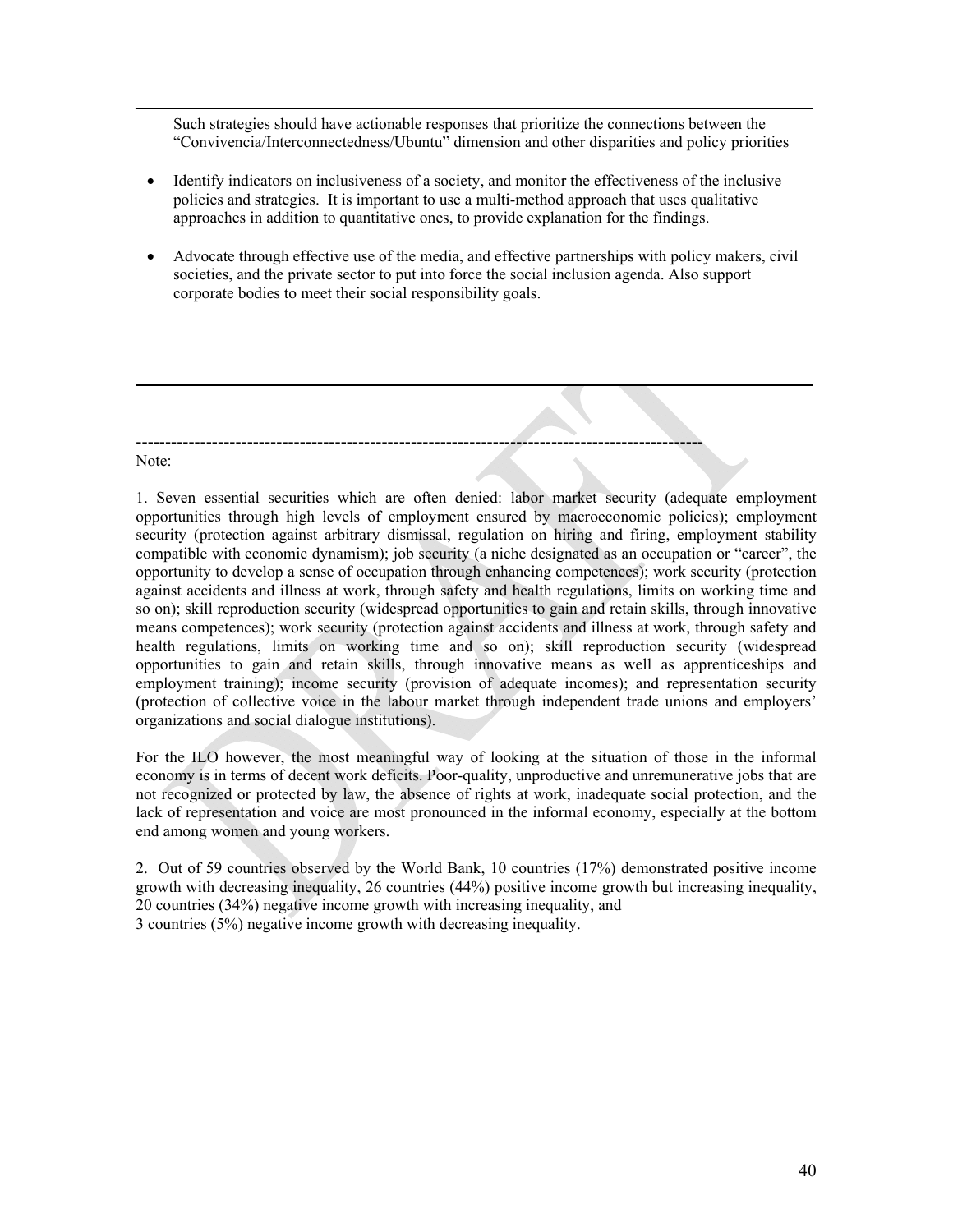# **References and resources:**

# **BIBLIOGRAPHY**

Achermann, C. & Chimienti, M. (2005) Migration, Prekarität und Gesundheit. Ressourcen und Risiken von vorläufig Aufgenommenen und Sans-Papiers in Genf und Zürich. Neuchâtel: *Swiss Forum for Migration Studies.* 

Angeby, Martin (2007) Social Integration in the Stockholm Region. A contribution to the *Expert Group Meeting on "Creating Inclusive Society: Practical Strategies to Promote Social Integration",* Paris

Archibugi, D. (2004) Cosmopolitan Democracy and its Critics: A review. *European Journal of International Relations.* London: Vol. 10, Iss. 3; pg. 437, 38 pgs

Austin, G., Brusset, E.,Chalmers, M. & Pierce, J. (2004) Evaluation of the Conflict Prevention Pools Synthesis Report. *EVALUATION REPORT EV 647*

Barrantes, R., (2005) Analysis of ICT demand, in Regional Dialogue on the Information Society, Digital Poverty: Latin American and Caribbean Perspectives. http://www.dirsi.net/index.php?module=htmlpages&func=display&pid=63

Bassett-Jones, N. and Lloyd, G. (2005) 'The paradox of diversity management', Journal of Creativity and Innovation Management, vol. 14, no. 2, pp. 169-175

Belkin, G. (2007) Measuring and using Social Inclusion- Building a nexus of facts, practices and knowledge through the lessons and capacities of public health. *Expert Group Meeting on "Creating Inclusive Society: Practical Strategies to Promote Social Integration"* 

Borkert, M. et al. 2007. Local integration policies for migrants in Europe. European Foundation for the Improvement of Living and Working Conditions, Ireland.

Booth, P. (2003) Aid, Trade and Good Governance: can we make poverty history? *Web publication* (*www.iea.org/uk)* 

Bracking, S. (2003) 'The Political Economy of Chronic Poverty'. *Chronic Poverty Research Centre Working Paper 23*. Manchester: IDPM/CPRC. www.chronicpoverty.org

Breton, Raymond, Social Participation and Social Capital, University of Toronto, http://canada.metropolis.net/events/civic/rbreton\_e.html

Busatto, C. (2007) Solidary Governance for Creating Inclusive Societies A contribution to the *Expert Group Meeting on "Creating Inclusive Society: Practical Strategies to Promote Social Integration",* Paris

Calderon, F. and Pinc, Ch. (2003) Political Reforms and Policies Enabling People's Empowerment and Advancing Human Development: The Challenges for Latin American Countries. UNDP, Human Development Report Office, Background Paper for HDR 2003;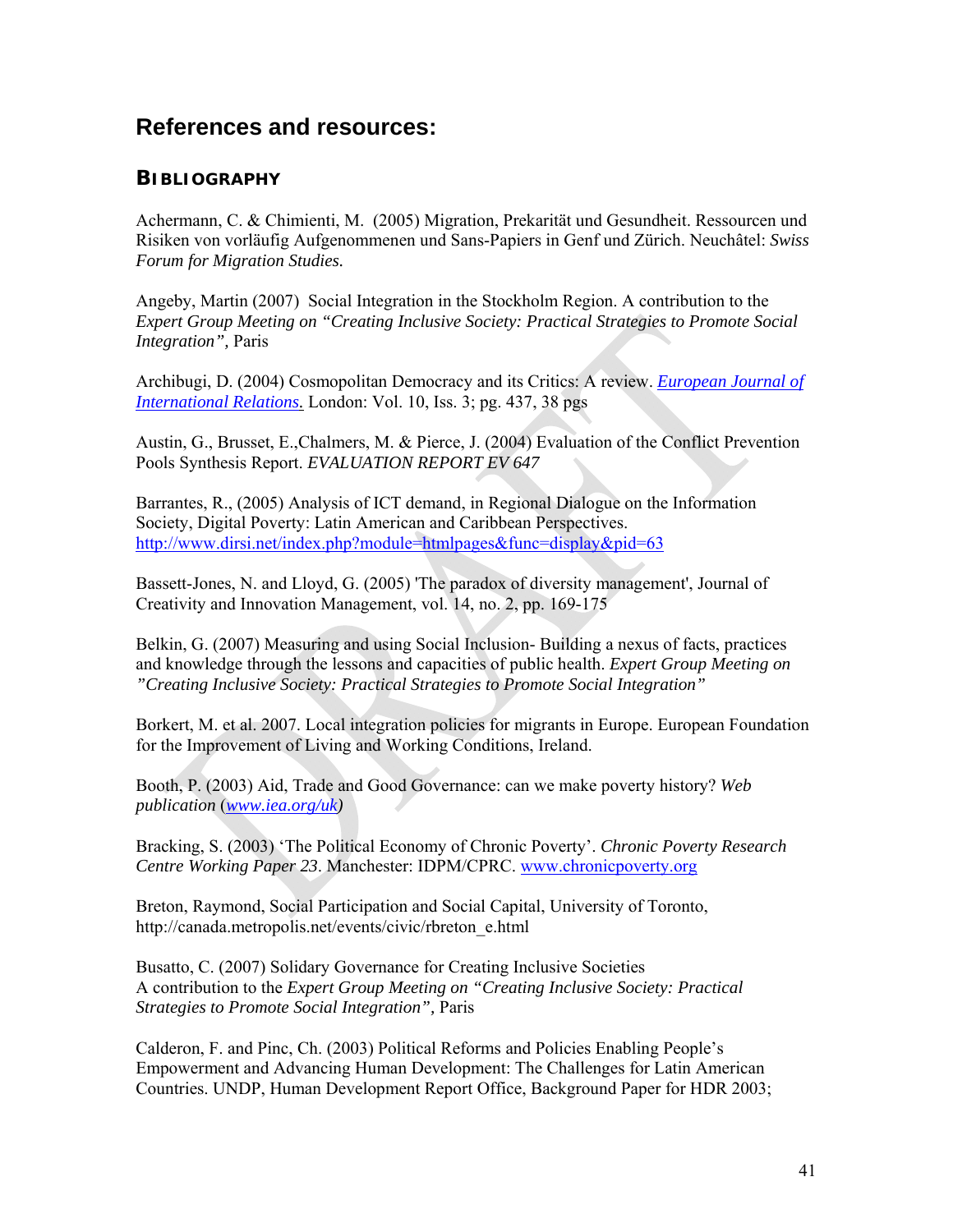Campos, R. et al. (1994) Social Networks and Daily Activities of Street Youth in Belo Horizonte, Brazil. *Child Development*, Vol. 65, No. 2, Children and Poverty. pp. 319-330. Caregnato, S. E. & Mielniczuk de Moura, A. Community Telecentres in Brazil. The Porto Alegre Experience: Toward Digital and Social Inclusion

Cattacin, S., (2006 )'Why Not 'Ghettos'? The Governance of Migration in the Splintering City' *Willy Brandt Series of Working Papers in International Migration and Ethnic Relations* 

CCICED Lead Expert Group. (2005) China's Sustainable Urbanization *Issues Paper Prepared for the CCICED Annual General Meeting.* 

Chauvet, L. and Collier, P. (2007) Education in fragile states. *Paper commissioned for the EFA Global Monitoring Report 2008, Education for All by 2015: will we make it?* 

Collier,P. & Hoeffler, A. (2004) The Challenge of Reducing the Global Incidence of Civil War. *Centre for the Study of African Economies*. Department of Economics, Oxford University

Collier, P. (2006) Post-Conflict Economic Recovery. *A paper for the International Peace Academy.* Department of Economics, Oxford University.

Communication from the commission to the council, the European Parliament, the European Economic and Social Committee and the Committee of the Regions. (2007) Towards an EU response to situations of fragility- engaging in difficult environments for sustainable development, stability and peace - Brussels, 25.10.2007 COM643 final

Correll, D. (2008) Making Copenhagen Work: Decent Work for a Decent Life**.** Presentation given at *Civil Society Forum.* 

Daniel, C. (2001) Integrated programme for social inclusion in Santo Andre, Brazil

Davies, J. S. (2005) Local Governance and the Dialectics of Hierarchy, Market and Network. *Policy Studies*. Vol.26 Nos 3/ 4

Degani, Z., Halabi, M., Gross, T. (2007) Cooperating at Work: A Study in a Bi-National Factory. *New Horizons. The Arab Jewish Institute for a Shared Society.* 

De Sousa Santos, B. (1998) Participatory budgeting in Porto Alegre: Toward a redistributive democracy. *Politics & Society*; Stoneham; Dec

Du Toit, A. (2003) 'Social Exclusion' Discourse and Chronic Poverty: A South African Case Study. *'Staying Poor: Chronic Poverty and Development Policy', University of Manchester, 7–9 April* 

Du Toit, A. (2004) Social Exclusion Discourse and Chronic Poverty: a South African case study. *Development and Change* 35(5): 987-1010

Eschborn. (2005) Promoting Good Governance in Post-Conflict Societies

Fitzduff, M. (2007) Measuring Social Inclusion and Cohesion. The Challenges. *Expert Group Meeting on Creating and Inclusive Society: Practical Strategies to Promote Social Integration. Paris, France, 10 - 13 September 2007*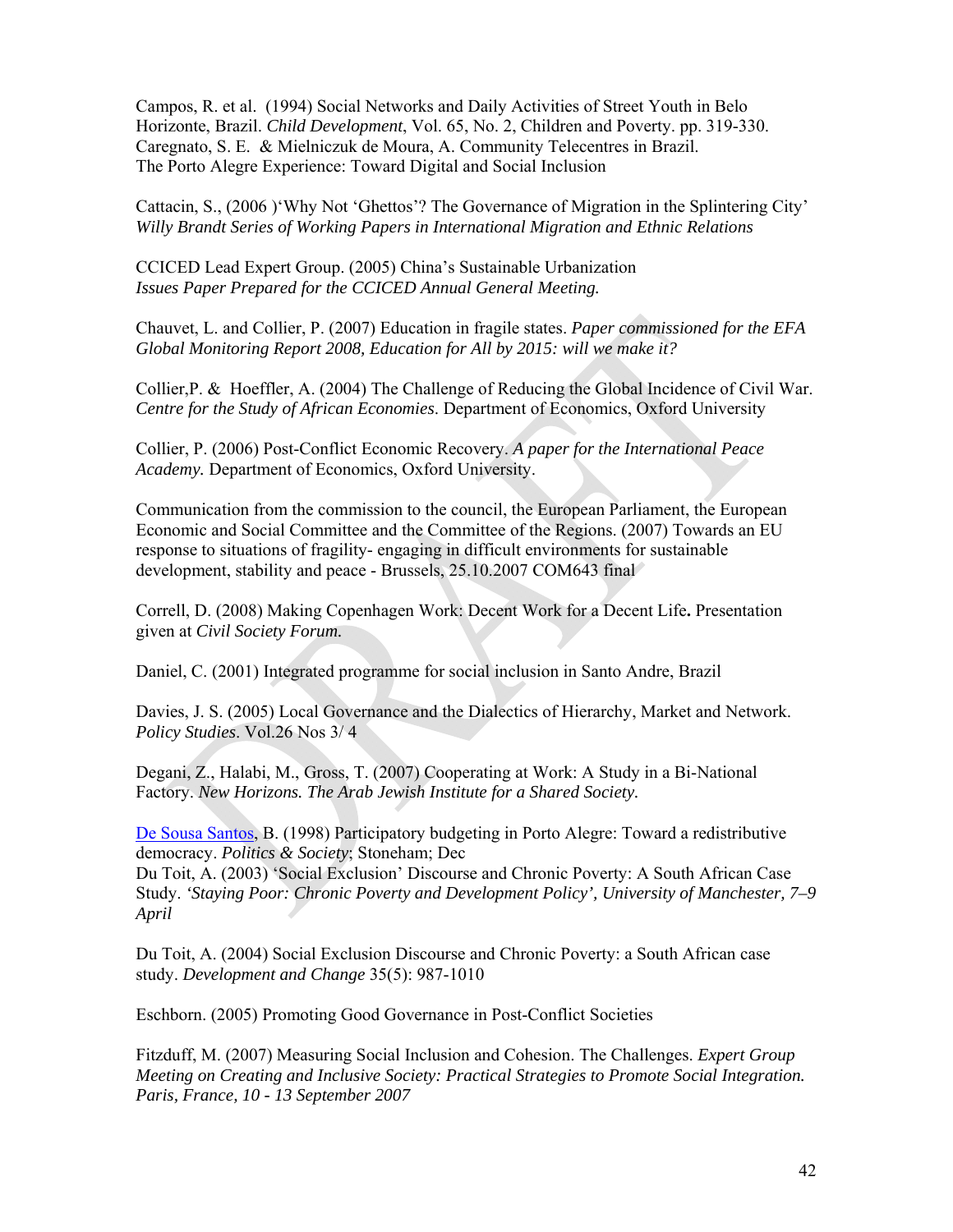FRA, (2008) Community Cohesion at local level: addressing the needs of Muslim communities-*European Union Agency for Fundamental Human Rights.*  http://fra.europa.eu/fra/index.php?fuseaction=content.dsp\_cat\_content&catid=3fb38ad3e22bb& contentid=47c835b451255

Fraser, A. (2001) A Marx for the Managerial Revolution: Habermas on Law and Democracy *Journal of Law and Society*. Cardiff University. Vol. 28 No. 3 Sept. 2001 pp 361-383

Frazer, H. 2000. Anti-Poverty Strategies Within Local Government, Linking Local and National Anti-Poverty Strategies. *Combat Poverty Agency* Gaspar, J.(2003) 'Cities of Promise & Cities of Success: Migration, Cities &Urban Policy', *Policy Brief : Greek presidency Conference on Managing Migration*

Friedmann, J. and Lehrer, U. Urban Policy Responses to Foreign In Migration: The Case of Frankfurt-am-Main. Journal of the American Planning Association, Vol. 63, Issue 1, March 1997, p.61-78.

Geddes, M. (2005) Neoliberalism and Local Governance – Cross-National Perspectives and Speculations. *Policy Studies*. Vol.26 Nos 3/ 4

Giffinger-Kramar-Szemző-Tosics-Wimmer. (2006) in Tosics, I. Background report to City-Region Cooperation to Enhance Competitiveness, Metropolitan Research Institute, Budapest, Hungary.

Graeme, H. (2005) Migrants in society: diversity and cohesion. *A paper prepared for the Policy Analysis and Research Programme of the Global Commission on International Migration by National Centre for Social Applications of GIS*. University of Adelaide

Gray, Molina, G. (2002) Popular Participation, Social Service Delivery and Poverty Reduction 1994-2000. INDES, Japan Program and IADB; Kohl, B. (2003) Democratizing Decentralization in Bolivia. The Law of Popular Participation. Journal of Planning Education and Research 23:153-164.

Halman L et al. *Changing values and beliefs in 85 countries. Trends from the values surveys from 1981 to 2004*. Leiden and Boston, Brill, 2008 (European values studies 11; http://www.worldvaluessurvey.org/, accessed 2 July 2008).

Hausmann, R., Tyson, L.D., Zahidi, S. (2007) The Global Gender Gap Report. *www.weforum.org*

Heijnders, M. and Van der Meij, S. (2006) The fight against stigma: An overview of stigmareduction strategies and interventions. Psychology, Health and Medicine, 11(3): p. 353-363.;

Higazi, A. 2003. Maastricht : ECDPM Dilemmas And Definitions In Post-Conflict Rehabilitation

Hudson et al. (2007) *Social cohesion in Diverse Communities*. London: Joseph Rowntree Foundation

Ichimura, M. (2003) Urbanization, Urban Environment and Land Use: Challenges and Opportunities. *Asia-Pacific Forum for Environment and Development Expert Meeting*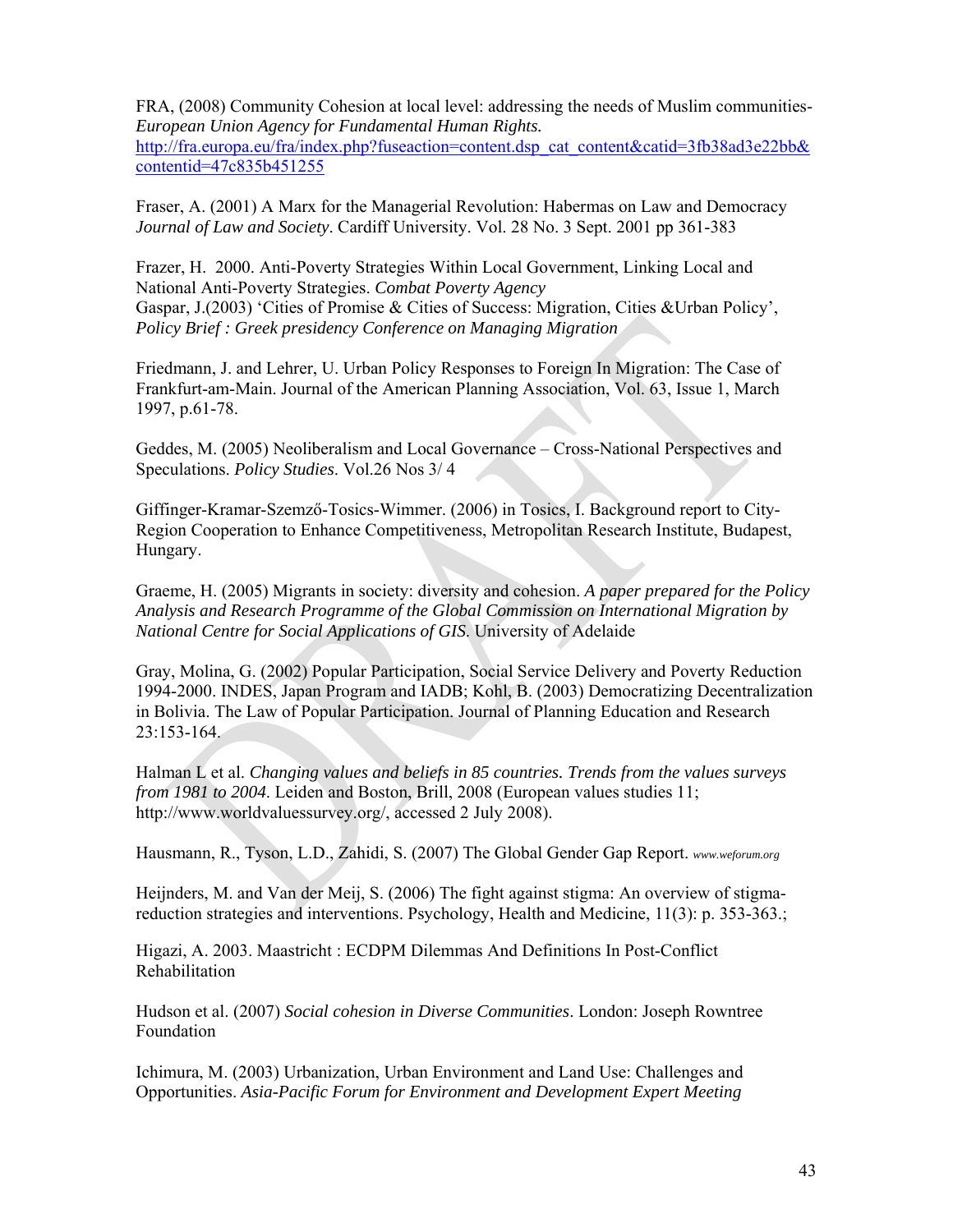IFAD (2007) Statistics and key facts about indigenous peoples

ILO, IOM and OHCHR (2001) International Migration, Racism, Discrimination and Xenophobia, Joint publication of ILO, IOM and OHCHR, in consultation with UNHCR

ILO (2002) Decent Work and the Informal Economy, Report IV, International Labor Conference, Geneve

ILO (2004) A Fair Globalization: Creating opportunities for all

ILO (2007) Global Employment Trends

ILO (2007) Eliminating Discrimination against Indigenous and Tribal Peoples in Employment and Occupation: A Guide to ILO Convention No. 111

Inglehart R, Welzel C. Modernization, cultural change and democracy: the human *development sequence*. Cambridge, Cambridge University Press, 2005.

Jácome, F., Milet, P. and Serbin, A. (2005) Conflict Prevention, Civil Society and International Organizations:The Difficult Path for Peace Building in Latin America and the Caribbean. *The Canadian Foundation for the Americas* 

Jenkins, R & Barr, E. (2006) Social Exclusion of Scheduled Caste Children from Primary Education in India. Draft. *Unicef*. http://www.unicef.org/policyanalysis/files/Social\_Exclusion\_of\_Scheduled\_Caste\_Children\_fro m\_Primary\_Education\_in\_India.pdf

Kellner, D. (2002) Theorizing Globalization**.** *Sociological Theory*, Vol. 20, No. 3. Nov. pp. 285- 305.

Kutlay, Mustafa. (2007) Jobless Growth in the Globalization Game. December

Lombe, M. (2007) Presentation given at *Expert Group Meeting on Creating and Inclusive Society: Practical Strategies to Promote Social Integration. Paris, France, 10 - 13 September 2007* 

Lupel, A. (2005) Tasks of a Global Civil Society: Held, Habermas and Democratic Legitimacy beyond the Nation-State. *New School for Social Research Globalizations*. May, Vol. 2, No. 1, pp. 117–133

Maira, Sunaina (2007) Youth and Participation in Decision-Making. Paper presented at the Expert Group Meeting for the World Programme of Action for Youth: "Youth in Civil society" and "Youth and their

Mead, G. (1934) Mind, Self, and Society. University of Chicago Press.

Mehrutu, A., Pigozzi, B.W., & Sommers, L. M. (2000) Concepts in Social and Spatial Marginality. *Geografiska Annaler. Series B, Human Geography.* Vol. 82, No. 2 Development of Settlements, pp. 89-101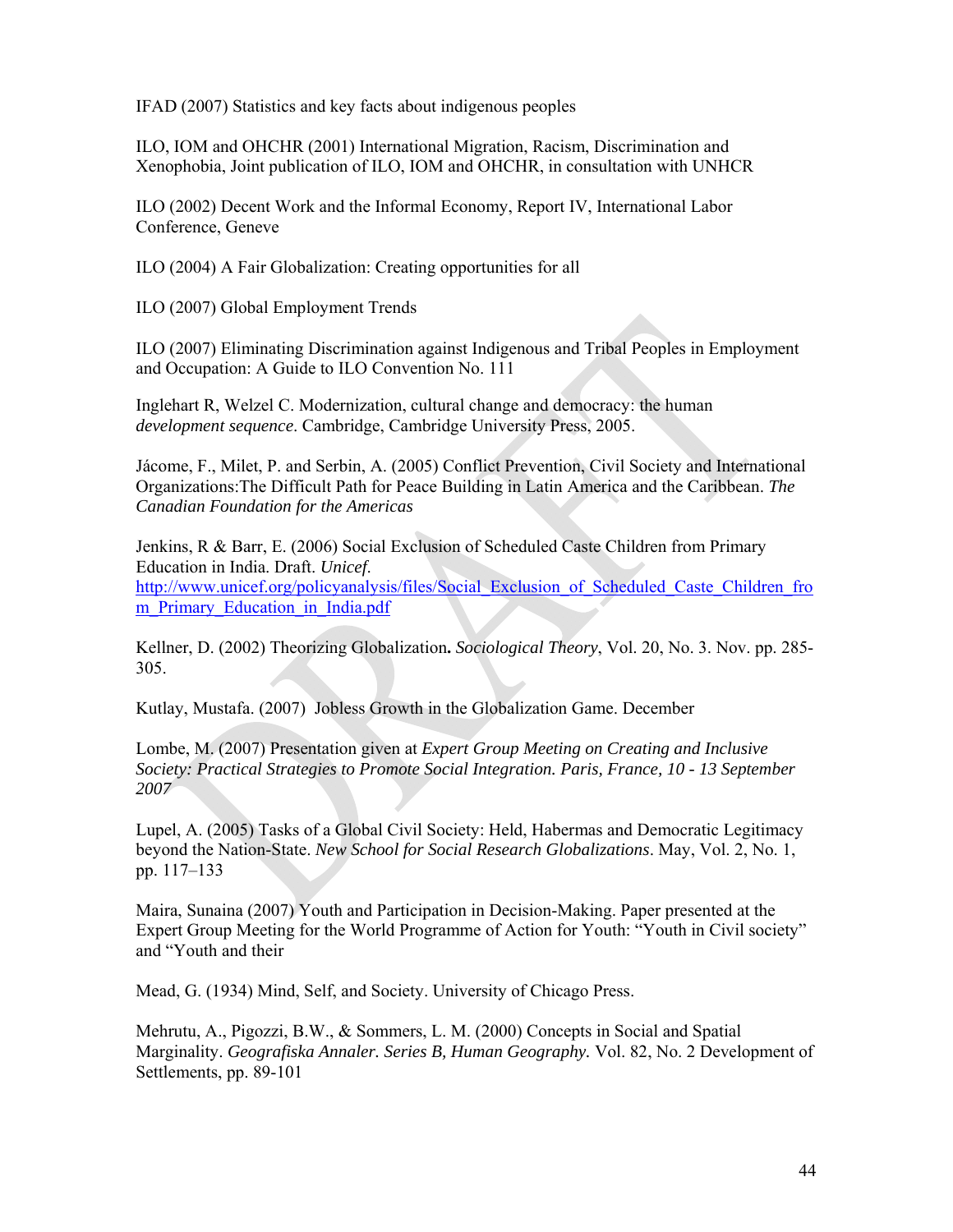Nanavati , S. 2004 Impact of Rural-Urban Migration on the Sustainability of Cities. *Vision-Online Journal for Sustainability Research* http://wscsd.org/ejournal/spip.php?article109

Nathan, L. (2004) "The four horsemen of the apocalypse" the structural causes of crisis and violence in Africa. *Centre for Conflict Resolution.* Development Studies Institute

Newton, J. (2007) "Wellbeing: Contributions towards practical strategies to promote social integration" *Expert Group Meeting on Creating and Inclusive Society: Practical Strategies to Promote Social Integration. Paris, France, 10 - 13 September 2007* 

Nissen, L.P., Pedersen F. S.(Skadkaer Consult) & Bret, J (COWI Consult) (2007) Issues Paper on Civil Society in Fragile States

Nosworthy, D. (2007) Children's Security in Post-Conflict Peacebuilding*. A Contribution of the Geneva Center for the Democratic Control of Armed Forces (DCAF) to the Machel Strategic Review*

Ogden, J. and L. Nyblade (2005), Common at Its Core: HIV-Related Stigma Across Contexts International Center for Research on Women: Washington, DC.

O'Kane, C., Feinstein, C., and Giertsen, A., *Children and Young People in Post Conflict Peacebuilding*, Expert Paper Series on Children in an Insecure World (forthcoming)

Piot, P. (2006), How to reduce the stigma of AIDS, Keynote address in the symposium at the XVI International AIDS Conference, Toronto.

Piron, L-H., Curran, Z. (2005) Public policy responses to exclusion: evidence from Brazil, South Africa and India. *Overseas Development Institute*

Rainer, B. et al. (2006) Migration and citizenship: Legal Status, Rights and political participation *State of the art report for IMISCOE cluster B3* 

Ray, B. (2003) Migration Information Sourcehttp://www.migrationinformation.org/Feature/display.cfm?ID=167

Riedel, S. and Kalman, M. (2000) Conflict prevention and social issues in south-east Europe. *South-East Europe Review* S. 51 – 64

Sandercock*,* L*.* Sustainability: a dialectical tale, (online paper-Accessed 19 September 2007www.scarp.ubc.ca.)

Sandercock*,* L*.* (2004.) Reconsidering multiculturalism: towards an intercultural project, in Phil Wood (ed) *Intercultural City Reader* (London: Comedia)

Sandercock, L. (2006) Integrating Immigrants: The challenge for cities, city governments, and the city building professions. November report: 23. *Metropolis working paper series* no 03-20

Schmeidl, S. with Piza-Lopez, E. (2002) Gender and Conflict Early Warning: A Framework for Action.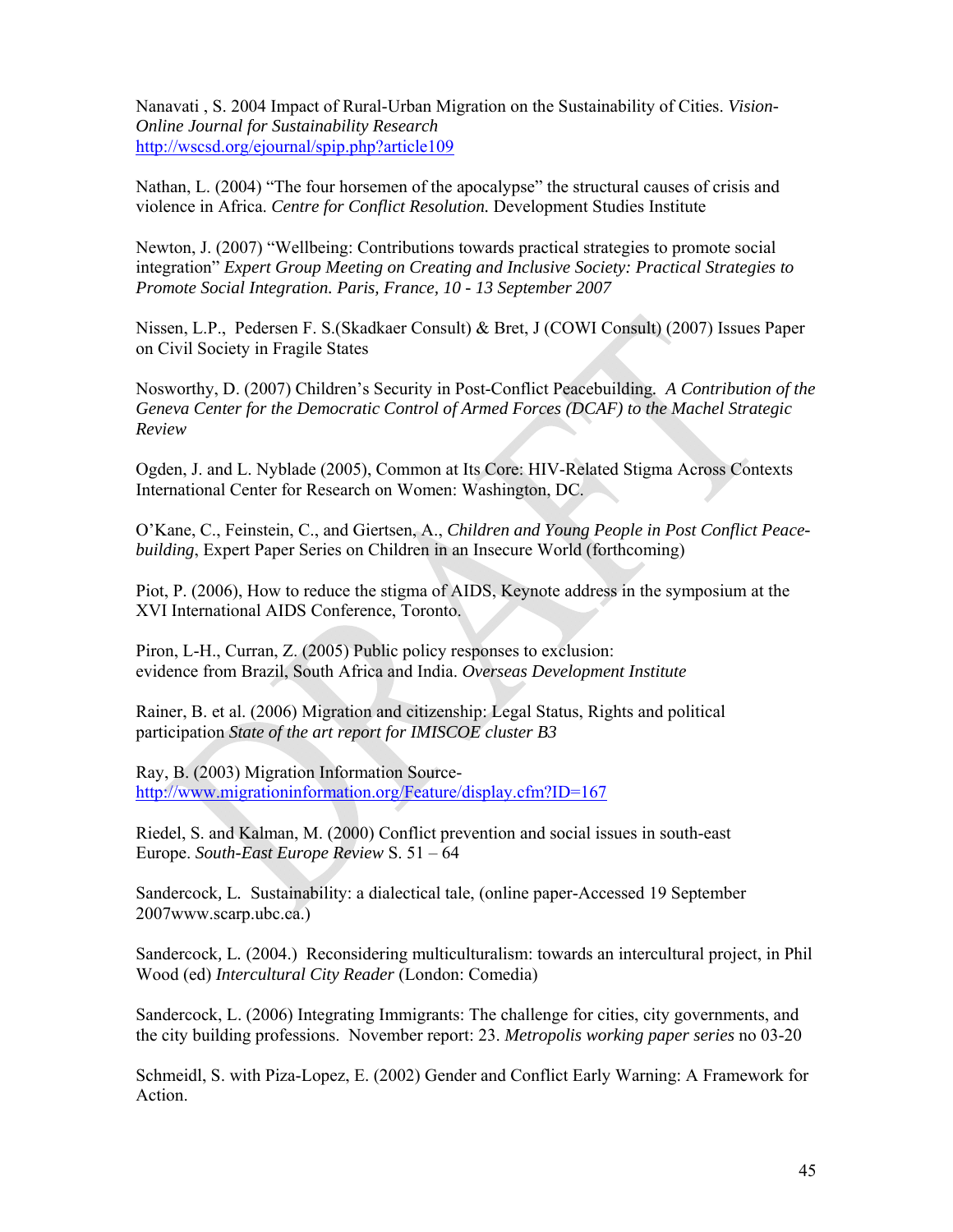Sen, A. "Social Exclusion: Concept, Application and Scrutiny". Social Development Papers No. 1, *Asian Development Bank*, June 2000.

Serageldin, M., Cabannes, Y., Solloso, E., Valenzuela, L. (2004) Migratory Flows, Poverty and Social Inclusion in Latin America*. World Bank Urban Research Symposium.* 

Serageldin, S., Driscoll, J. et al. (2004) Assessment of Participatory Budgeting in Brazil. Inter-American Development Bank. Harvard University, Center for Urban Development Studies;

Stryker, Sheldon (1968). "Identity Salience and Role Performance". Journal of Marriage and the Family 4: 558–64

Smit, J & Bailkey. M. Building Community Capital and Social Inclusion through Urban Agriculture. *Urban Agriculture for Green and Productive Cities-Chap 6*. Cities Farming for the Future ed. *René van Veenhuizen* 

Smith, D. (2004) Towards a Strategic Framework for Peacebuilding: Getting Their Act Together. PRIO – *International Peace Research Institute*, Oslo

Sommers, M. (2003) Urbanisation, War and Africa's Youth at Risk. CARE. Stavrou, S. (2001): Productive Cities: Information Needs of the Urban Poor, 4th International Forum on Urban Poverty Conference, Marrakech, Morocco

Souza, C. (2001) Participatory Budgeting in Brazilian cities: limits and possibilities in building democratic institutions. Environment and Urbanization, Vol.13, No.1, 159-184.

Stavrou, S. (2003) Strategy Paper on Youth in Africa: focus on the most vulnerable groups, UN HABITAT Governing Council Meeting (GC-19), in Nairobi, Kenya

Stavrou, S. and S. Toner, S. Ravestijn, R. Jørgensen and A. Veale: (2005) The flight and plight of children and youth to urban areas in post conflict countries. paper presented at: Save the Children Conference on Responsibility to Protect Children in Emergencies, Copenhagen, 2nd November

St. Clair, Asuncio´ n Lera (2006) Global Poverty: Development Ethics Meets Global Justice. *Globalizations*. Vol. 3, No. 2, pp. 139–157

Stiglitz, J.E. , (1999), Public Policy for Knowledge Economy. World Bank.

Studdard, K. (2004) War Economies in a Regional Context: Overcoming the Challenges of Transformation.

Tajfel, H. & Turner, J. C. (1986). The social identity theory of inter-group behavior. In S. Worchel and L. W. Austin (eds.), Psychology of Intergroup Relations. Chigago: Nelson-Hall

Taylor, P. (2007) Urban Policies for the Social and Spatial Integration of International Migrants. UNESCO and IUAV EGM on Cosmopolitan Urbanism

Therborn, G. (2007) Presentation. Expert Group Meeting on Creating and Inclusive Society: Practical Strategies to Promote Social Integration. Paris, France, 10 - 13 September 2007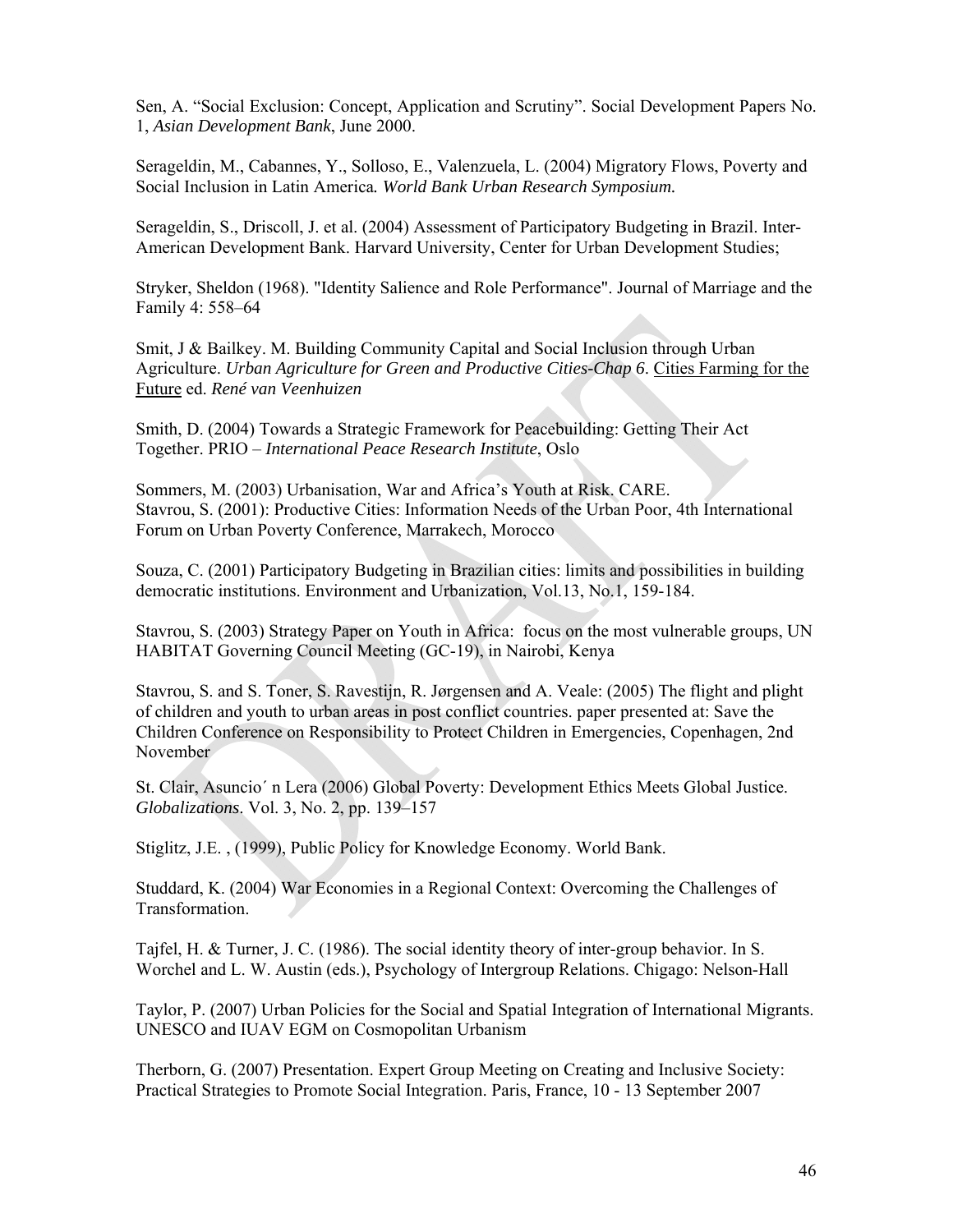Twum-Danso, A. (2002) Africa's Young Soldiers: The Co-option of Childhood. Institute for Security Studies, Pretoria.

UN (1982) World Programme of Action Concerning Disabled Persons http://www.un.org/disabilities/

UN (1996) The Copenhagen Declaration and Programme of Action

UN (2000) Millennium Declaration and Millennium Development Goals

UN (2005) Secretary-General Kofi Annan, In Larger Freedom: Towards Security, Development and Human Rights for All

United Nations (2007) The Millennium Development Goals Report 2007

United Nations Guide for Minorities: Pamphlet No.4, http://www.ohchr.org/Documents/Publications/GuideMinorities4en.pdf and also see: http://www2.ohchr.org/english/law/minorities.htm

UNAIDS (2007) Report: Reducing HIV Stigma and Discrimination: a critical part of national AIDS programmes- A resource for national stakeholders in the HIV response

UNDESA (2006) Full and Productive Employment and Decent Work: Dialogues at the Economic and Social Council

UNDESA (2006) Trends in Total Migrants Stock: the 2005 revision

UNDESA (2007) Participatory Dialogue: Towards a Stable, Safe and Just Society for All

UNDESA (2007) Summary of the E-dialogue on "Creating an Inclusive Society: Practical strategies to promote social integration", unpublished

UNDESA (2007) Final Report on the Expert Group Meeting on "Creating an Inclusive Society: Practical Strategies to Promote Social Integration", unpublished

UNDESA (2007) World Youth Report 2007

UNDESA (2008) Resource Kit on Indigenous Peoples' issues

UNEP (2008) Summary Report from the Joint UNEP-UNAIDS meeting to review a position paper on HIV and AIDS and Climate Change http://data.unaids.org/pub/BaseDocument/2008/UNAIDS\_UNEP\_joint\_statement\_climate\_chan ge\_en.pdf

UNDP (2008), Human Development Report 2007/2008 Fighting Climate Change: Human Solidarity in a divided world

UNDP, The Ghana Human Development Report (2007), Towards a more inclusive society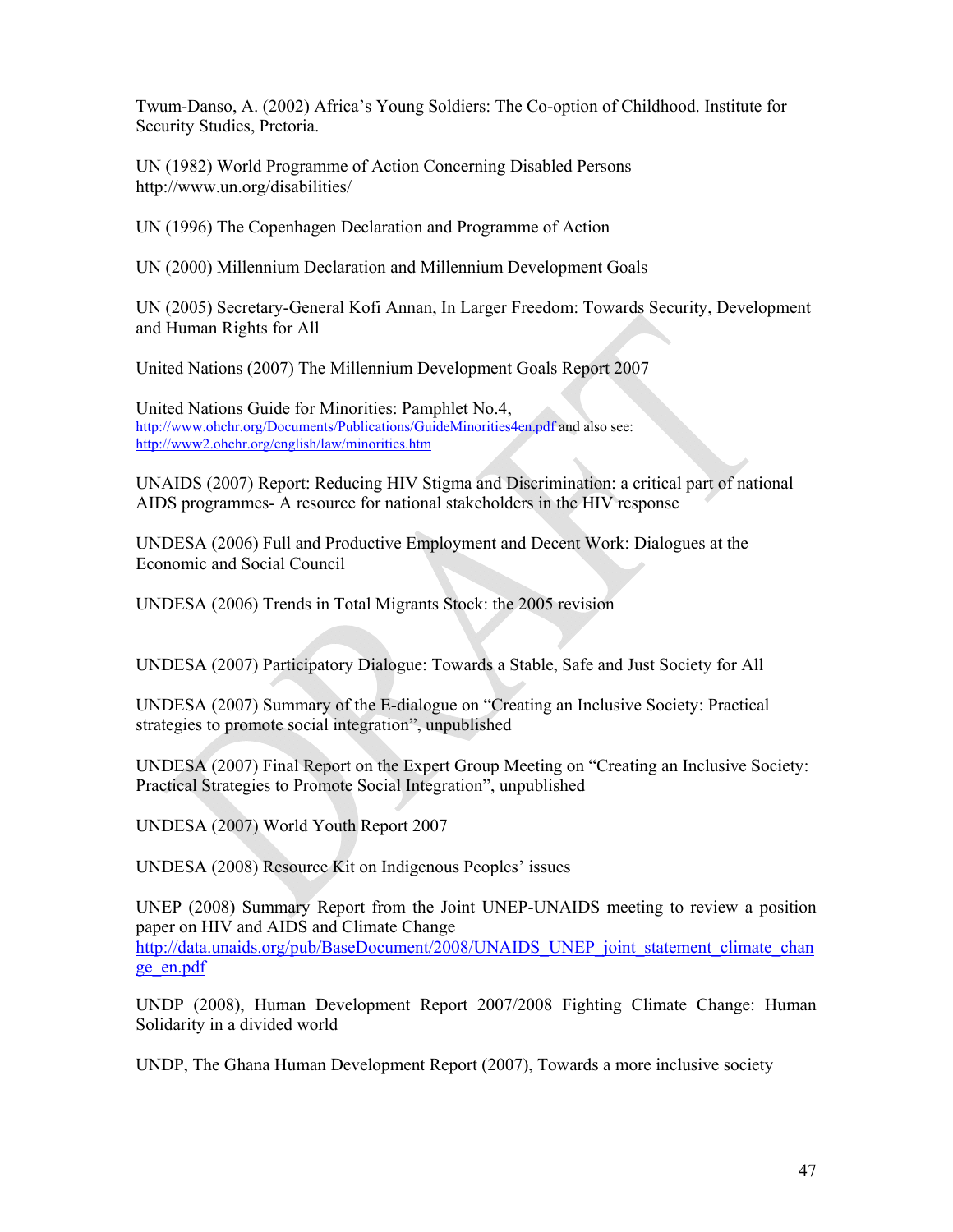UNDP (2006), Post-Conflict Reconstruction of Communities and Socio-Economic Development, *UNDP Issue Paper Prepared for the TICAD Conference on Consolidation of Peace.* 

ECLAC (2005), Millennium Development Goals: A Latin American and Caribbean Perspective

UNESCO (2004), La conclusión universal de la educación primaria en América Latina: ¿estamos realmente tan cerca? Informe Regional sobre los objetivos de desarrollo del Milenio vinculados a la educación

UNHCR (2007) Protecting Refugees, the role of the UNHCR

UNICEF (2007) East and Southern Africa Region Submission to Machel Strategic Review

UNICEF (2007) Middle East and North Africa submission to Machel Strategic Review,

UNICEF (2007) West and Central Africa Region Submission to Machel Strategic Review

UN International Research and Training Institute for the Advancement of Women, NSTRAW (2006) Progress Report and Collection of Resources on Women and Poverty

UNODC (2007) Crime and Development in Latin America: Caught in the cross-fire

UK Department for International Development (DFID) 2005. Reducing Poverty by tackling Social Exclusion.

UK Department for International Development (DFID) (2007) Gender Equality Action Plan 2007-2009: Making faster progress to gender equality

UK Government's Commission on Integration and Cohesion (2007) Report of the Commission on Integration and Cohesion, "Our Shared Future" (2007) http://www.integrationandcohesion.org.uk/Our\_final\_report.aspx

Van Klinken, R.(2003) Operationalising Local Governance in Kilimanjaro. *Development in Practice*. Vol. 13, No. 1. pp. 71-82.

Waiselfisz, J., Noleto, M., Bonder, C.,Dias, M. & Chiechelski, P. (2003) Paths to SOCIAL INCLUSION. *Porto Alegre's Network of Popular Participation*

Weir, M. (2004) Challenging Inequality. *Perspectives on Politics*. Vol.2 No. 4, Dec. pp 677-681

WHO (2003) with UNEP and WMO, Climate Change and Human Health - Risks and Responses. http://www.who.int/globalchange/publications/cchhsummary/en/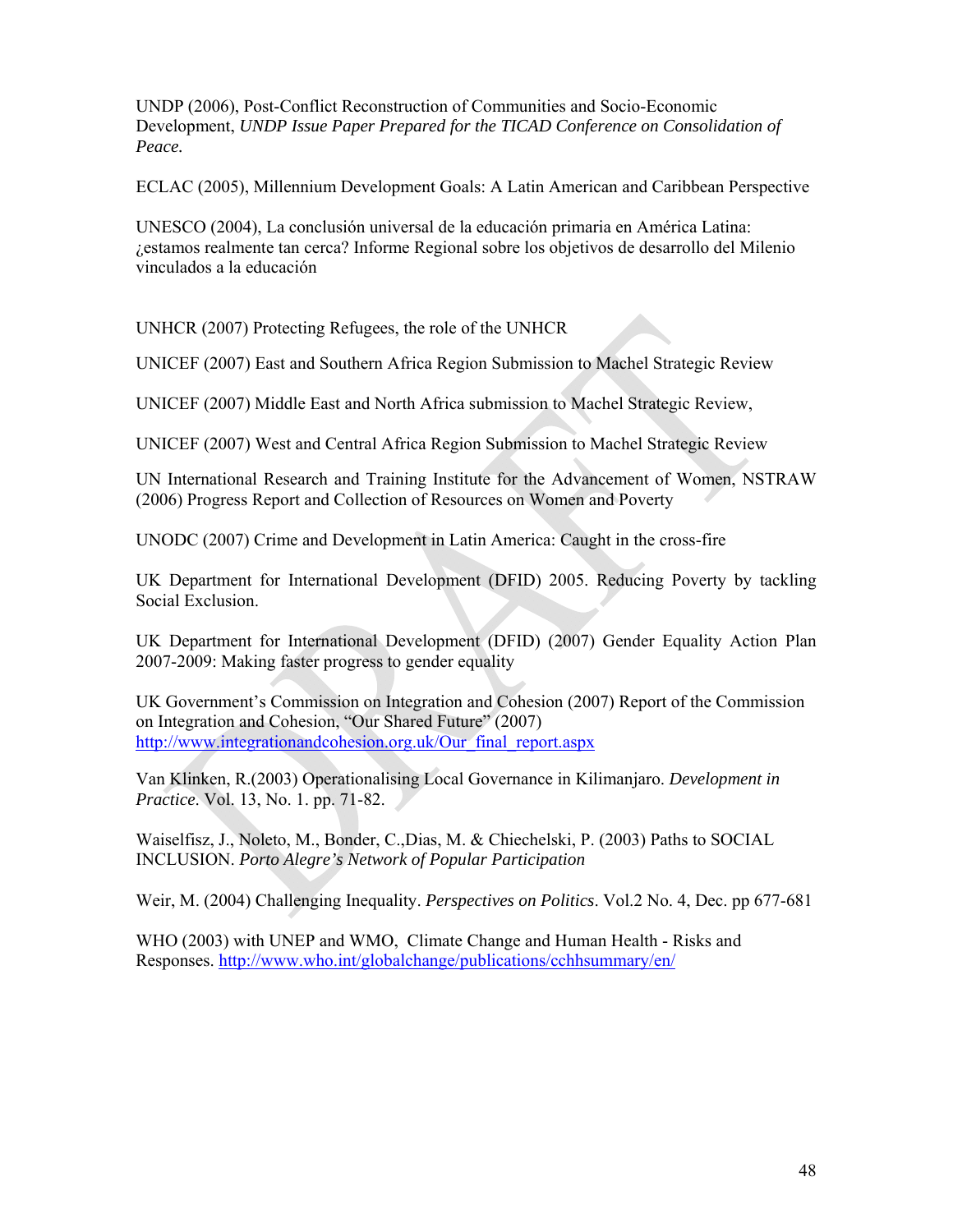#### A5.2 Web References

Causes of Poverty http://www.globalissues.org/TradeRelated/Poverty.asp

#### CCICED

http://www.vancouver.sfu.ca/dlam/Issues%20Paper%202005.htm

Centre for Social Inclusion http://www.centerforsocialinclusion.org/about\_staff.html

City Mayors Society http://www.citymayors.com/report/oidp1.html

Daniele Archibugi- Principles of Cosmopolitan Democracy http://www.danielearchibugi.org/downloads/papers/Principles.PDF

Department for International Development http://www.dfid.gov.uk/countries/latinamerica/andes.asp

Development Alternatives Inc. http://www.dai.com/work/success\_stories\_detail.php?stid=24

dgCommunities http://topics.developmentgateway.org/indigenous/index.do?goo=3775

Economic and Social Research council http://www.esrcsocietytoday.ac.uk/ESRCInfoCentre/index.aspx

Economic and Social research foundation-Tanzania http://www.esrftz.org/research.asp

Employment, Social Affairs and Equal Opportunities http://ec.europa.eu/employment\_social/index\_en.html

European Foundation for the Improvement of Living and Working Conditions http://www.eurofound.europa.eu/pubdocs/2003/35/en/1/ef0335en.pdf

Globalism and Social Policy Program http://gaspp.stakes.fi/EN/research/index.htm

www.globalissues.org

Government of South Australia http://www.innovation.sa.gov.au/ie/achievments/social\_inclusion

Human Rights Watch http://hrw.org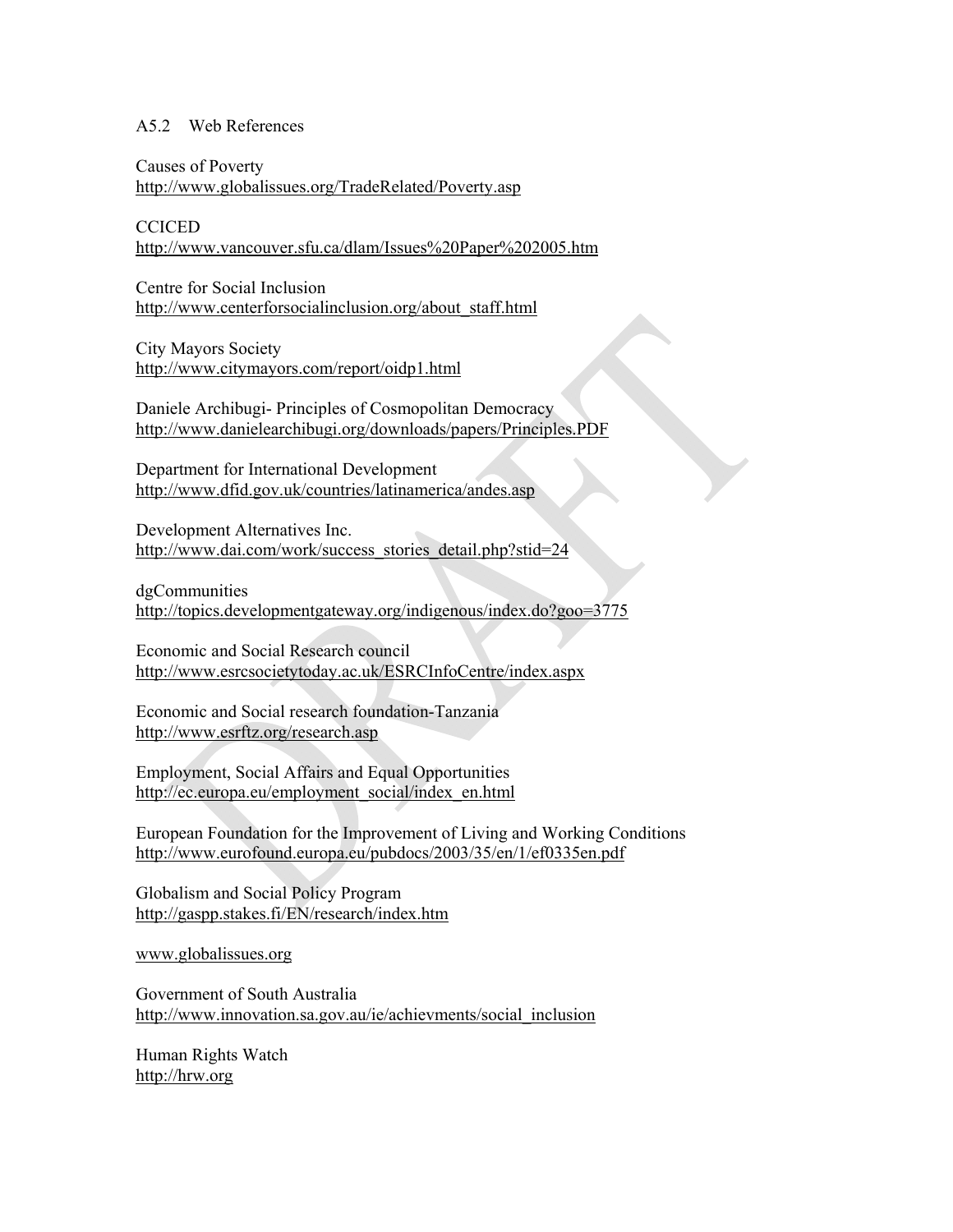ICRC Leaflet, Children Affected by Armed conflict, http://www.icrc.org/Web/eng/siteeng0.nsf/html/section\_publications\_protection

ILO-STEP

http://www.ilo.org/public/english/protection/secsoc/step/index.htm

Inclusion Europe. The European Association of Societies of Persons with Intellectual Disability and their Families http://www.inclusion-europe.org/documents/1591.pdf

Inter-American Development Bank http://www.iadb.org/SDS/SOC/site\_399\_e.htm

Internet World Stats http://www.internetworldstats.com/stats.htm

Joint Report on social Protection and Social Inclusion http://europa.eu/scadplus/leg/en/cha/c10622.htm

Mainstreaming Social Inclusion http://www.europemsi.org/

Montreal-City Hall http://ville.montreal.qc.ca/portal/page? pageid=163,389442&\_dad=portal&\_schema=PORTAL

OECD-Centre for Entrepreneurship, SMEs and Local Development http://www.oecd.org/document/19/0,3343.en\_2649\_34459\_39561427\_1\_1\_1\_1,00.html

The Office for Social Inclusion http://www.socialinclusion.ie/local\_network.html One World South Asia http://southasia.oneworld.net/article/archive/1860/

The Poverty Site http://www.poverty.org.uk/summary/reports.shtml

Preventing Injuries and Violence-WHO http://whqlibdoc.who.int/publications/2007/9789241595254\_eng.pdf

Social Development Direct Aid Instruments, Exclusion and Gender http://www.dfid.gov.uk/mdg/aid-instruments-gender.pdf

Social exclusion: The emerging challenge in girls' education. Maureen A. Lewis and Marlaine E. Lockheed 2006 http://www.cgdev.org/doc/books/lewis-lockheed-eduCaseStudies/lewis-lockheed-chapter1.pdf

Social Inclusion Indicators http://cordis.europa.eu/tser/src/socialind.htm

Sociosite http://www.sociosite.net/topics/socpolicy.php#sPOLICY